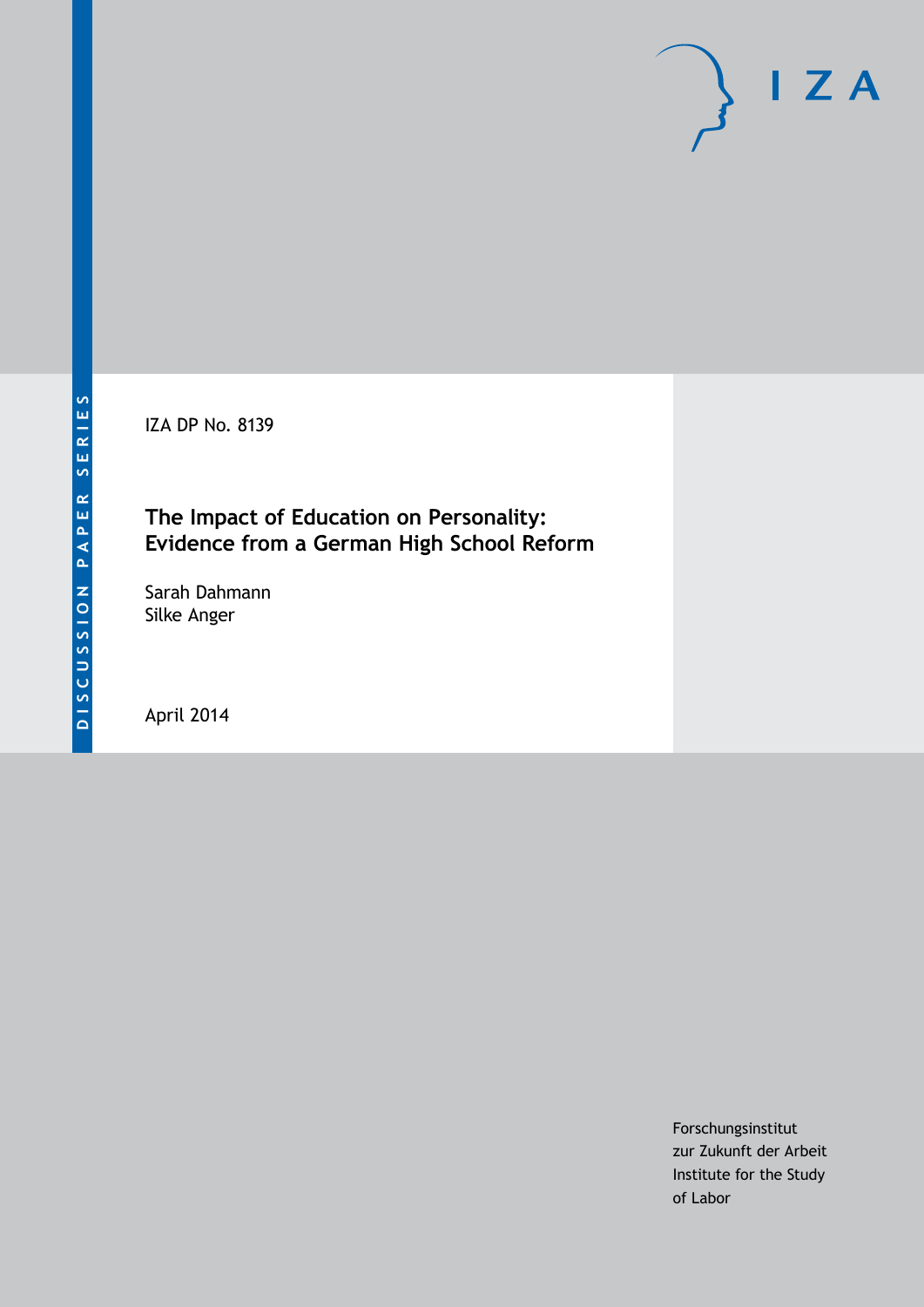# **The Impact of Education on Personality: Evidence from a German High School Reform**

### **Sarah Dahmann**

*DIW Berlin*

#### **Silke Anger**

*IAB Nuremberg, University of Bamberg and IZA*

Discussion Paper No. 8139 April 2014

IZA

P.O. Box 7240 53072 Bonn **Germany** 

Phone: +49-228-3894-0 Fax: +49-228-3894-180 E-mail: [iza@iza.org](mailto:iza@iza.org)

Any opinions expressed here are those of the author(s) and not those of IZA. Research published in this series may include views on policy, but the institute itself takes no institutional policy positions. The IZA research network is committed to the IZA Guiding Principles of Research Integrity.

The Institute for the Study of Labor (IZA) in Bonn is a local and virtual international research center and a place of communication between science, politics and business. IZA is an independent nonprofit organization supported by Deutsche Post Foundation. The center is associated with the University of Bonn and offers a stimulating research environment through its international network, workshops and conferences, data service, project support, research visits and doctoral program. IZA engages in (i) original and internationally competitive research in all fields of labor economics, (ii) development of policy concepts, and (iii) dissemination of research results and concepts to the interested public.

<span id="page-1-0"></span>IZA Discussion Papers often represent preliminary work and are circulated to encourage discussion. Citation of such a paper should account for its provisional character. A revised version may be available directly from the author.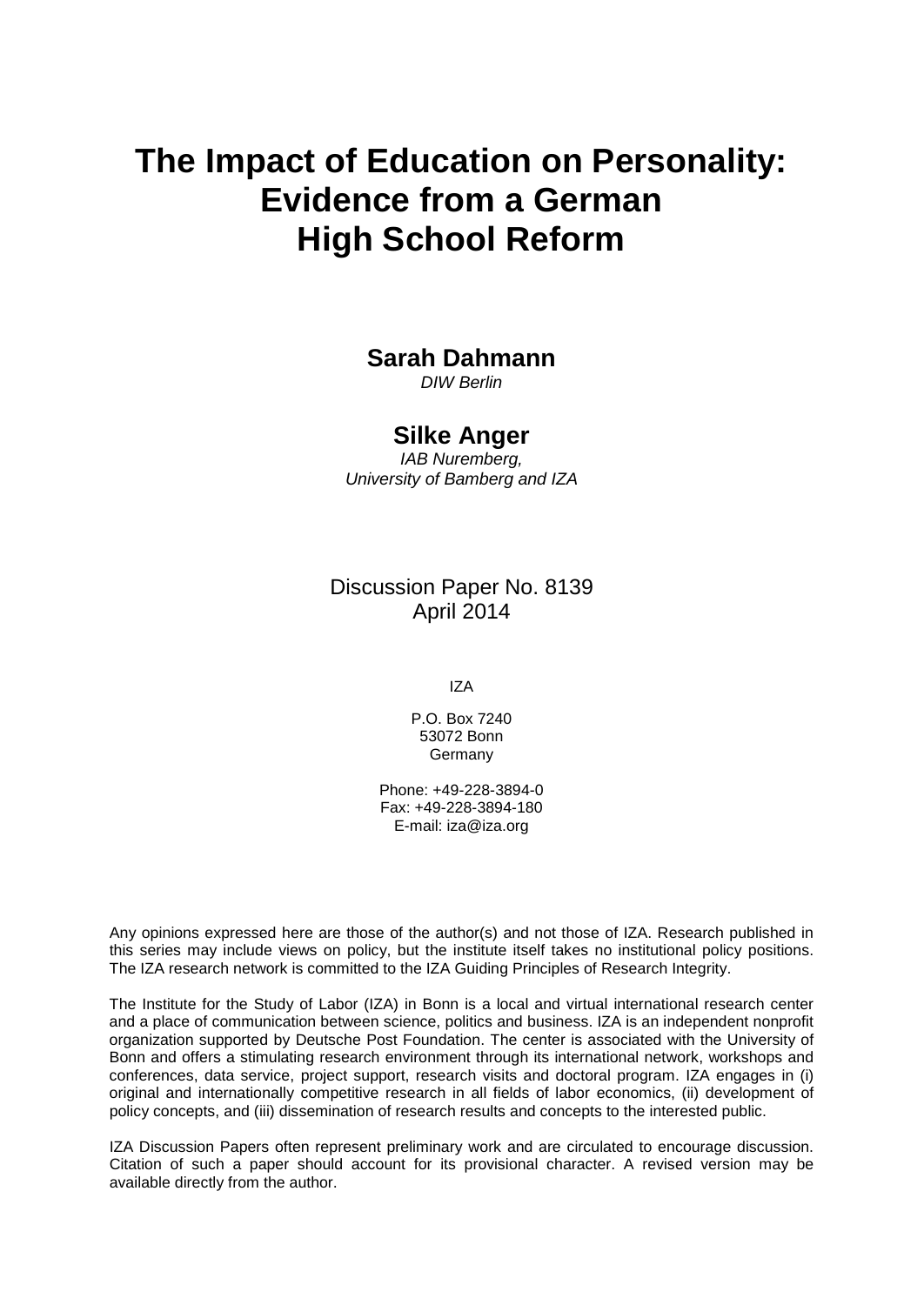IZA Discussion Paper No. 8139 April 2014

# **ABSTRACT**

### **The Impact of Education on Personality: Evidence from a German High School Reform[\\*](#page-1-0)**

This paper investigates the short-term effects of a reduction in the length of high school on students' personality traits using a school reform carried out at the state level in Germany as a quasi-natural experiment. Starting in 2001, academic-track high school (*Gymnasium*) was reduced from nine to eight years in most of Germany's federal states, leaving the overall curriculum unchanged. This enabled students to obtain a university entrance qualification (*Abitur*) after a total of only 12 rather than 13 years of schooling. We exploit the variation in the length of academic-track high school over time and across states to identify the effect of schooling on students' Big Five personality traits and on their locus of control. Using rich data on adolescents and young adults from the German Socio-Economic Panel (SOEP) study, our estimates show that shortening high school caused students on average to be more extroverted and less emotionally stable. Our estimates point to important heterogeneous effects. In addition to differences between East and West Germany, we find that male students and students from disrupted families showed stronger personality changes following the reform: they became more agreeable and more extroverted, respectively. We conclude that the educational system plays an important role in shaping adolescents' personality traits.

JEL Classification: I21, I28, J24

Keywords: non-cognitive skills, Big Five, locus of control, skill formation, high school reform

Corresponding author:

Sarah Dahmann DIW Berlin Mohrenstr. 58 10117 Berlin Germany E-mail: [sdahmann@diw.de](mailto:sdahmann@diw.de)

We would like to thank Alexandra Avdeenko, Deborah Cobb-Clark, Thomas Dohmen, Nabanita Datta Gupta, Peter Kuhn, Philip Oreopoulos, Erik Plug, Mari Rege, David Richter, and seminar participants at DIW Berlin, Maastricht University, NIW Hannover, the Berlin Network of Labor Market Research and the AMCIS Conference "Education Systems" for helpful comments and discussions.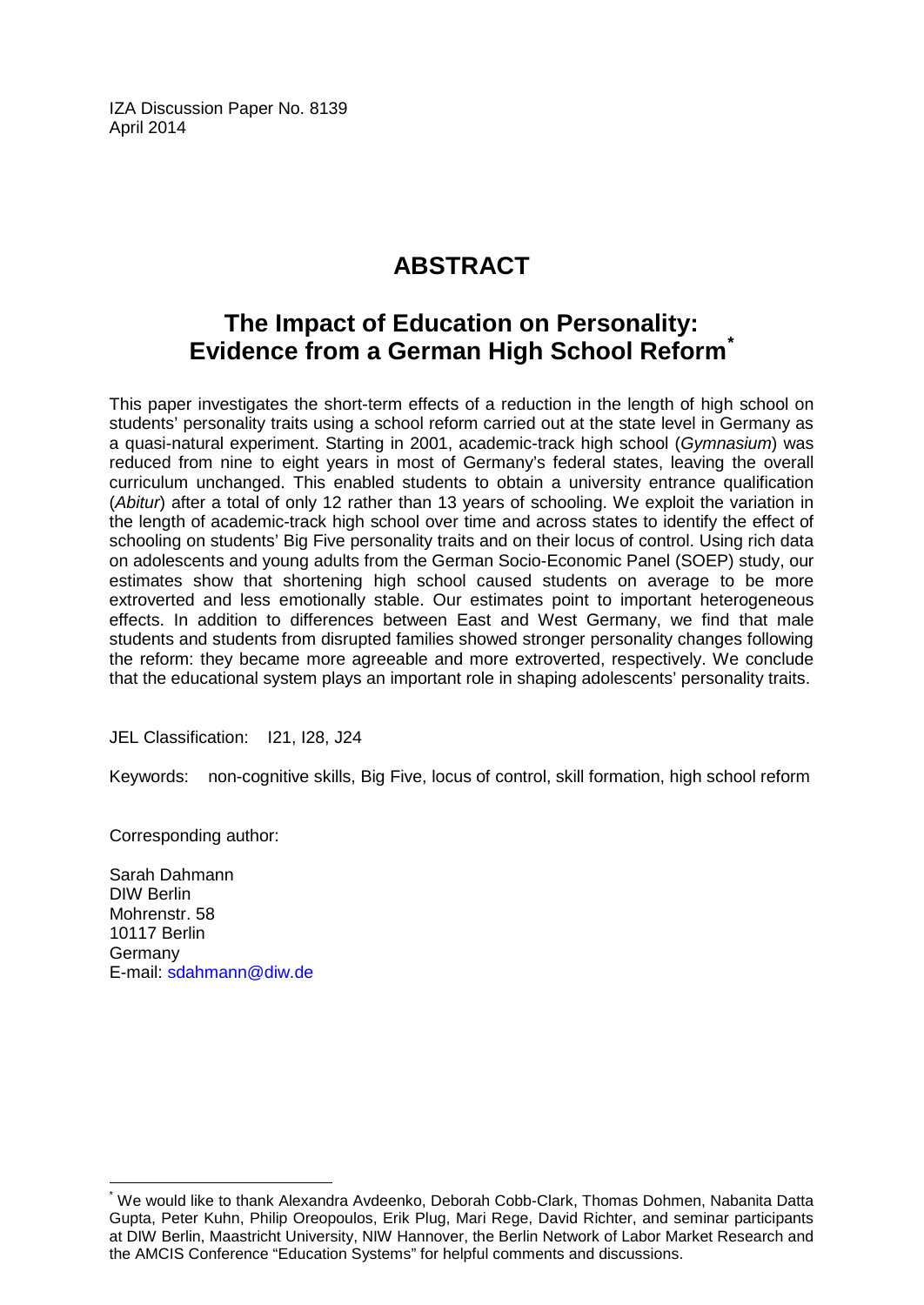### 1 Introduction

In recent years, a growing body of literature has emerged on the importance of personality traits as determinants of individual economic and social outcomes.<sup>1</sup> Studies investigating the impact of personality on labor market outcomes show that certain characteristics such as emotional stability are rewarded with higher wages, while characteristics such as agreeableness are penalized with lower wages (Heckman et al., 2006; Nyhus and Pons, 2005; Heineck and Anger, 2010). Furthermore, personality has been shown to affect labor market success through occupational sorting (John and Thomsen, 2014) and job search behavior (Caliendo et al., 2014). Not only has personality been linked to specific labor market outcomes; it has also been found to affect educational success, as shown by studies on academic performance (Piatek and Pinger, 2010; Duckworth and Seligman, 2005) and school dropout probability (Coneus et al., 2011). Moreover, research shows that personality traits are at least as important as cognitive skills in determining social outcomes such as criminal behavior, marital stability, and health and mortality (Heckman et al., 2013; Roberts et al., 2007).

While the association between personality traits and economic and social outcomes is widely acknowledged, there is far less empirical economic research on the factors that affect the formation of these non-cognitive skills. The literature has identified two main channels that shape non-cognitive skill formation: nature, referring to the fact that personality is strongly heritable, and nurture, encompassing all environmental factors such as culture, social factors, family background, and individual or situational factors which may influence personality. In their model of skill formation, Cunha and Heckman (2007) argue that it is the interaction of these mechanisms – nature *and* nurture – that determines skill formation, but that the two channels cannot be disentangled. Their model suggests that the development of skills takes place especially during the early (pre-)educational period in life. This is consistent with the psychology literature, according to which personality traits develop mainly during childhood and adolescence, and remain relatively stable later in life (Costa and McCrae, 1994). As a nurturing factor, education during childhood and

<sup>&</sup>lt;sup>1</sup>For a detailed overview, see Almlund et al.  $(2011)$ .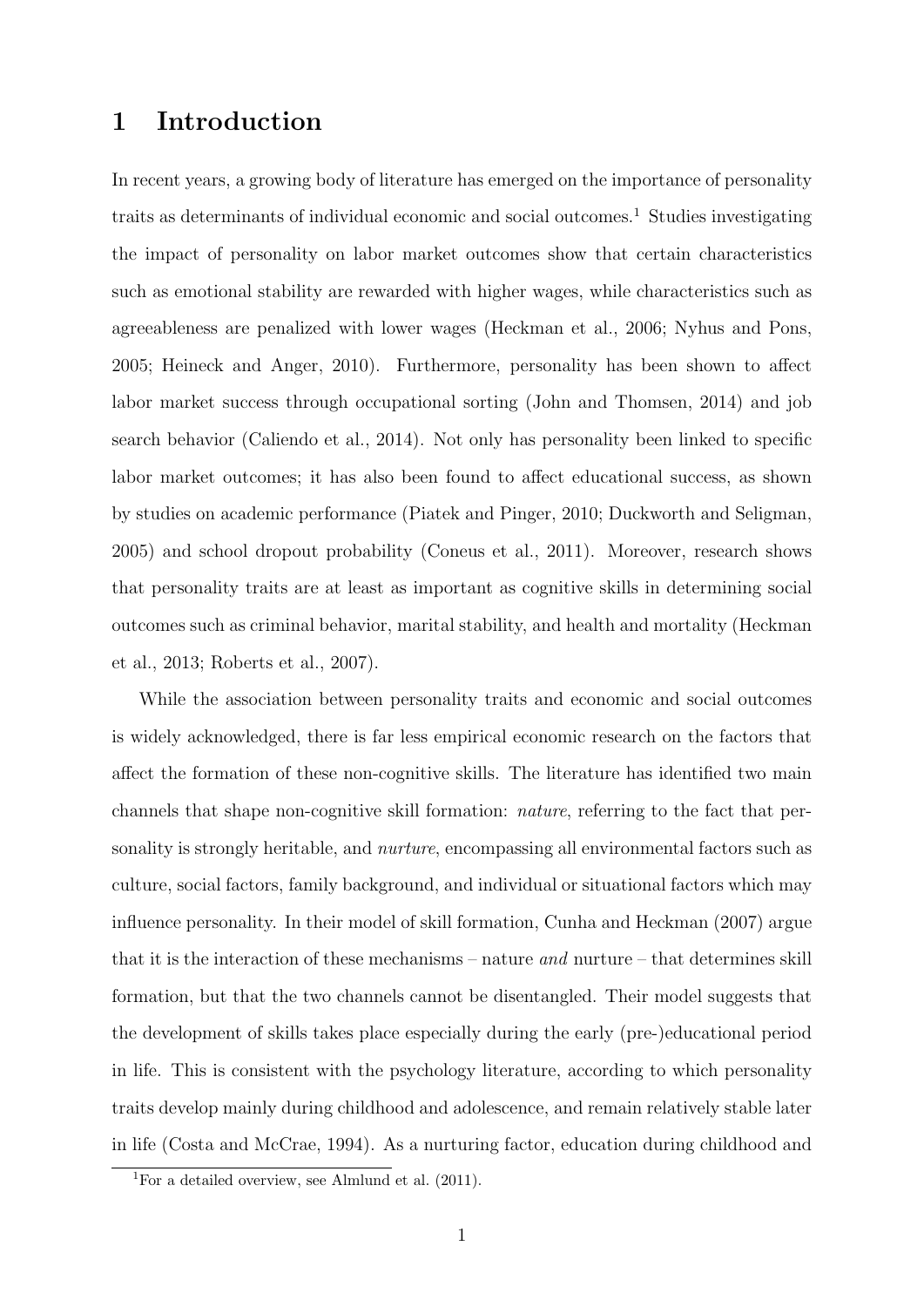adolescence may therefore constitute a critical determinant in an individual's long-term formation of personality. Yet, there is little direct evidence on the effect of schooling on personality traits. Most of the research focuses on the United States and investigates interventions targeting children at a relatively young age, such as the Perry Preschool Program, which is aimed at three- to four-year-old preschoolers (Heckman et al., 2013), and the Project STAR (Dee and West, 2008).

In the present paper, we focus on the impact of schooling on personality traits in adolescence. Our research question is threefold: First, we assess whether the educational system, and more specifically a reduction in the length of high school, affects adolescents' personalities. Second, we examine heterogeneous effects by analyzing which students are most likely to exhibit changes in personality following the changes in the educational system. And finally, we investigate the underlying mechanisms by disentangling various potential channels of impact.

To address these questions, we use a nationwide educational reform carried out in Germany in the 2000s that shortened academic-track high school by one year, reducing the total number of years of school attendance from 13 to 12 years, leaving the overall curriculum unchanged, as an exogenous variation in schooling. We exploit the variation over time and across federal states to analyze causal effects of schooling on students' personality traits, which are measured by the dimensions of the Big Five personality inventory (Openness, Conscientiousness, Agreeableness, Extraversion, Neuroticism), and locus of control. Using data on adolescents and young adults from the German Socio-Economic Panel (SOEP) study, we find that the reduction in the length of high school by one year led to considerably higher extraversion and lower emotional stability among high school students. Moreover, our estimates point to important heterogeneous effects. While the increase in extraversion was driven by students from non-intact families, the decrease in emotional stability was more pronounced among students in East Germany. Furthermore, male students and students from disrupted families were more agreeable and more open, respectively, following the reform. Children with non-working mothers faced a decline in openness, while students with migration background experienced an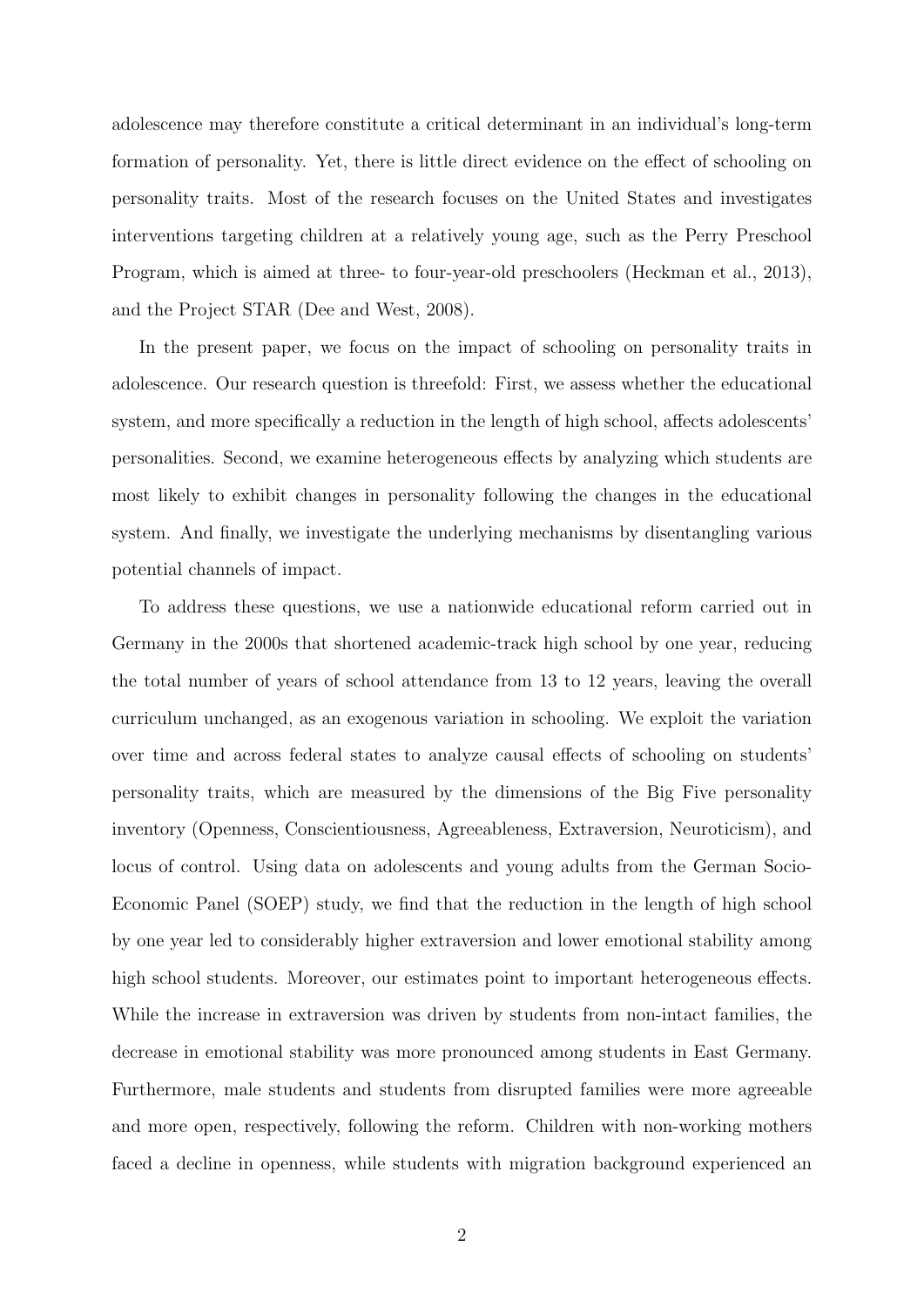increase in conscientiousness.

We find suggestive evidence that the reform effect is driven by the increased learning intensity, which adversely affects school performance and emotions, and by stronger student-teacher or student-student interactions as a result of longer school days, and not by a change in leisure-time activities. We conclude that the educational system plays an important role in shaping adolescents' personality traits.

Our paper adds to the existing literature in several ways. First, to the best of our knowledge, this is the first representative study that exploits a nationwide change in the educational system as quasi-natural experiment to analyze the causal effect of education on personality. In contrast to previous studies on the impact of schooling on the malleability of personality traits in young people, our treatment is large-scale and not locally restricted, as it affects students from almost an entire country. Second, to identify the causal effects of the educational reform, we exploit variation in schooling over time and across states. The high school reform has been gradually introduced in almost all of Germany's federal states. Hence, we are able to isolate the causal effect of the change in the educational system from any other potential influential factors or policy changes. Furthermore, we reduce the risk that potential unobserved effects bias our estimates by including students who graduated several years before and after the reform, which enables us to establish a long-lasting effect of the reform rather than an artifact of its implementation. Third, our data provide rich information on individuals' socio-economic backgrounds, which allows us to examine whether the personalities of particular groups of students were more malleable following the reform. Pre-reform characteristics of students and their families such as migration background, parental education, or household income may affect the ability to cope with reform-induced changes. As a consequence, different students may react differently to the high school reform in terms of both the likelihood of changes in personality traits and the type of personality traits affected. Fourth, by examining the malleability of personality in adolescence, we complement previous studies on skill formation that focused primarily on young children. Evidence on whether personality is malleable even in adolescence is crucial for policy makers who may want to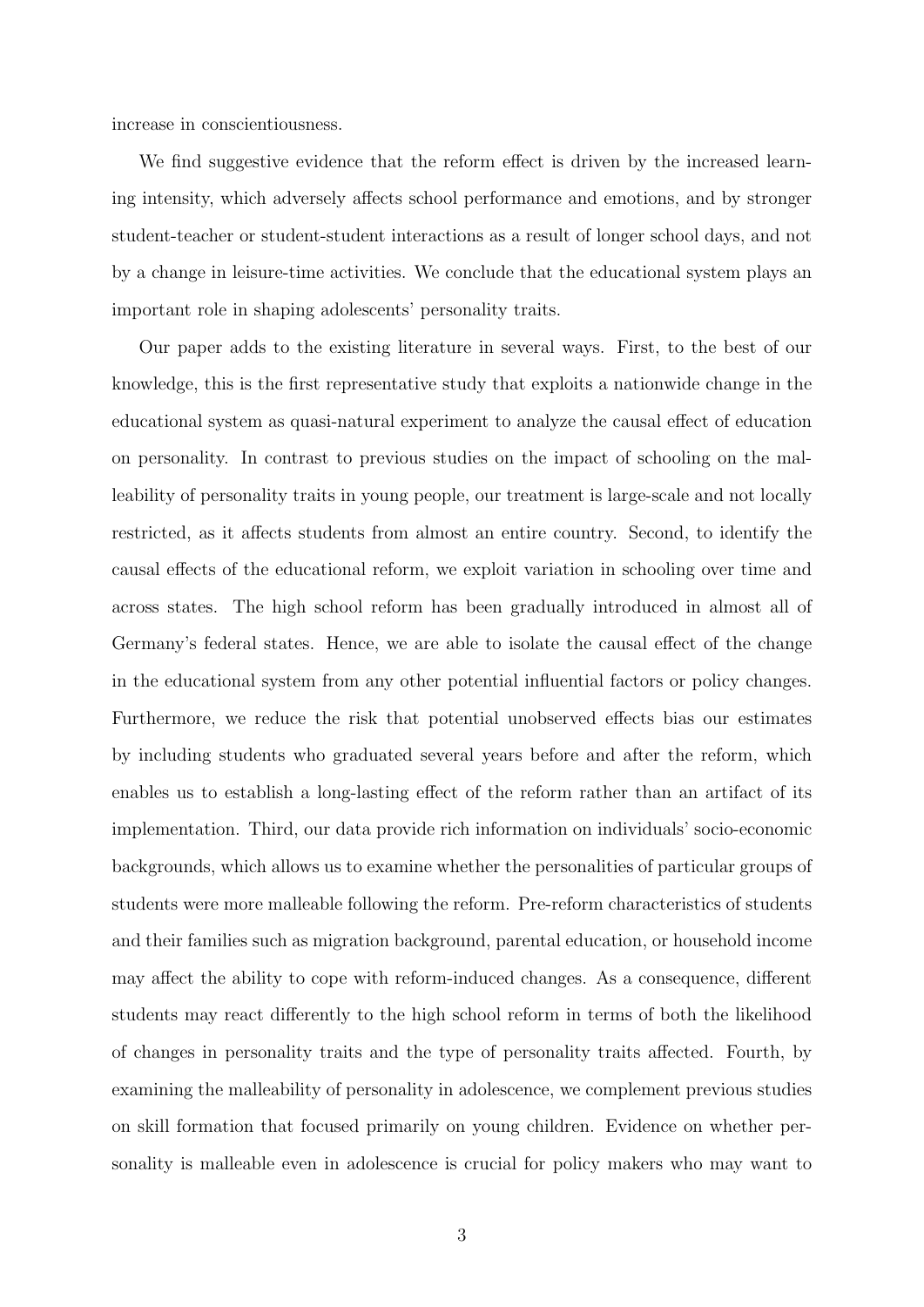target individuals who are too old for childhood interventions. Furthermore, educational policy should take potential second-order effects on students into account when implementing school reforms. Finally, by investigating effects of education on personality in Germany, we complement the previous largely US-based evidence. Differences in institutional settings between the US and other countries could lead to different processes of skill formation, in which education, family factors, and other determinants of personality may play different roles. By comparing findings for Germany and the US, we are able to draw conclusions on the importance of educational settings for non-cognitive skills.

The next section presents the theoretical background on skill formation and gives an overview of previous research. Section 3 explains the reform and discusses potential effects on adolescents' personality traits. Section 4 describes the data and the empirical strategy, and Section 5 presents the results. Section 6 elaborates on several robustness checks. Section 7 concludes and discusses the implications of our findings.

### 2 Theoretical Background and Previous Literature

Personality traits are a significant part of an individual's non-cognitive skills.<sup>2</sup> Both cognitive abilities and non-cognitive skills constitute personal skills, which belong to an individual's overall human capital. A prominent approach to describe the formation of such skills has been developed by Cunha and Heckman (2007). They propose that an individual's present skill stock depends on his or her past skill stock, previous investments, and environmental characteristics, according to the following model:

$$
\theta_{t+1} = f_t(\theta_t, I_t, h) \tag{1}
$$

where a vector of skill stocks at age  $t + 1$ ,  $\theta_{t+1}$ , depends in some functional form  $f(\cdot)$ on the past vector of skill stocks (with initial endowment  $\theta_1$ ), on the investment in period  $t, I_t$ , and on parental, or more generally environmental, characteristics h. In this model, Cunha and Heckman propose a multiplier effect driven by two mechanisms, self-

<sup>2</sup>Examples of further non-cognitive skills are trust and (e.g., time or risk) preferences (see, e.g., Almlund et al., 2011).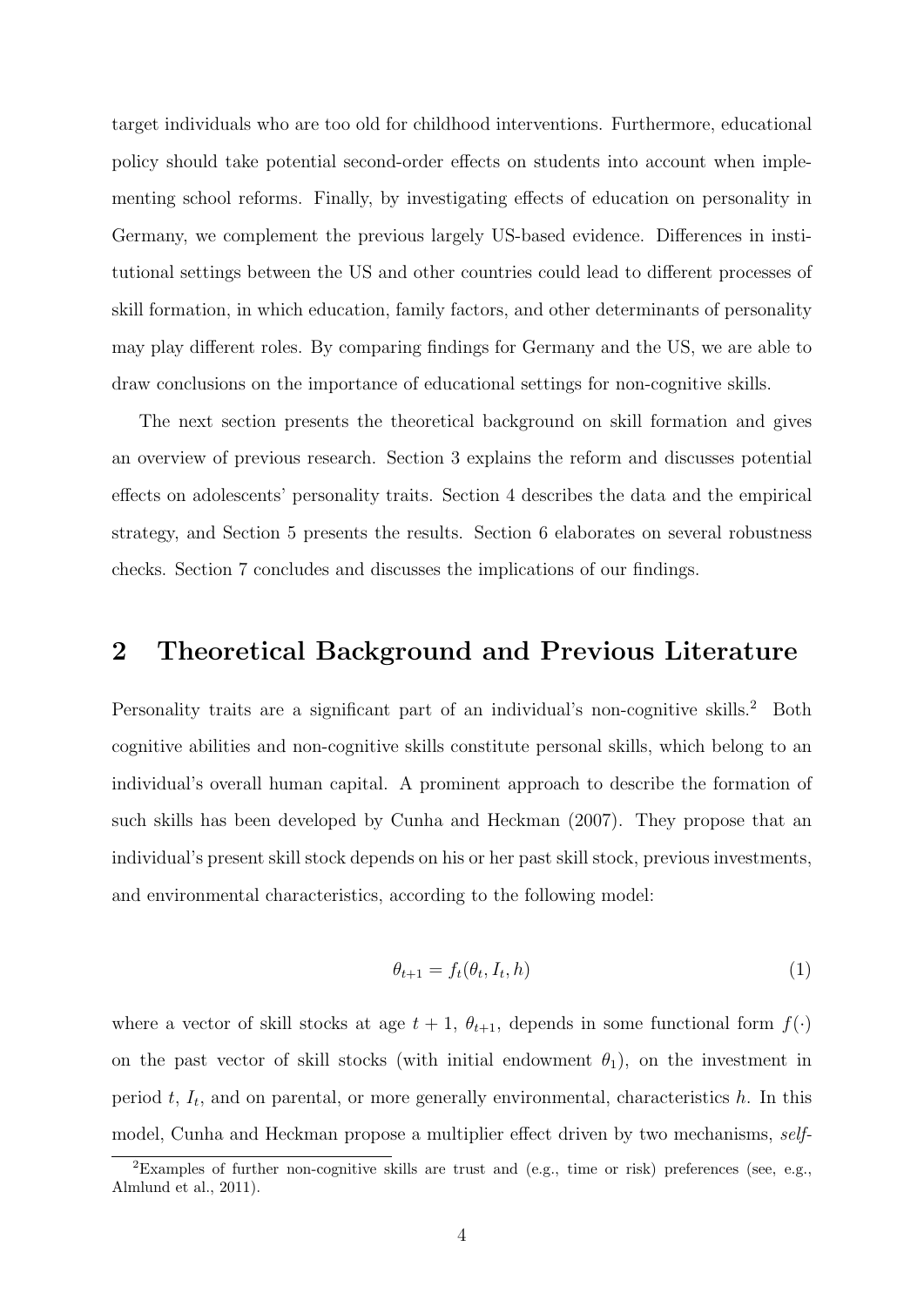productivity and dynamic complementarity. The former, self-productivity, occurs when skills persist such that higher skills in one period create higher skills in the subsequent period. This is not restricted to one and the same skill, but also applies to cross effects between different skills, and is the case whenever  $\partial f_t(\theta_t, I_t, h)/\partial \theta_t > 0$ . The latter, dynamic complementarity, manifests that the productivity of an investment is increasing with higher existing skills and occurs whenever  $\partial^2 f_t(\theta_t, I_t, h) / \partial \theta_t \partial I_t' > 0$ . Cunha and Heckman (2008) test and verify both propositions empirically. The resulting multiplier effect suggests that investments are most productive in early stages in life, which implies that childhood constitutes a bottleneck period for skill formation.

Several intervention studies have therefore been targeted at children of preschool age. Even though most of these do not focus primarily on improving personality traits, they make it possible to study the impact of education on personality. A prominent example is the Perry Preschool Program, which provided extra classes and teacher visits at home to three- to four-year-olds. The program led to large benefits in later-life outcomes, such as improved labor market outcomes and a reduction in criminal incidence (Schweinhart et al., 2005). Though the program did not focus primarily on improving personality traits, Heckman et al. (2013) show that the reported benefits are fully attributable to a permanent improvement in non-cognitive skills, while there has not been any lasting effect on cognitive abilities. The project STAR revealed similar results; children who were randomly assigned to small kindergarten classrooms showed positive changes in personality, assessed by teacher-reviews measured in fourth grade (Dee and West, 2008). Other interventions, such as the PATHS program, focused more explicitly on improving non-cognitive skills and showed that personality traits are malleable during childhood (Bierman et al., 2010).

While Cunha and Heckman (2008) find a strong multiplier effect of early investments, their empirical results also reveal that the critical period of investment lasts longer in life for non-cognitive skills than for cognitive skills. Yet the evidence on malleability of personality traits in adolescence remains limited. Martins (2010) shows that a program targeted at 13- to 15-year-olds in Portugal improved student achievement by increasing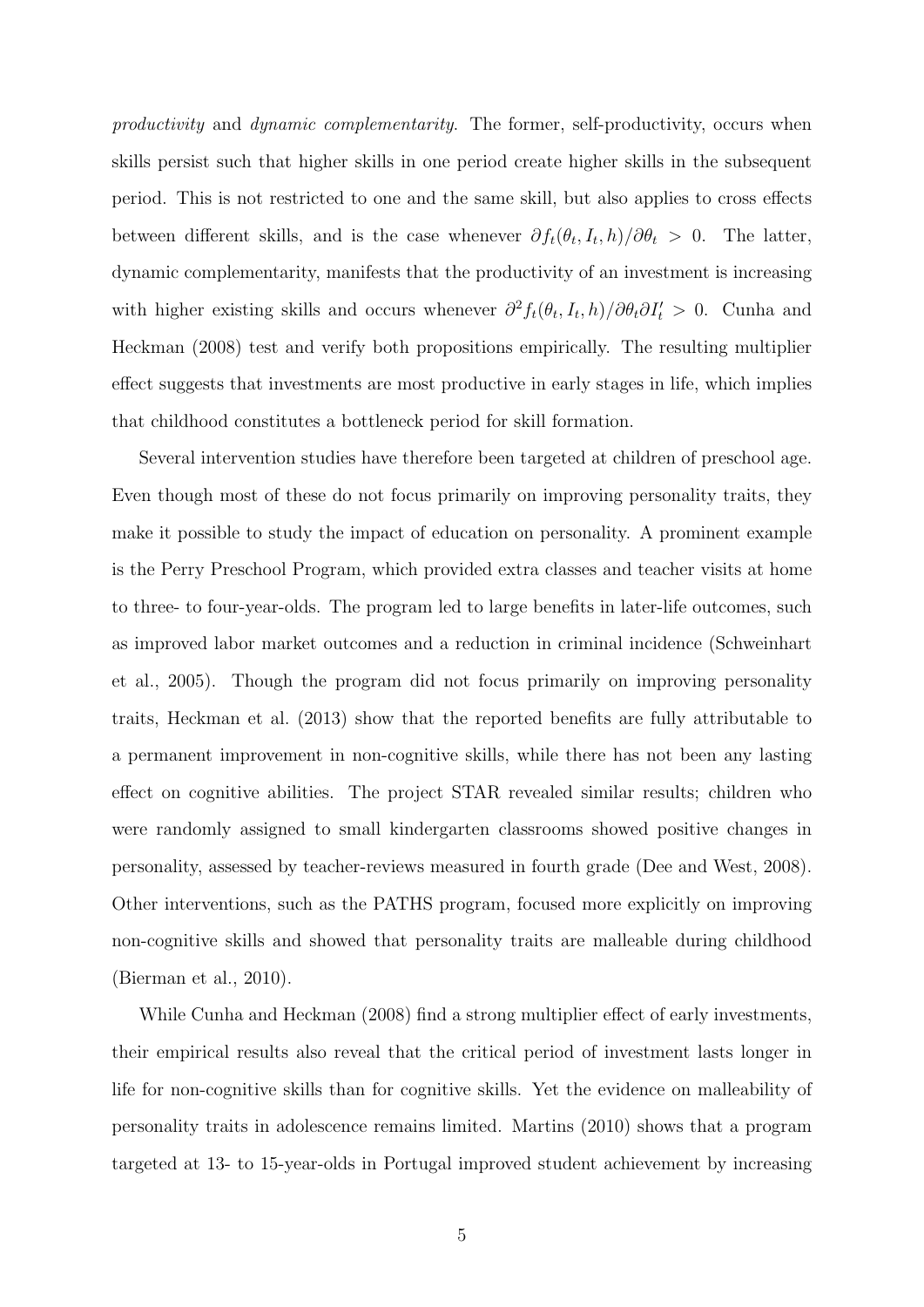motivation, self-esteem, and study skills. Furthermore, the National Guard Youth ChalleNGe program in the United States increased discipline and emotional stability among high school dropouts (Bloom et al., 2009). Exploiting changes in the compulsory minimum school leaving age in Australia, Li and Powdthavee (2014) find that an increased number of years of schooling raises individuals' conscientiousness and internal locus of control, based on data on adult respondents from the Household, Income and Labour Dynamics in Australia (HILDA) Survey. Using data from the National Longitudinal Survey of Youth 1979 (NLSY79) Heckman et al. (2006) find that locus of control is affected primarily by high school attendance and not by college attendance, which points towards a potential point of exhaustion of malleability in late adolescence.

Büttner et al.  $(2011)$  exploit the same high school reform as we do – the reduction in the length of academic-track high school – in one East German federal state (Saxony-Anhalt).<sup>3</sup> They do not find any significant effect of increased learning intensity on adolescent personality development. Their analysis focuses, however, on only one of Germany's 16 federal states. Since this East German state prolonged high school by one year only shortly before the reform (following German reunification), the implementation and consequences of the reform may not be representative for the whole of Germany. Furthermore, since time and reform effects cannot be separated, their estimates might be biased by other factors affecting the region. Moreover, their analysis only takes into account the double cohort of graduates, that is, the last cohort graduating from high school with a total of 13 years of schooling and the first cohort graduating after 12 years. This double cohort of graduates undoubtedly features peculiarities that may lead to confounding effects and potentially offset true effects of the reform.<sup>4</sup>

Our study is unique in the sense that it uses a nationwide quasi-experiment and representative data to investigate the causal impact of education on personality. Fur-

<sup>&</sup>lt;sup>3</sup>For a detailed description of the high school reform and the German education system in general, see Section 3.

<sup>&</sup>lt;sup>4</sup>For example, increased competition due to a limited number of available jobs may lead students who graduate within 13 years to be worried or feel pressure because employers may prefer job candidates from the younger cohort given that they hold the same educational degree. As a consequence, any potential increase in stress among the younger cohort as a true effect of the reform, for example due to a higher workload, would therefore be offset and would not be measurable.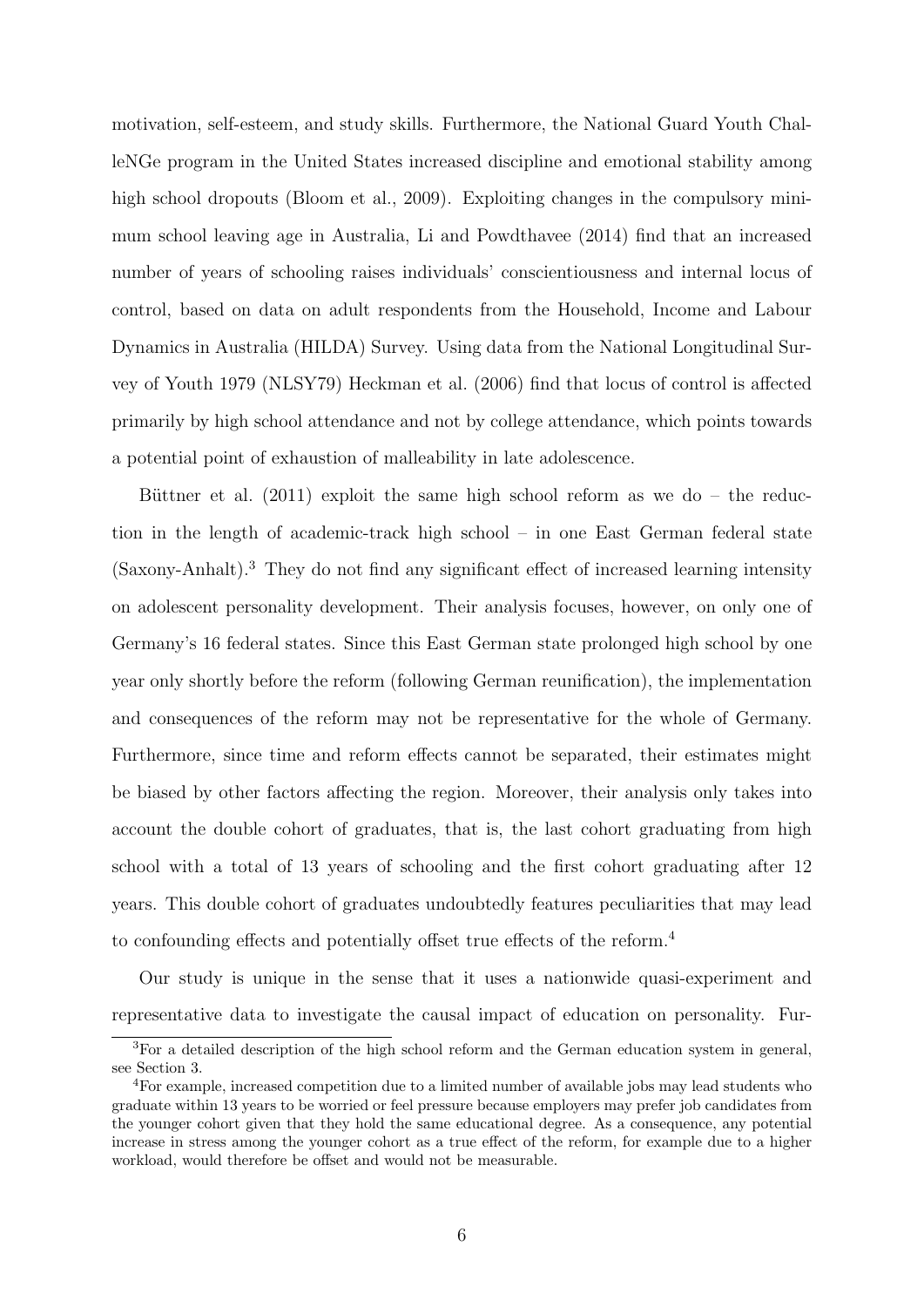thermore, none of the previous studies investigated heterogeneous effects, distinguishing between subgroups of students that may have been affected differently by the educational reform. Finally, our rich information on individual characteristics and activities allow us to investigate potential mechanisms by which the reform affected personality traits.

### 3 The German High School Reform

#### 3.1 Institutional Background

In Germany, educational policy is the responsibility of the federal states  $(Bundesländer)$ . In all of the states, children start elementary school at the age of six and continue to secondary school after four years in most cases.<sup>5</sup> The German educational system comprises three basic types of secondary school: Hauptschule, Realschule, and Gymnasium. These are listed in ascending order by the level of education provided; only successful completion of the Gymnasium (henceforth referred to as academic-track or simply high school) leads to the *Abitur* (henceforth referred to as high school diploma), the university entrance qualification. Some states also have comprehensive schools, which combine the aforementioned three secondary school types.

Until 2001, high school lasted nine years in almost all federal states (except for Saxony and Thuringia), resulting in a total of 13 years of schooling to obtain a high school diploma.<sup>6</sup> The relatively long time spent in the university preparatory track compared to most other industrialized countries was considered a disadvantage for German graduates, who therefore entered the labor market later than in other countries. Starting in 2001, most federal states introduced a school reform to shorten the length of high school from nine to eight years for newly entering students, reducing overall schooling from 13 to

<sup>&</sup>lt;sup>5</sup>An exception are the states Berlin and Brandenburg, where elementary school encompasses the first six years of schooling. In Mecklenburg-West Pomerania, the four years of elementary school are followed by another two years of orientation phase. In these three states, the placement to different secondary school tracks thus takes place at grade seven, as opposed to grade five.

<sup>&</sup>lt;sup>6</sup>In the former East, students finished secondary school after 12 years. Following reunification, the East German states of Brandenburg, Mecklenburg-West Pomerania, and Saxony-Anhalt adapted to West German standards and increased total years of schooling from 12 to 13 in the 1990s. In contrast, Saxony and Thuringia have kept 12 years of schooling.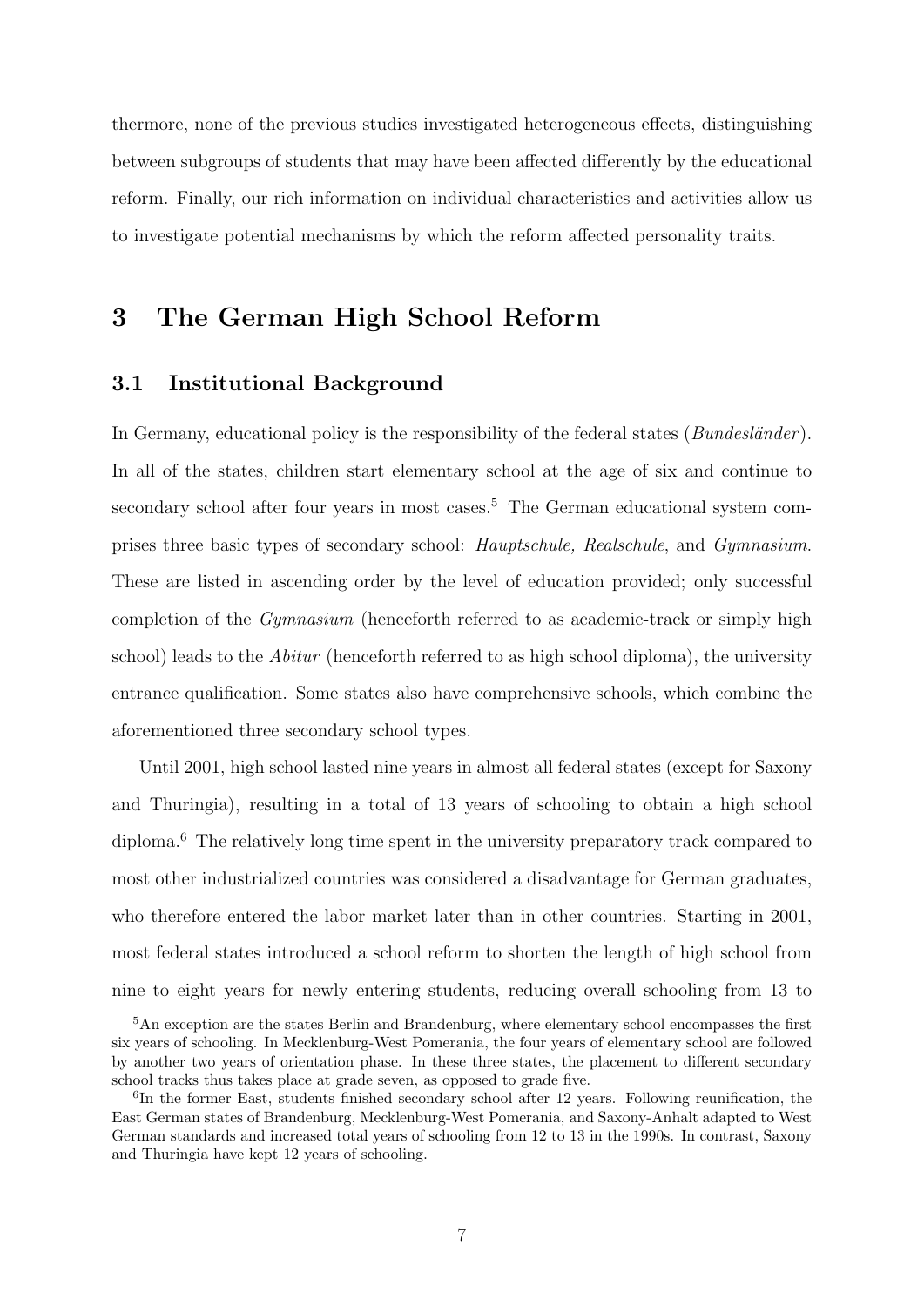12 years.<sup>7</sup> This reform allowed high school students earlier graduation and earlier labor market entry, which was attractive for several reasons.

First, the reform envisaged that graduating younger would help German school-leavers to be more competitive in the international labor market. Second, by shortening secondary school duration, the reform was to make the German education system less costly per student and hence more efficient. Finally, the reform was meant to address the challenges emerging in many Western countries due to demographic changes. By expanding the labor force by one birth cohort, the reform was designed not only to reduce the shortage of skilled workers but also to solve the problem of an increasing disparity between a reduced group of young workers contributing to the pension scheme and a rising share of an older population receiving pension benefits. In contrast, opponents of the reform feared that shortening the high school track would harm the quality of education.

The German high school reform was introduced in most of the federal states between 2001 and 2007.<sup>8</sup> Exceptions are Rhineland-Palatinate, where the length of high school has been reduced only in selected schools so far, and Saxony and Thuringia, which have not reduced the length of high school. The educational reform was first implemented in the state of Saarland in the 2001/2002 school year. Other states followed up to 2007. Since the reform was mandatory for all high schools within a state, it was almost impossible for students to avoid the change in the educational system.<sup>9</sup> A detailed overview of the introduction of the reform and the first cohorts to be affected, broken down by federal state, is given in Table 1.

While it did reduce the total duration of schooling, the reform did *not* reduce the overall curriculum. The total number of hours required for graduation (265 year-week hours) between grade five and graduation were maintained (see KMK, 2013). The decision

<sup>&</sup>lt;sup>7</sup>In the states of Berlin, Brandenburg, and Mecklenburg-West Pomerania, where tracking takes place in grade seven, the reform reduced high school from seven to six years. In the following, whenever we refer to the year of high school entry, we mean the year in which students began grade five and pursued the academic track. Analogously, high school refers to the last eight (or nine) years of school from grade five until graduation.

<sup>8</sup>Currently, schools in some states can choose (by parental vote) whether to return to 13 years of schooling. So far, however, almost no school decided to do so. In any case, this possibility has only been in existence for a very short time and therefore does not concern our sample of students described in Section 4.

<sup>&</sup>lt;sup>9</sup>See Section 6.5 for a discussion on non-compliance with the reform.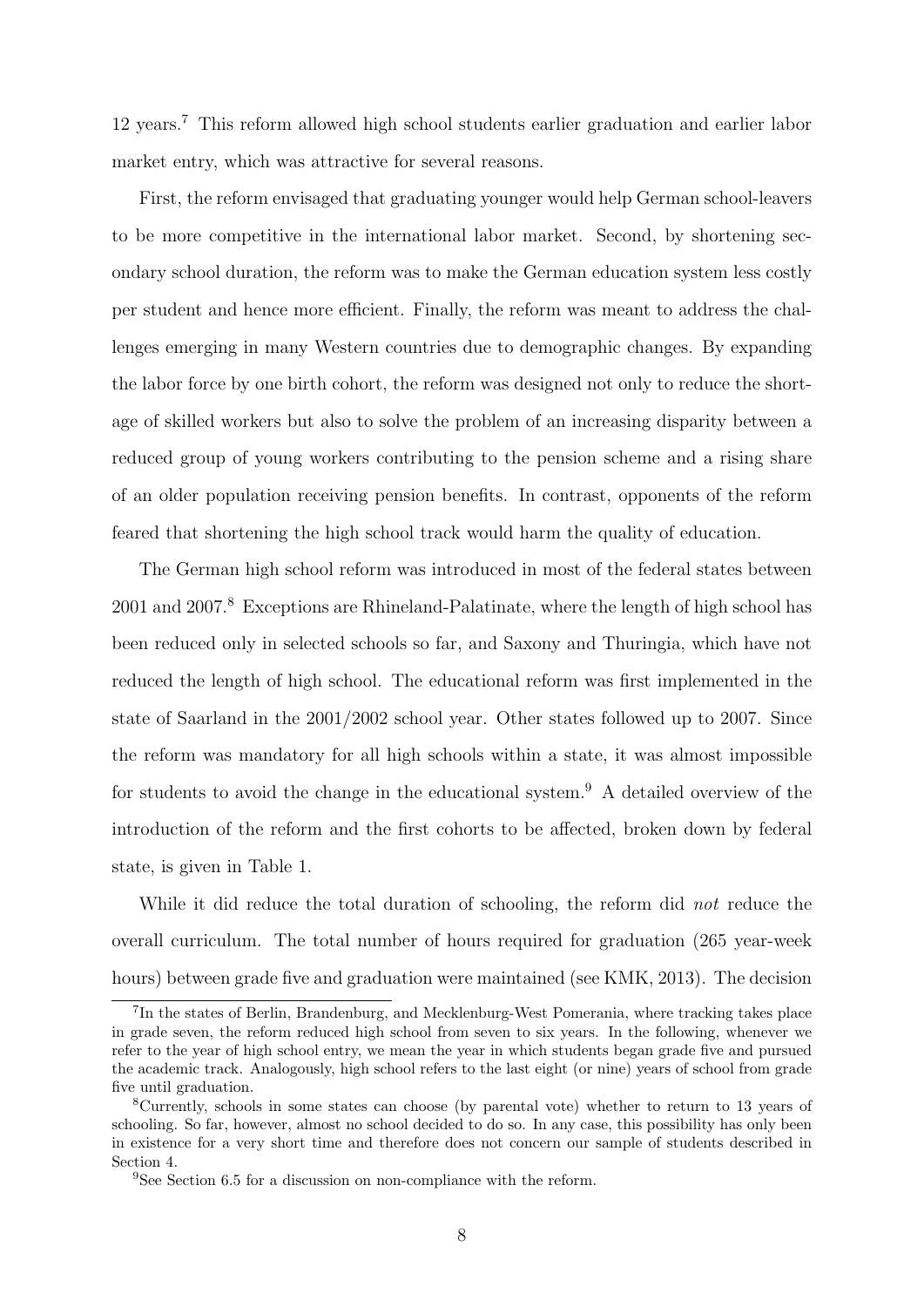| State                       | Implementation of the<br>reform | Graduation of first co-<br>hort affected |
|-----------------------------|---------------------------------|------------------------------------------|
| $Saxony^{(*)}$              |                                 |                                          |
| Thuringia $(*)$             |                                 |                                          |
| Saarland                    | 2001                            | 2009                                     |
| Hamburg                     | 2002                            | 2010                                     |
| Saxony-Anhalt               | 2003                            | 2007                                     |
| Mecklenburg-West Pomerania  | 2004                            | 2008                                     |
| Bavaria                     | 2004                            | 2011                                     |
| Lower Saxony                | 2004                            | 2011                                     |
| Baden-Wuerttemberg          | 2004                            | 2012                                     |
| Bremen                      | 2004                            | 2012                                     |
| $Hesse(**)$                 | 2004                            | 2012, 2013, 2014                         |
| North Rhine-Westphalia      | 2005                            | 2013                                     |
| Berlin                      | 2006                            | 2012                                     |
| <b>Brandenburg</b>          | 2006                            | 2012                                     |
| Schleswig-Holstein          | 2007                            | 2016                                     |
| $Rhineland-Palatinate(***)$ | 2007                            |                                          |

Table 1: Introduction of the Reform by State

(∗) Saxony and Thuringia kept the 12-year school system after reunification.

(∗∗) Gradual introduction: school year 2004/05 (10% of all schools); 2005/06 (60%); 2006/07 (30%). (∗∗∗) In Rhineland-Palatinate, the reform has only been introduced in selected schools so far. Source: Autorengruppe Bildungsberichterstattung (2010)

on how to distribute the total year-week hours over the remaining grades was left up to the individual schools, but the great majority of schools allocated the increase in hours to grades seven to nine, when students are aged 13 to 16. As a result, students attended up to 36 hours per week in school after the reform, compared to less than 30 before the reform.<sup>10</sup> This increase in workload per unit of time led to a higher learning intensity (per week), and prolonged school days.<sup>11</sup>

### 3.2 Anticipated Effects of the Reform on Personality

Since the overall curriculum and the requirements for the German high school diploma were left unchanged, the policy reform increased the learning intensity for students

 $10$ Note that an increase in class hours is accompanied by an increase in homework. Therefore, the true increase in workload per week is even higher than the pure increase in class hours.

<sup>&</sup>lt;sup>11</sup>At the same time, there was a substantial increase in all-day high schools. By 2010, almost half of all high schools had become all-day schools compared to only about 12% in 2002 (Autorengruppe Bildungsberichterstattung, 2012). In addition to the compulsory curriculum, most of these all-day schools offer further activities on a voluntary basis, which is, however, also the case for more traditional schools.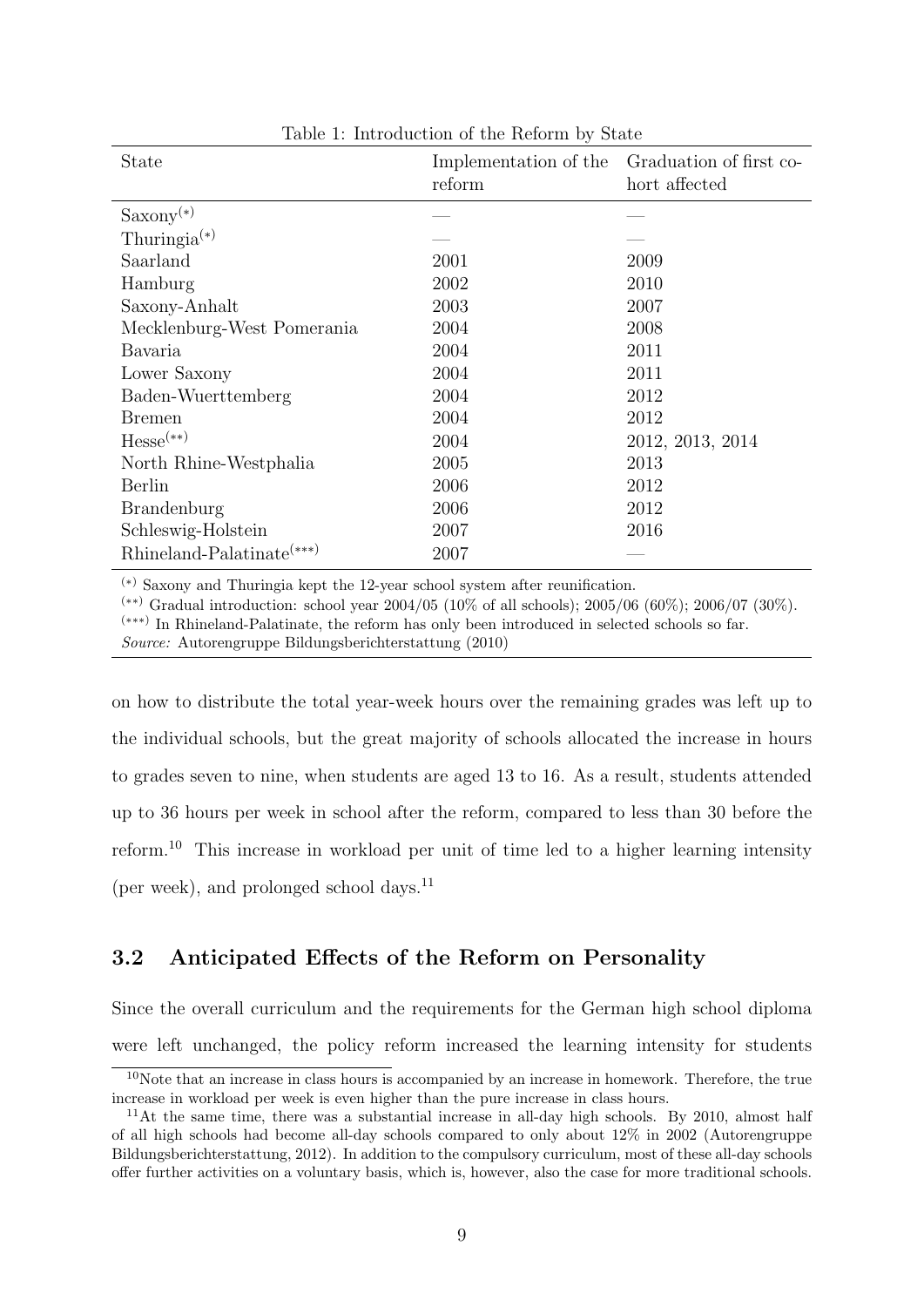through a greater number of hours per school year. This might have had various unintended consequences such as an increase in grade repetition or a decrease in mental health due to a higher stress level.

A similar change in the German education system took place in the 1960s, moving the start of the academic year to an earlier date. In 1966 and 1967, the academic year was shortened, reducing the total amount of time in school by two-thirds of a year for students enrolled in school at that time, while the basic curriculum was left unchanged. Pischke (2007) finds that there were no adverse effects of shorter school duration on earnings and employment later in life, and concludes that the more recent high school reform (the reform used in this study), which reduced the length of high school by one year, may not compromise labor market success of affected students in general. However, according to Pischke (2007) the shorter school years increased grade repetition in elementary schools and led to fewer students attending higher secondary school tracks. This may point to important heterogeneous effects, as the most poorly performing students appear to be less likely to keep up with the increased learning intensity. Furthermore, Pischke (2007) notes that the shorter instructional time may induce costs by shifting students' time away from activities that are not directly linked to labor market outcomes such as voting or artistic pursuits.

Since the recent reduction in the length of high school by one year represented a much greater change than the shorted academic years of the 1960s, it may well be that it also impacted students' personalities. In this study, we focus on the personality concept of the Five Factor Model (McCrae and Costa, 1999), which comprises five psychological dimensions, also known as the  $Big$  Five – openness to experience, conscientiousness, extraversion, agreeableness, and neuroticism. Openness to experience describes an individual's creativity and imagination, while conscientiousness refers to the propensity to work effectively, efficiently, and thoroughly as opposed to being disorganized and lazy. Extraversion is defined as an individual's tendency to be outgoing, sociable, and communicative rather than being reserved. Agreeableness describes individuals who are polite, forgiving, and kind to others. Neuroticism measures emotional instability, that is, whether a person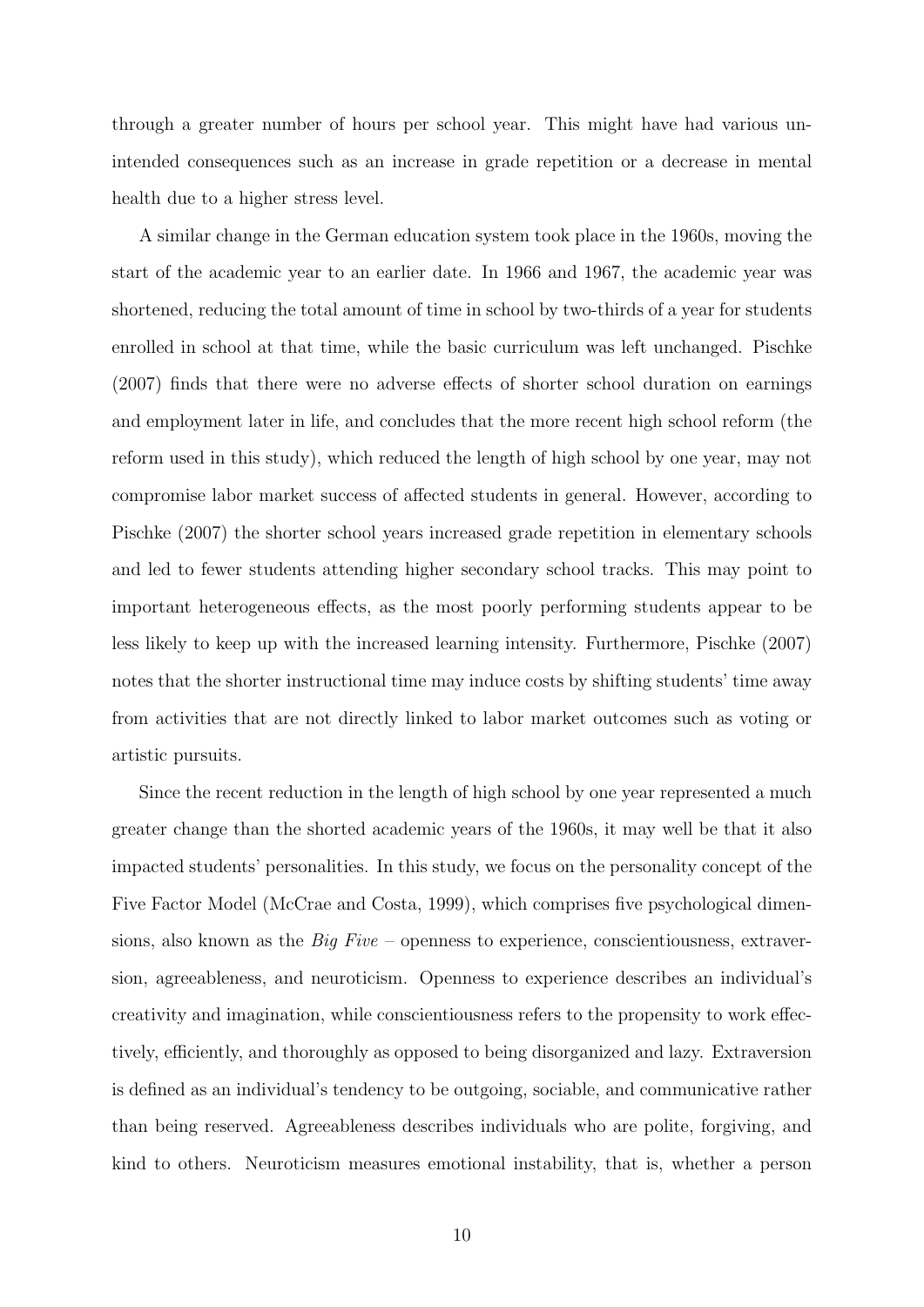tends to worry and get nervous easily rather than coping well with stress and being relaxed. In addition to these Big Five personality traits, we also include the concept of locus of control, which refers to an individual's perception of control over his or her life (Rotter, 1966).

Each of these personality traits may be affected differently by the different consequences of the German high school reform. First, the higher workload may have increased the pressure on students, and hence decreased their emotional stability, that is, increased their neuroticism. At the same time, we hypothesize that the compression of the curriculum required a higher level of self-discipline, that is, it increased students' conscientiousness about performing well in school. The reform may have had ambiguous effects on agreeableness, since, on the one hand, more cooperation may be required to cope with the higher workload, and on the other hand, students may become more selfish in a more competitive environment. Likewise, the effect on locus of control may be positive or negative depending on whether students recognize that they are able to cope or not with the increased pressure induced by external factors. Second, spending more time in school and having less leisure-time may affect social skills, that is, the agreeableness, extraversion, and openness of students. Third, the exogenous enactment of the reform may have decreased students' perceived control over their lives, that is, it may have resulted in a lower locus of control. A detailed overview of these theoretical considerations with the potential mechanisms at work is given in Table 2. Moreover, we expect to find heterogeneous effects for students from different socio-economic backgrounds. For example, for students from non-intact families, longer school days following the reform may have created a more stable environment due to more frequent interactions with teachers, allowing the young people to build relationships to additional adults who they can turn to for advice and support. On the other hand, these students may receive less support at home to cope with the increased workload and may therefore experience higher stress levels due to the shortening and increased intensity of high school.

It remains an empirical question which personality traits are affected by the educational change and whether or not the reform's effects vary by student characteristics.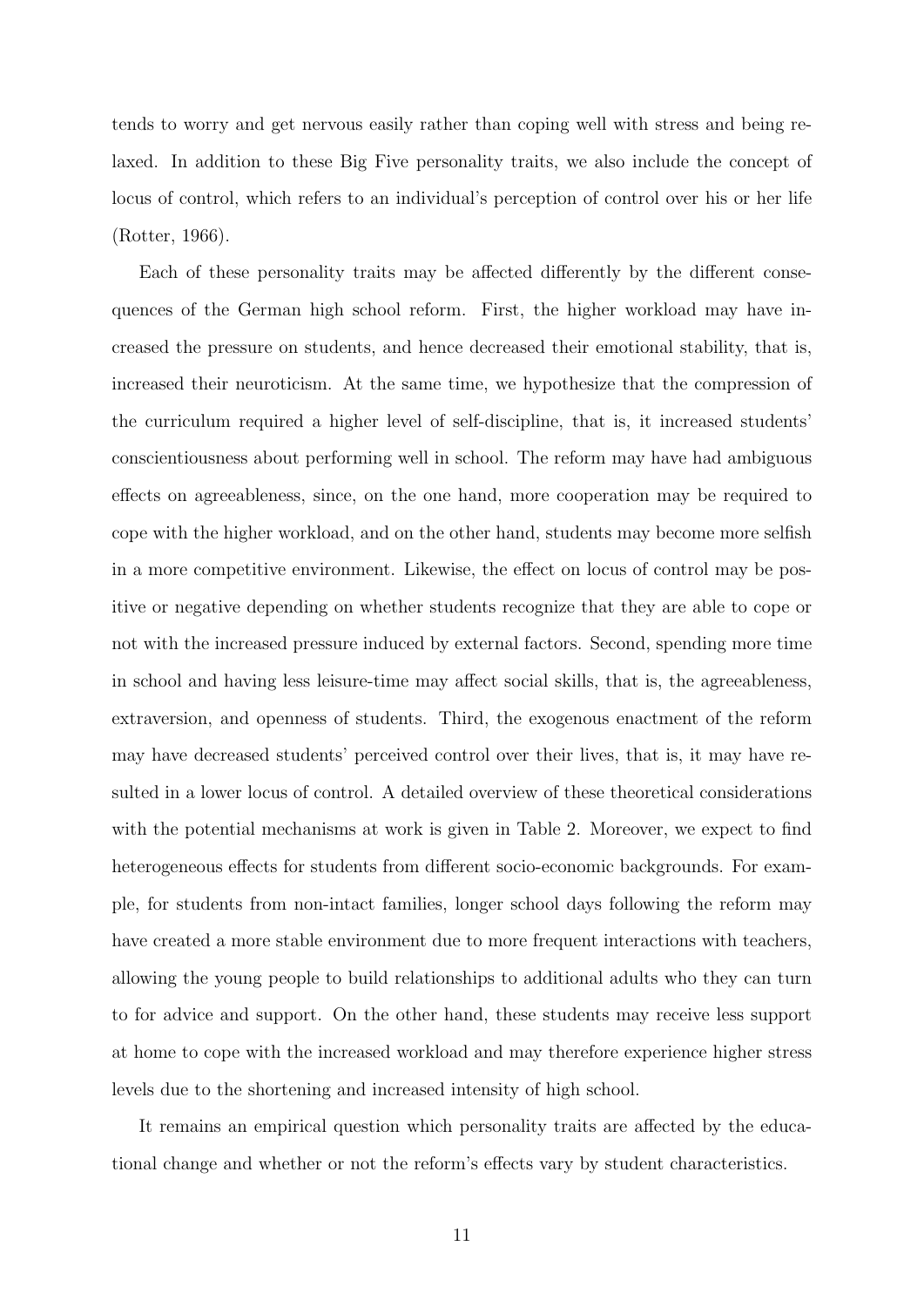| Consequences of the reform and potential mechanisms                      | Anticipated effects |
|--------------------------------------------------------------------------|---------------------|
| Higher requirements/ workload/ learning intensity                        |                     |
| Increase in pressure and fear of failure <sup><math>(*)</math></sup>     | $N (+),$ LoC $(-)$  |
| Increase in self-discipline required                                     | $C (+)$             |
| Increase in cooperation or selfish behavior                              | $A (+/-)$           |
| Recognizing ability of coping/not coping <sup>(*)</sup>                  | $\rm LoC (+/-)$     |
| More time spent in school                                                |                     |
| Increase in social interaction with students and teachers <sup>(*)</sup> | $A (+), E (+)$      |
| Less leisure-time                                                        |                     |
| Reduction in leisure-time activities                                     | $O(-)$              |
| Reduction in time for social interaction outside school                  | A $(-)$ , E $(-)$   |
| Exogenous enactment of reform                                            | $LoC$ $(-)$         |

Table 2: Potential Mechanisms and Anticipated Effects

*Notes:* Compare to Büttner et al.  $(2011)$ ; extensions denoted by <sup>(\*)</sup>.

 $+ (-)$  denotes an anticipated increase (decrease) in terms of the score of the personality traits openness (O), conscientiousness (C), extraversion (E), agreeableness (A), neuroticism (N) and locus of control (LoC).

### 4 Data and Methods

#### 4.1 Data

Our analysis is based on data from the German Socio-Economic Panel (SOEP) study, which is a representative household panel survey (Wagner et al., 2007) with more than 20,000 individuals in more than 11,000 households in the most recent wave. In addition to rich information on family background and childhood environment characteristics, the SOEP provides self-ratings of personality traits for 17-year-old adolescents and for adult respondents aged 18 and over in various waves since 2005. Hence, we use data from the years 2005 to 2012, and select all adolescents and young adult respondents up to the age of 21 who were attending high school at the time of the survey or had earned a high school diploma.<sup>12</sup> To identify whether an individual was affected by the high school reform, we use information on the year of school entry and on the state of residence or, in cases where school has been already completed, the state where the high school diploma

<sup>12</sup>Students in the academic track at a comprehensive school are affected by the reform as well. However, we exclude these students since we cannot unambiguously identify which tracks they have been in since entering secondary school. Furthermore, these students' exposure to the reform would be difficult to identify since a transitional period has been provided for implementation of the reform and exceptions are allowed at comprehensive schools in some states. Compulsory schooling ends in Germany at age 16.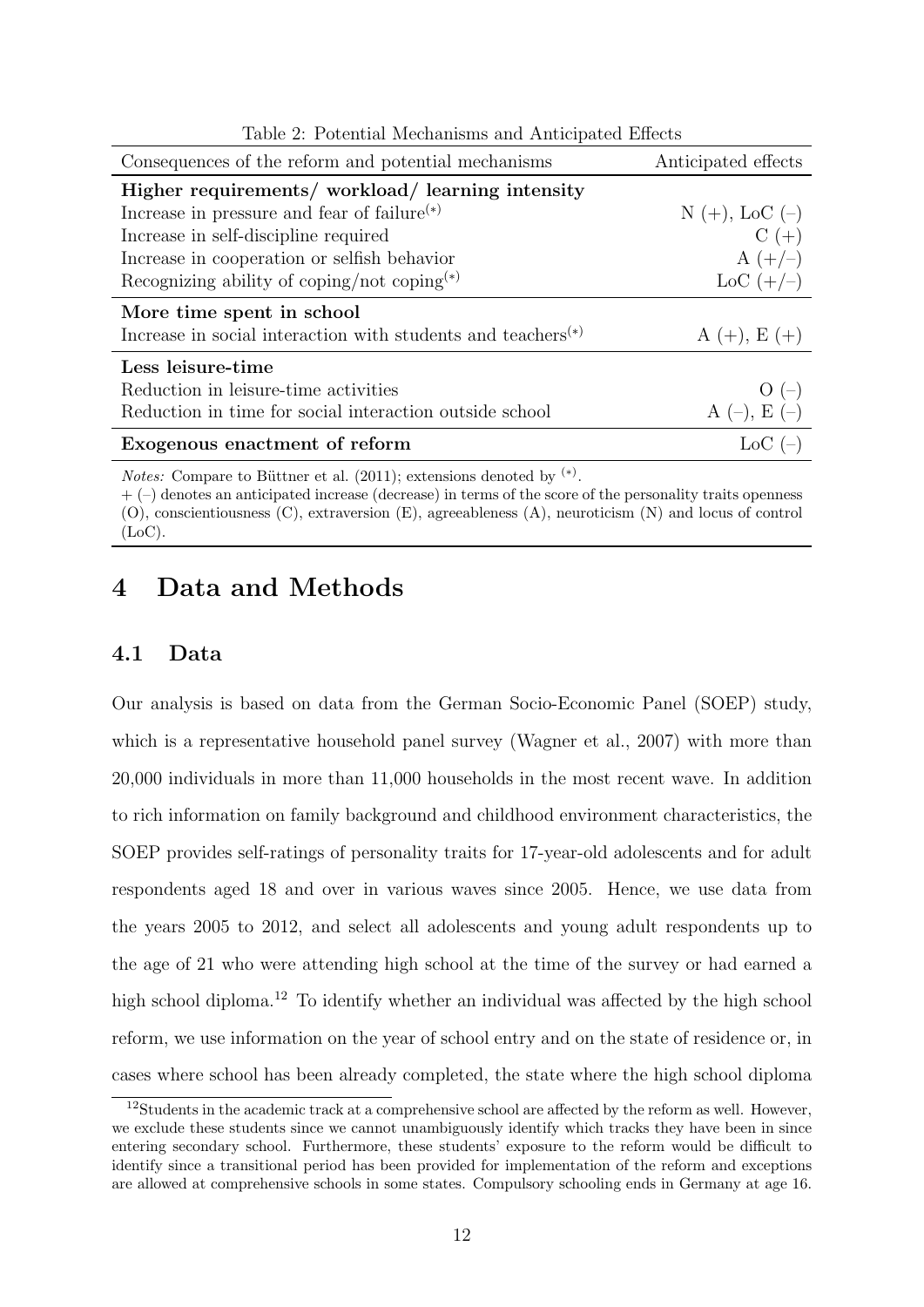was obtained. In case of missings, the year of school entry was imputed from the date of birth.<sup>13</sup> We exclude students from Saxony and Thuringia because both East German states were not affected by the reform, as they kept the eight-year high school track after reunification. Furthermore, we drop students from Rhineland-Palatinate from our sample because there the reform has been introduced only in selected schools to date. We also exclude individuals who we know repeated one or more grades to avoid noise from different levels of schooling experienced so far and from different learning intensities students were exposed to. Finally, we only include individuals who successfully answered the items from at least one of the personality dimensions<sup>14</sup> and provided valid information on family background and home environment. The final sample consists of 1,058 individuals, of whom 211 were affected by the reform.<sup>15</sup>

The SOEP provides self-ratings of personality traits in various waves since 2005 (Gerlitz and Schupp, 2005). These cover personality measures related to the Five Factor Model (McCrae and Costa, 1999), which comprises the dimensions of the Big Five – openness to experience, conscientiousness, extraversion, agreeableness and neuroticism. Each of these dimensions is measured with three items, which are answered on seven-point Likert-type scales.<sup>16</sup> As a further personality concept we follow the approach by Specht et al. (2013) and construct a measure for internal locus of control from seven items, which reveal whether a person believes that events are the result of his or her own actions rather than of external factors. To construct measures for the respective personality trait, the items are averaged for each dimension and standardized separately by gender at mean zero and variance one. While for adolescents these personality measures are included in the Youth Questionnaire in every year between 2006 and 2012, adult respondents' Big Five personality traits were surveyed only in the waves 2005 and 2009 and their locus of control in the waves 2005 and 2010. If an individual's personality has been measured

<sup>&</sup>lt;sup>13</sup>The year of school entry is available for 36 percent of the full sample. For these students, the imputed year matched the actual year in 90 percent of all cases, and the assignment to treatment or control group was correct in 99 percent of all cases.

<sup>&</sup>lt;sup>14</sup>These are more than 99 percent of all individuals in our sample of consideration.

<sup>&</sup>lt;sup>15</sup>The average size of a birth cohort surveyed at age 17 is 269 in the years under observation; on average 41 percent of the individuals in a cohort are in the high school track.

<sup>16</sup>For details on all personality items, see Tables 7 and 8 in the appendix.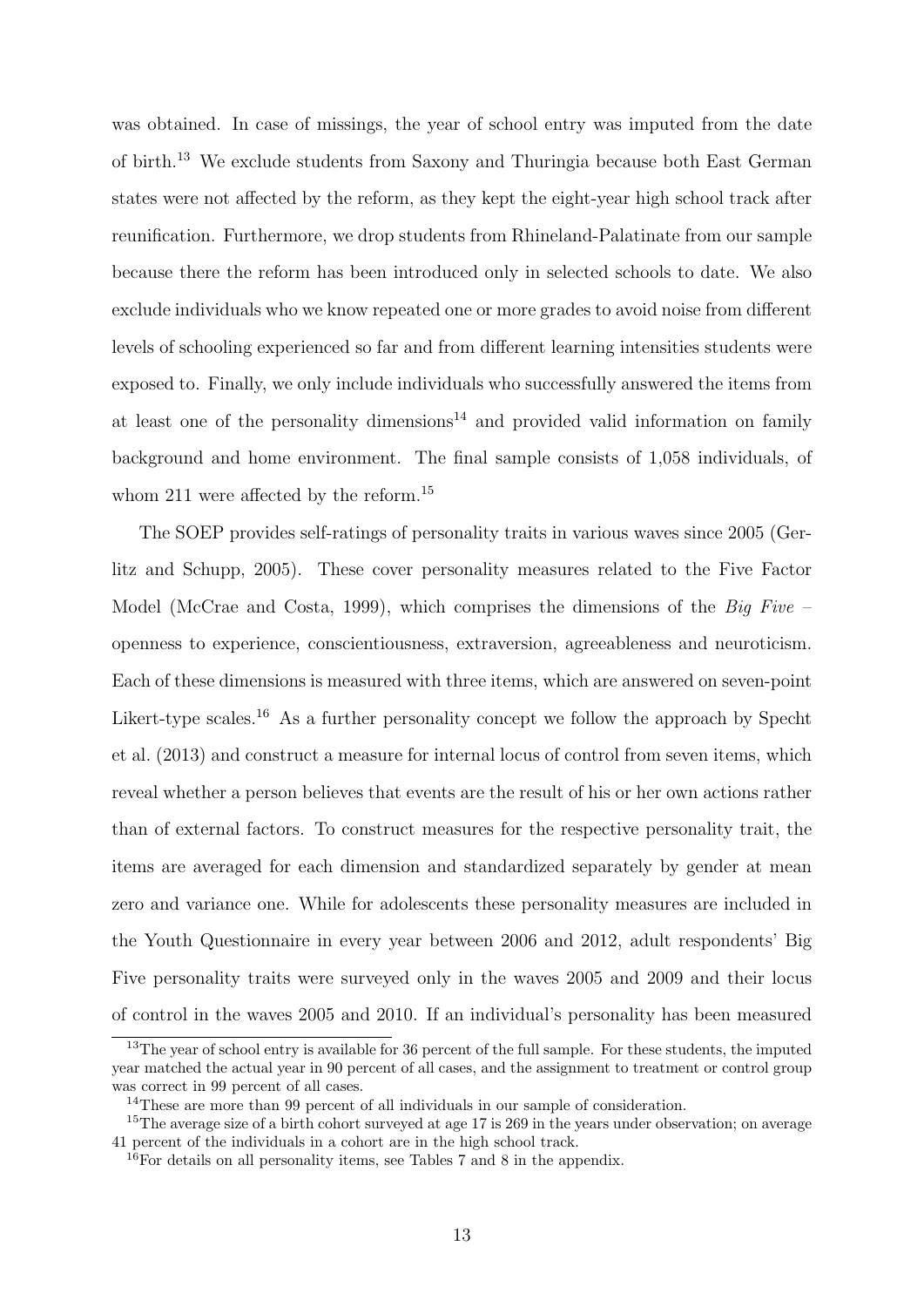twice, we use the personality measures at the youngest age possible, between 17 and 21 years, to guarantee a largely homogeneous sample and to avoid biased estimates through possible age effects.

To account for potential age effects we include age and age squared at the point in time of measurement in all estimations. Additionally, we control for several pre-reform individual characteristics in our preferred specification. These include demographic and socio-economic variables, such as gender, migration background, and whether the student has lived primarily in a rural area during childhood. We incorporate students' previous educational performance based on the teacher's recommendation at the end of elementary school. Variables related to family circumstances capture whether students come from a non-intact family, that is, whether they lived with only one parent up to the age of 15, the number of siblings, and birth order. Furthermore, the model accounts for parental characteristics including education, religion, the occupational status of the father, and the employment status of the mother at the time when the individual was ten years old.<sup>17</sup> The summary statistics of the personality traits and the individual characteristics are shown in Tables 9 and 10 in the appendix.

#### 4.2 Empirical Strategy

We exploit the German high school reform introduced in almost all federal states in the years 2001 to 2007 as a quasi-natural experiment to establish a causal effect of education on personality. The control group consists of students who entered high school prior to the reform and hence graduated after nine years of high school. Our treatment group, in contrast, consists of students who entered high school after the implementation of the reform and hence obtain their diploma after only eight years of high school. Individuals are assigned to the treatment and the control group based on their year of school entry and on either their state of residence or the state where their high school diploma was obtained. We exploit the variation in time and region to isolate the effect of the reform from other influential factors. To this end, we estimate the following model

<sup>17</sup>For a description of all variables, see Table 6 in the appendix.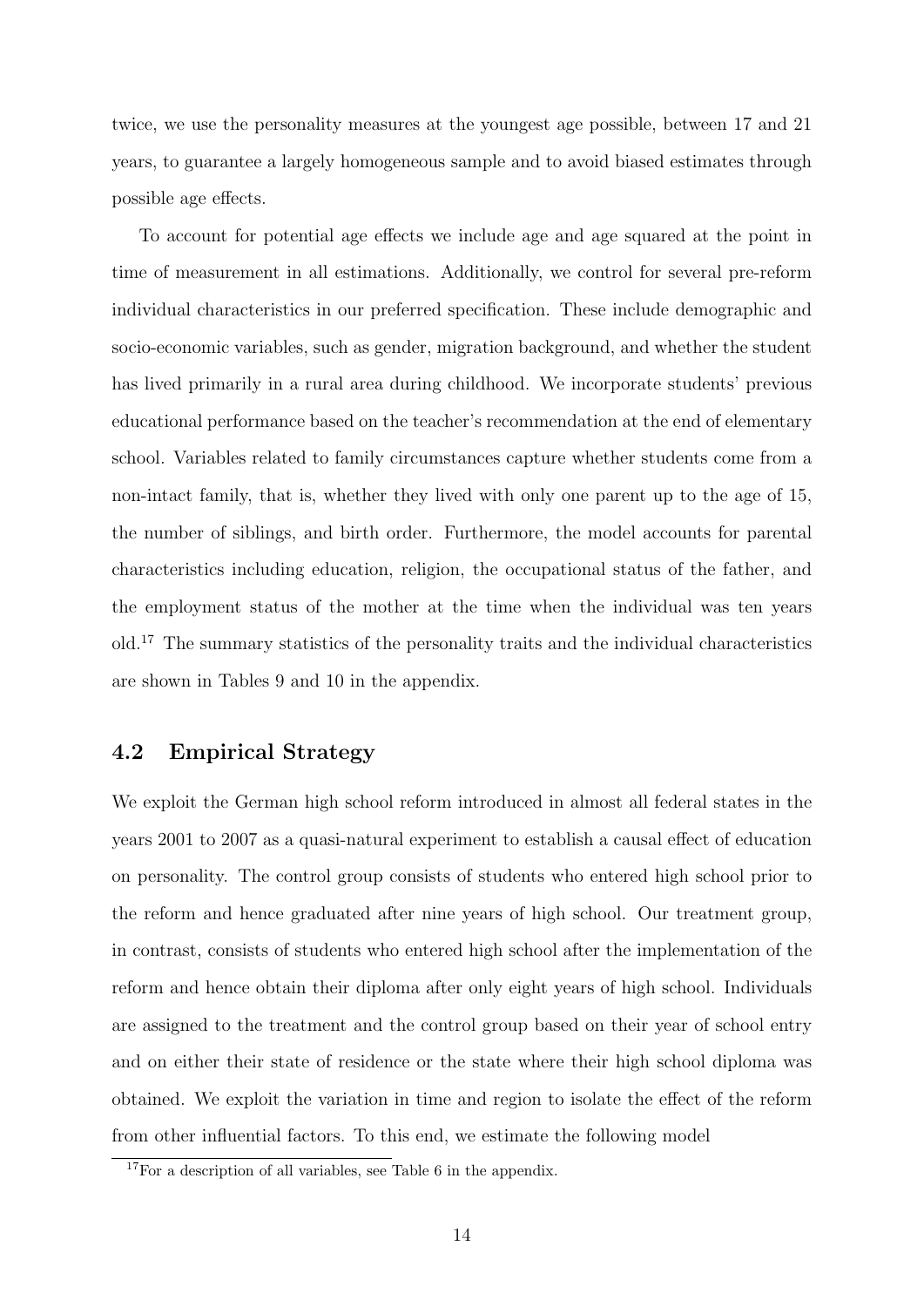$$
y_{ist,17} = \alpha \text{REFORM}_{st} + X_i \beta + \sum_s \gamma_s \text{STATE}_s + \sum_t \delta_t \text{YEAR}_t + \varepsilon_{ist},\tag{2}
$$

where  $y_{ist,17}$  is the personality measure at age 17 (or slightly older, as described in Section 4.1) of person i in state s who has entered high school in year t. Our prime variable of interest,  $REFORM_{st}$ , equals 1 if in state s students entering high school in year t are affected by the reform, and 0 otherwise.  $STATE_s$  is a set of state dummies and  $YEAR_t$ dummies indicating the year of high school entry.  $X_i$  is a vector of individual characteristics, including age and age squared, gender, and a number of pre-reform characteristics, which may be correlated with personality. These include the occupational status of the father, parental education, childhood environment, a dummy for non-intact family, and the employment status of the mother when the individual was ten years old. Furthermore, we include indicator dummies for the different SOEP sub-samples and we cluster error terms at the state level.<sup>18</sup>

When estimating equation (2), our main parameter of interest is  $\alpha$ , which indicates the impact of the high school reform on the respective personality trait. The key identifying assumption is that, in the absence of a reform,  $\alpha$  will be zero, that is, the treated  $(REFORM<sub>st</sub>=1)$  and the non-treated  $(REFORM<sub>st</sub>=0)$  do not differ significantly in terms of their personality traits. Our analysis, which resembles an extended differencein-differences (DID) setting, hence assumes that there are no other policy changes or regional shocks that coincide with the implementation of the high school reform and affect students' personality traits. Identification, therefore, requires that the outcome of interest, that is, the personality traits, of students affected by the reform and students not affected by the reform would have followed the same trend over time had the high school reform not been implemented. This common trend assumption boils down in our case to the assumption that the personality of high school students would have evolved similarly in the different federal states. While this is not testable, as the counterfactual

<sup>&</sup>lt;sup>18</sup>To account for the small number of clusters, it may be necessary to use wild cluster bootstrapped standard errors (see Cameron et al., 2008). Our estimations, however, show that the wild cluster bootstrap rather leads to even slightly lower standard errors if different at all. We therefore report the usual standard errors without bootstrapping, as it is the more conservative estimation method in our case.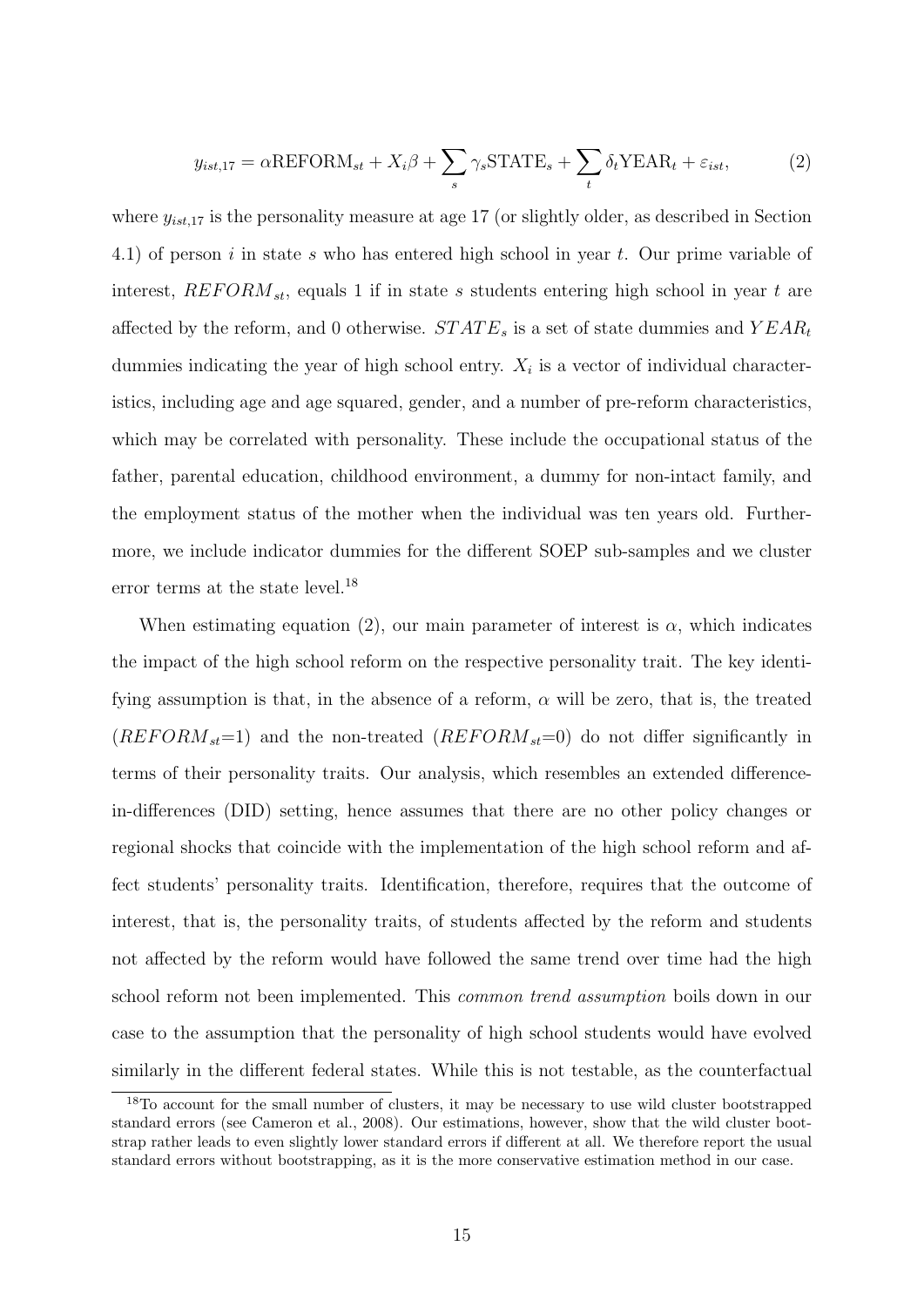observation in absence of the reform cannot be observed, we argue that the assumption is realistic and nonrestrictive. We exploit the variation in the introduction of the reform over time, as we compare high school students from different federal states in Germany and control for a potential time trend through year fixed effects. We believe this is the least restrictive possible comparison as the evolution of one student's personality is likely to most closely resemble that of another student in the same school track (high school) even if the two are from different states (as opposed to students from the same state but different school tracks). As we control for state fixed effects, students from different federal states are allowed to differ in their levels of personality traits.

Moreover, crucial for the causal interpretation of the reform effect is that the variation in schooling is truly exogenous to serve as a quasi-natural experiment. This assumption would be violated if there were self-selection into either the treatment or the control group or if the assignment were not random. In this analysis, neither should be an issue. Since the reform was introduced in an entire state at one time, the only possibility to avoid the reform, that is, to self-select into the control group, would have been to move to a different state.<sup>19</sup> Given the high costs associated with moving a whole family to another state, this seems highly unlikely.<sup>20</sup> This is also confirmed by the descriptive statistics on individual characteristics of the control group and the treatment group, which are provided in Table 10 in the appendix. Mean comparisons of the treatment and control groups show that no (pre-reform) variables exhibit severe differences on average, apart from age and East. These differences can be explained by the composition of the sample and the earlier introduction of the reform in the East German states.

The timing of the high school reform may be related to specific state characteristics. Since we control for state fixed effects in our analysis, it is not necessary that the timing of state reforms be unrelated to state characteristics (see Black et al., 2005). Nevertheless, we investigate whether the timing of the implementation of the new education system

 $19$ The only exception to this is Hesse, where there are double graduating cohorts in three consecutive years, 2012, 2013, and 2014. We therefore only include students from Hesse who were not affected by the reform and who graduated in 2012 or earlier and students who graduate in 2014 or later and were affected by the reform.

 $20$ See Section 6.5 for a more extensive discussion of selectivity and robustness checks.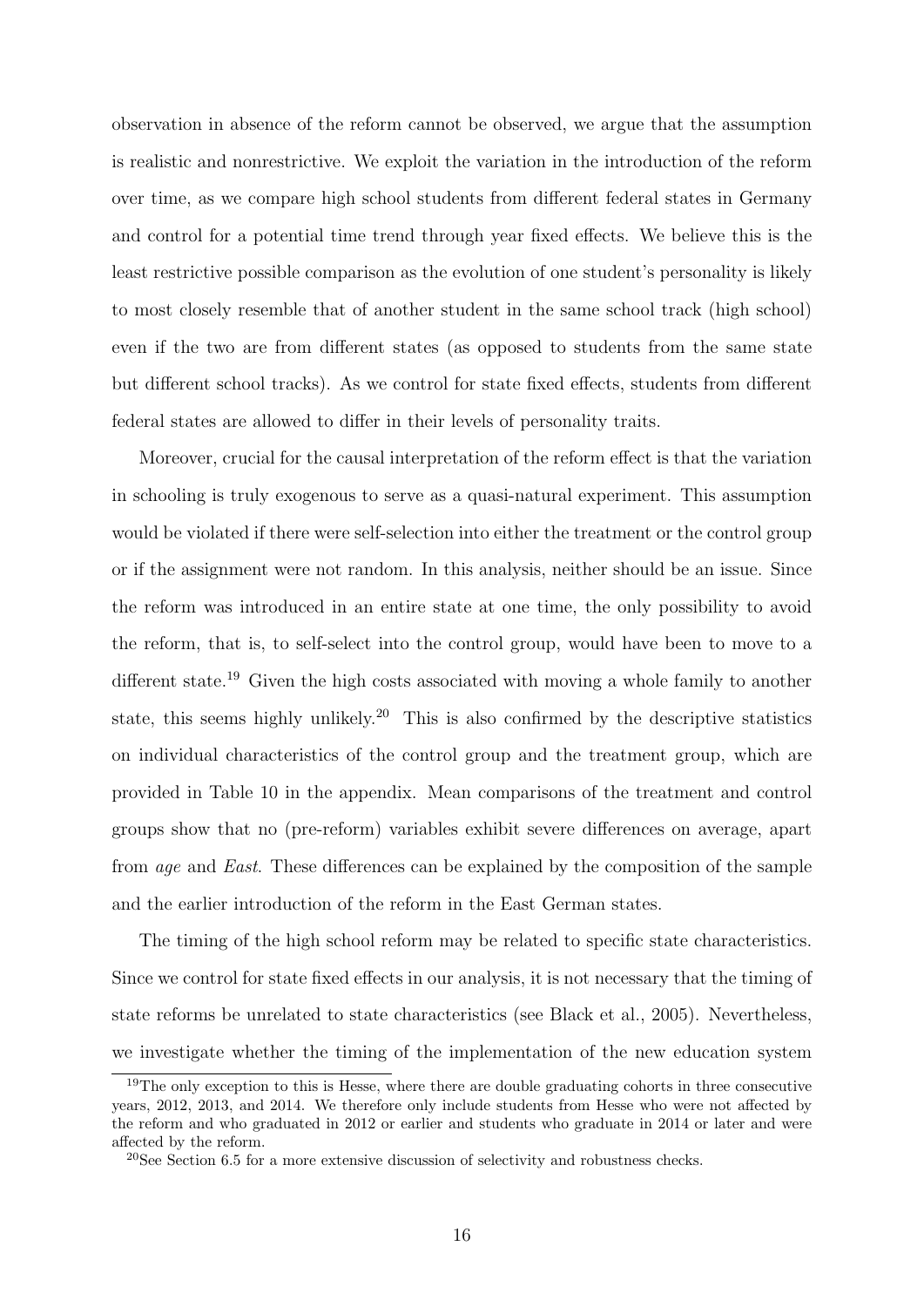followed some pattern. For this purpose, we ran OLS and ordered probit regressions of the timing of state school reforms (late implementation, year in which the reform was implemented) on various pre-reform state characteristics (see Table 11). The analysis shows that there is no such pattern, as the timing of the reform is not related to the percentage of high school students in a state's population, to whether the state government is conservative, to whether the next state elections were scheduled for 2001/2002, or to the state's GDP per capita. There is some evidence that states with a higher median age of residents adopted the high school reform slightly earlier, which is an artifact caused by the older population in East German states.

Next, we have to address the exact treatment of the high school reform effect that we are able to measure. Since the majority of our sample was surveyed the year they turned 17 and in most cases were still enrolled in high school, we do not measure the effect of a decrease in years of overall school duration per se. Instead, the focus of our study is the compression of learning achievement and how this shapes personality traits during adolescence. Hence, the treatment implied by the reform is a higher workload in school, especially between ages of 13 and 16. Affected students therefore experienced a higher learning intensity during these years, spent more time per day in school, and had a higher level of learning achievement by age 17 because of more cumulative hours of school.

### 5 Results

The results of our OLS estimates of equation  $(2)$  are provided in Table 3.<sup>21</sup> The first specification does not control for any individual characteristics apart from age and age squared to account for any potential age effects, while the second specification additionally controls for gender and other individual pre-reform characteristics. The parameter estimates of the reform effect are almost identical in both specifications. This manifests the validation of using the high school reform as a quasi-natural experiment, as individual characteristics which may be correlated with personality do not appear to be correlated

 $21$ Table 3 provides results from unweighted regressions. However, weighted regressions deliver virtually the same estimated coefficients.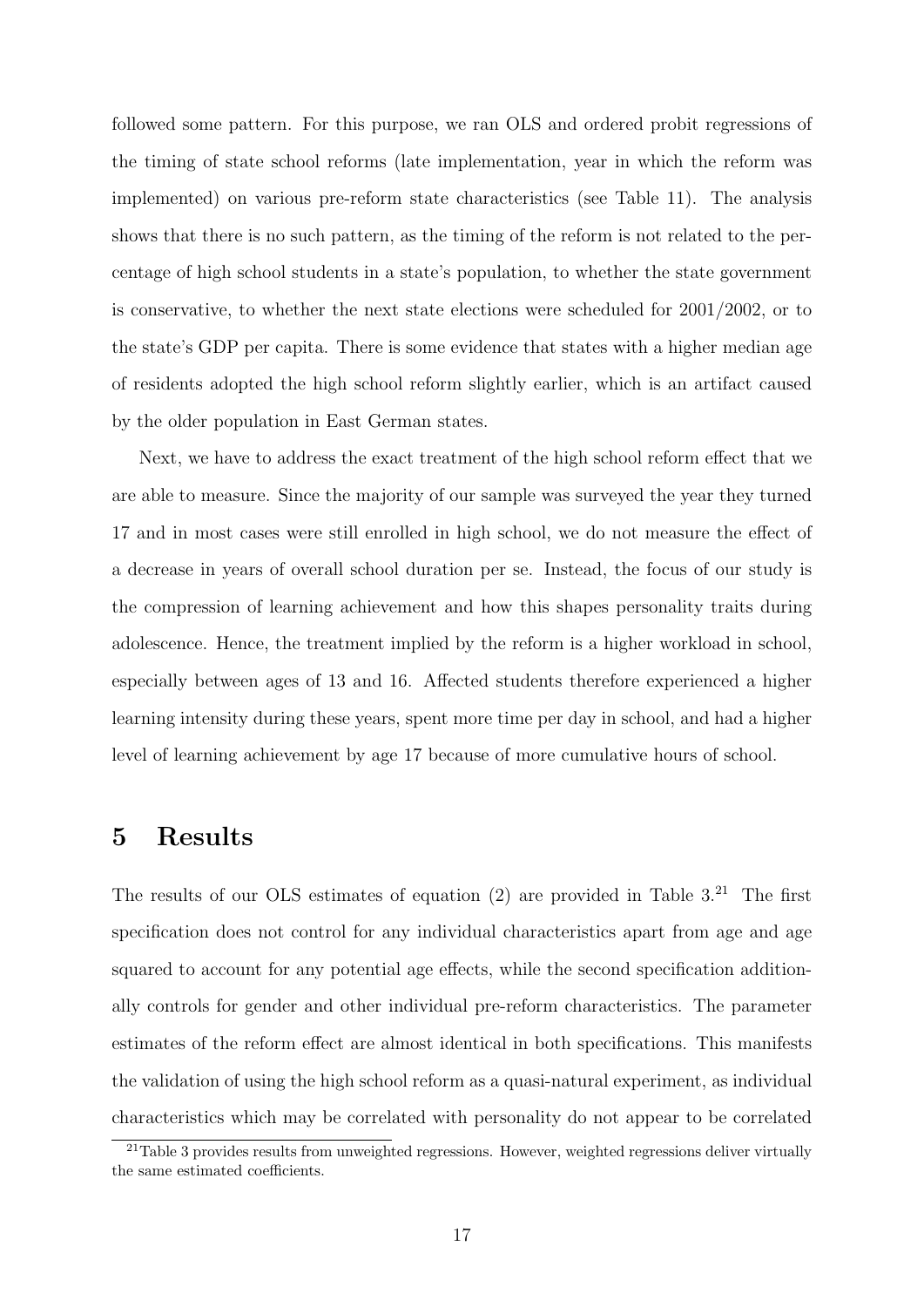| Table 3: Effects of the Reform |            |                                       |          |          |            |          |
|--------------------------------|------------|---------------------------------------|----------|----------|------------|----------|
|                                |            | Outcome Variables: Personality Traits |          |          |            |          |
|                                | Open.      | Consc.                                | Extrav.  | Agree.   | Neurot.    | Loc      |
| Reform                         | $-0.162$   | $-0.107$                              | $0.193*$ | 0.223    | $0.268*$   | $-0.016$ |
|                                | (0.143)    | (0.187)                               | (0.104)  | (0.154)  | (0.142)    | (0.129)  |
| $\mathbf{R}^2$                 | 0.025      | 0.047                                 | 0.046    | 0.032    | 0.050      | 0.039    |
| Reform                         | $-0.144$   | $-0.113$                              | $0.209*$ | 0.214    | $0.282*$   | $-0.014$ |
|                                | (0.145)    | (0.185)                               | (0.099)  | (0.147)  | (0.135)    | (0.118)  |
| Female                         | $-0.004$   | $-0.018$                              | $-0.013$ | $-0.007$ | 0.024      | $-0.017$ |
|                                | (0.059)    | (0.092)                               | (0.073)  | (0.075)  | (0.064)    | (0.072)  |
| Rural area                     | $-0.012$   | $-0.096$                              | 0.071    | $-0.028$ | 0.066      | $-0.046$ |
|                                | (0.070)    | (0.096)                               | (0.078)  | (0.062)  | (0.059)    | (0.059)  |
| Non-intact family              | 0.064      | $-0.066$                              | 0.087    | $-0.069$ | 0.112      | $-0.096$ |
|                                | (0.053)    | (0.091)                               | (0.088)  | (0.069)  | (0.077)    | (0.073)  |
| Work.-class father             | $-0.250**$ | 0.081                                 | $-0.065$ | $-0.019$ | 0.140      | $-0.003$ |
|                                | (0.101)    | (0.082)                               | (0.082)  | (0.046)  | (0.116)    | (0.077)  |
| High parental educ.            | 0.019      | $-0.227***$                           | $-0.142$ | $-0.046$ | $-0.018$   | 0.036    |
|                                | (0.074)    | (0.054)                               | (0.087)  | (0.059)  | (0.053)    | (0.048)  |
| Working mother                 | 0.093      | $-0.076$                              | $0.132*$ | $-0.030$ | $-0.121**$ | $-0.033$ |
|                                | (0.076)    | (0.064)                               | (0.063)  | (0.045)  | (0.043)    | (0.075)  |
| Christian parents              | 0.082      | 0.121                                 | $-0.041$ | $-0.062$ | 0.067      | $-0.021$ |
|                                | (0.065)    | (0.070)                               | (0.060)  | (0.061)  | (0.077)    | (0.058)  |
| Migration backgr.              | 0.045      | $-0.180***$                           | $-0.023$ | $-0.103$ | $-0.035$   | 0.046    |
|                                | (0.113)    | (0.051)                               | (0.086)  | (0.092)  | (0.086)    | (0.060)  |
| Low-perf. student              | $-0.001$   | $-0.072$                              | $-0.126$ | 0.012    | 0.030      | $-0.122$ |
|                                | (0.058)    | (0.049)                               | (0.084)  | (0.063)  | (0.081)    | (0.081)  |
| $\mathbf{R}^2$                 | 0.037      | 0.067                                 | 0.058    | 0.035    | 0.059      | 0.044    |
| Observations                   | 1047       | 1054                                  | 1055     | 1056     | 1052       | 1015     |

Notes: SOEPv29 waves 2005 to 2012. OLS regressions. Age, age squared and a maximum set of state dummies, year of school entry dummies, dummies for the different SOEP samples, and a constant are included. Standard errors, reported in parentheses, are clustered at the state level.\*  $p < 0.1$ , \*\*  $p<0.05$ , \*\*\*  $p<0.01$ .

with the reform, and their omission does not bias the estimated impact.

While there is no clear impact of the reform on openness, conscientiousness, and locus of control in the overall population of high school students, the estimates show that the reform significantly increased students' extraversion and neuroticism. The effects are substantial in that extraversion is on average increased by a fifth of a standard deviation, while students' emotional stability is even altered by more than a quarter of a standard deviation on average. Following the reform, agreeableness increases as well by more than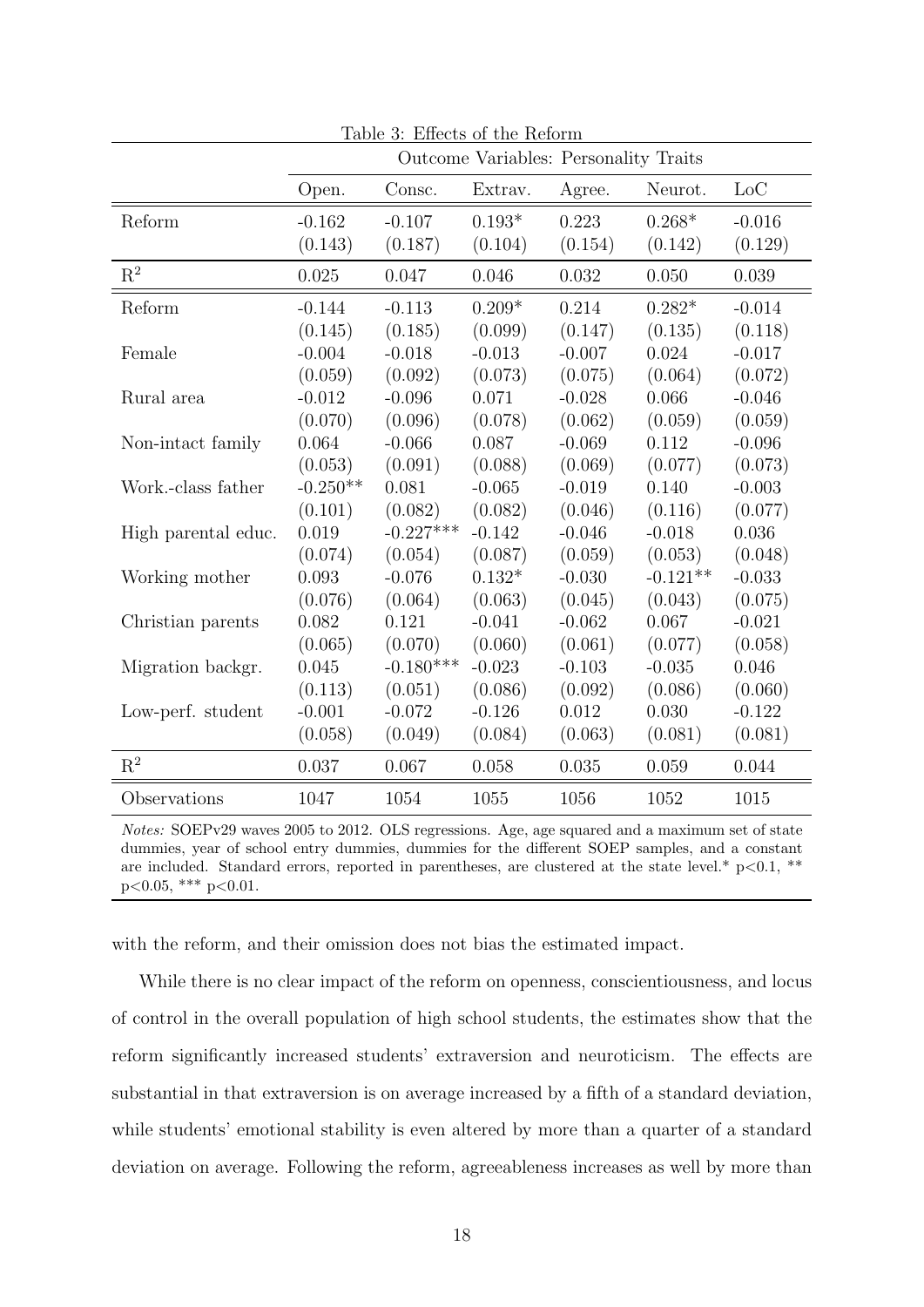a fifth of a standard deviation. In terms of conventional statistical significance levels, this effect is however at the edge and marginally insignificant.<sup>22</sup>

Considered together, these findings suggest that the change in the educational system may impact different facets of personality, possibly via different channels. A potential increase in agreeableness and in particular an increase in extraversion may stem from changes in the type and intensity of social interactions between students. In contrast, an increase in neuroticism may reflect the impact of the higher workload, which may have increased stress and pressure on students.<sup>23</sup>

With respect to the individual characteristics, we find only few meaningful driving forces, which include having a father with a working-class occupation, parents with a low level of education, a working mother, and for some of the personality outcomes, having a migration background.<sup>24</sup> Students with a lower socio-economic background, that is, students from working-class or less-educated families, are on average less open and more conscientious than students with higher socio-economic backgrounds.<sup>25</sup> On average, less-educated parents with blue-collar jobs tend to be characterized by hard work and social conformity rather than creativity, which may be associated with less openness and more conscientiousness. Children might either inherit these traits from their parents or be socialized in a particular way, for example, by learning from their parents as role models throughout life. Students with a working mother are on average significantly more extroverted and less neurotic than students whose mother did not work when they were ten years old. This could be due to the fact that children of working mothers

<sup>&</sup>lt;sup>22</sup>Note in general, that due to the relatively small number of observations, we pick the  $10\%$  level of significance to be relevant. Given this small sample size, the fact that some of the coefficients appear to be statistically significant at this, or even more conservative levels, makes our findings even stronger. For the interpretation of any other coefficient, one should keep in mind that statistical insignificance does not prove that there is no effect, but only that we fail to reject it, which may be an artifact of the sample size.

 $23$ For a more extensive discussion on the potential mechanisms at work, see Section 5.2.

<sup>&</sup>lt;sup>24</sup>Note that due to the standardization separately by gender, all differences in absolute levels of the scores on personality traits between male and female students are erased. We therefore expect the coefficient of female to be small and insignificant in the estimation, which is indeed the case. However, this does therefore not imply that there are no significant differences by gender in the original scores on personality.

 $^{25}$ Note that our sample is special in the sense that it only comprises high school students. As these students are in a presumably more advantaged situation than students enrolled in other school tracks, the effects of the individual characteristics on personality may not be representative for the average adolescent in Germany.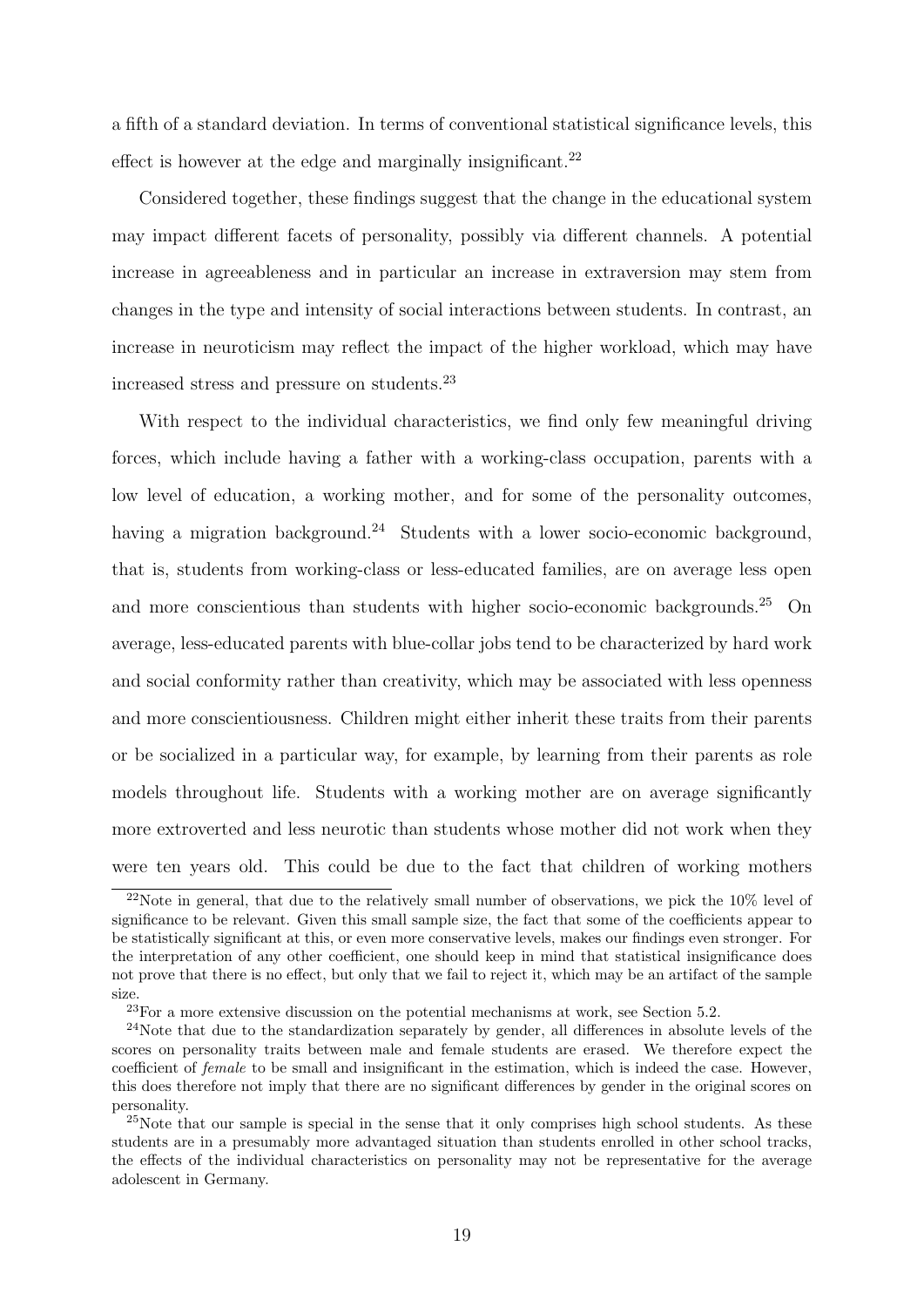learn independence and social interaction relatively early through increased exposure to day care. They may therefore be more outgoing and settled in life, leading to a higher extraversion and emotional stability.

Students with a migration background display a lower level of conscientiousness than students without a migration background, but do not exhibit further significant differences in traits.

Moreover, living in a non-intact family appears to be related to personality. We observe a higher level of neuroticism and a lower level of perceived control, both by about 0.1 of a standard deviation. Although these effects are (marginally) not statistically significant, their signs are in line with the general expectation of a disrupted family causing emotional stress in children and making them feel that they can do little to change the status quo. However, a more alarming finding is that the change in the educational system has an even larger impact on neuroticism than does a disrupted family, both in terms of magnitude and significance: the high school reform increases neuroticism by more than twice as much as being raised in a non-intact family.<sup>26</sup>

In an extended specification, we further include family characteristics related to the number of siblings and birth order for a subsample of students with the relevant information (see Table 12 in the appendix). While the reform effects prove to be stable, these estimates reveal that students without any siblings are less agreeable and that first-born individuals are more open and conscientious. In an additional specification, we include the respective parental personality trait in each regression for a subsample of our students.<sup>27</sup> The respective coefficients stand out in both magnitude and significance, pointing to a strong intergenerational transmission of personality.<sup>28</sup> However, their inclusion makes little difference concerning the reform coefficients other than a small loss in significance due to a reduction in sample size.

 $^{26}$ Note that this applies to the sample of high school students. Being raised in a non-intact family may have larger effects on neuroticism in the overall population.

<sup>&</sup>lt;sup>27</sup>The results are available from the authors upon request.

<sup>&</sup>lt;sup>28</sup>The intergenerational effects are between 0.104 and 0.173 for the Big Five personality traits and 0.248 for locus of control. These results are largely in line with the intergenerational correlation coefficients reported by Anger (2012) for children of all school types.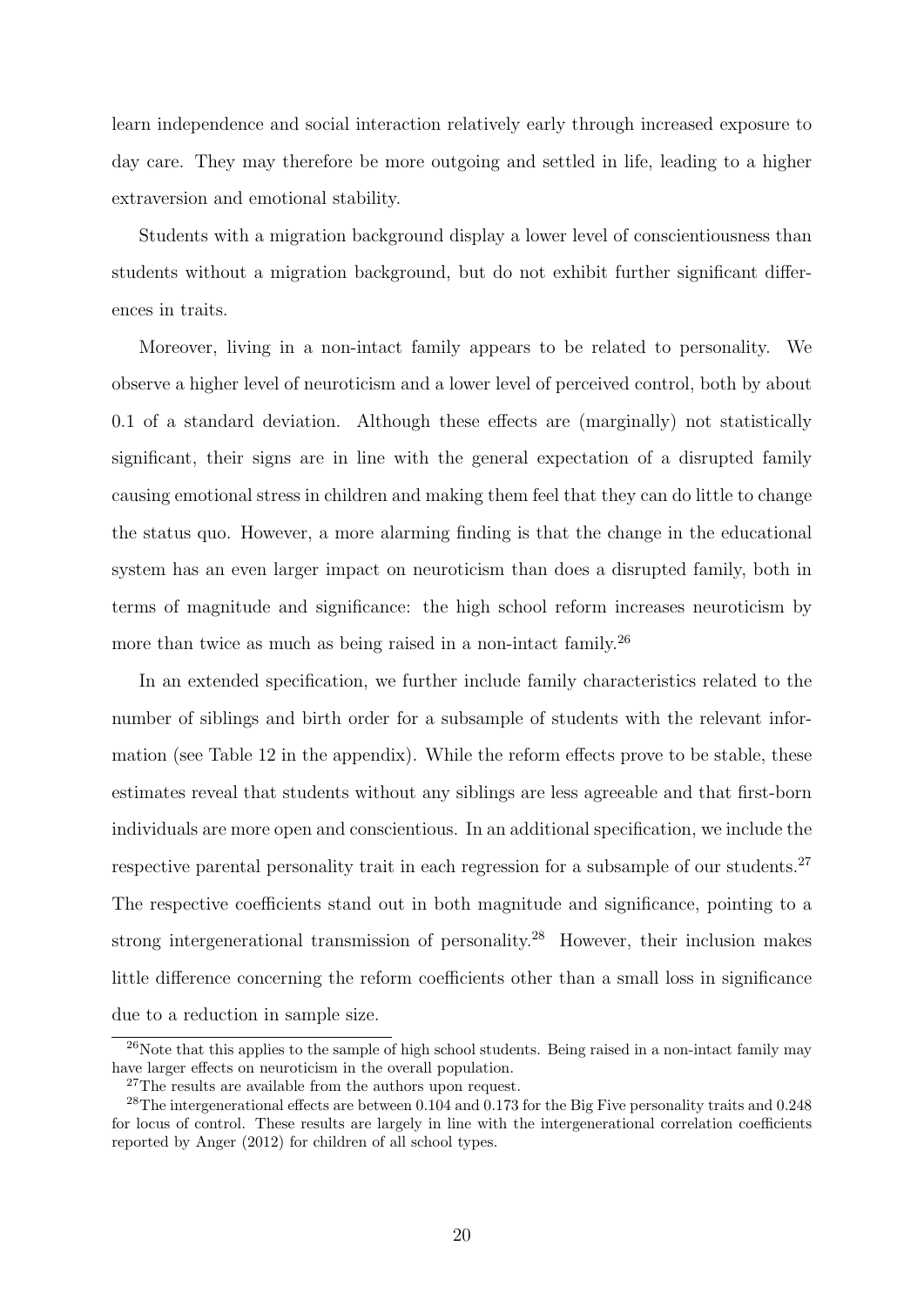#### 5.1 Heterogeneous Effects

So far, the estimates show average effects for the overall population of high school students. Following the high school reform, students tend to be more extroverted and possibly more agreeable, but also less emotionally stable. To truly shed light on the effects of the reform, however, it is important to consider how the policy change has affected particular subgroups of students differently. This may not only reveal which students' personality traits are especially susceptible to a change in the educational system, but possibly also illustrate the different mechanisms by which the reform impacts personality. A natural distinction here is by gender, since boys and girls of a given age not only differ in their stage of physical and mental development but also in their behavior. As shown in Table 4, the increase in agreeableness is driven by male students, for whom this effect is statistically significant and economically large, amounting to one-third of a standard deviation in magnitude. In contrast, the estimates reveal that there is hardly any increase in agreeableness for female students. Since boys are usually observed to be more competitive and less agreeable than girls, the exogenous variation in social interaction or necessity for cooperation may have forced boys in particular to become more sociable and cooperative. This finding therefore illustrates how a change in the educational system also could mitigate gender differences in personality or behavior and bring initially different levels of development into closer alignment across genders.

Additionally, we investigate differential impacts of the high school reform in former East and West Germany, as there are not only persistent differences with respect to the socio-economic environment, but also differences in educational policies between the two parts of Germany. Especially the long-standing tradition of the former 13-year school system is not present in the former East. Those Eastern states that reduced high school by one year in the 2000s prolonged high school by one year just a decade before. This could mitigate any changes induced by the recent high school reform, which may be perceived as less dramatic by the affected population. In line with these expectations, the estimates in Table 4 reveal that the increases in extraversion and agreeableness are entirely driven by students in West Germany. Contrary to this intuition, however, the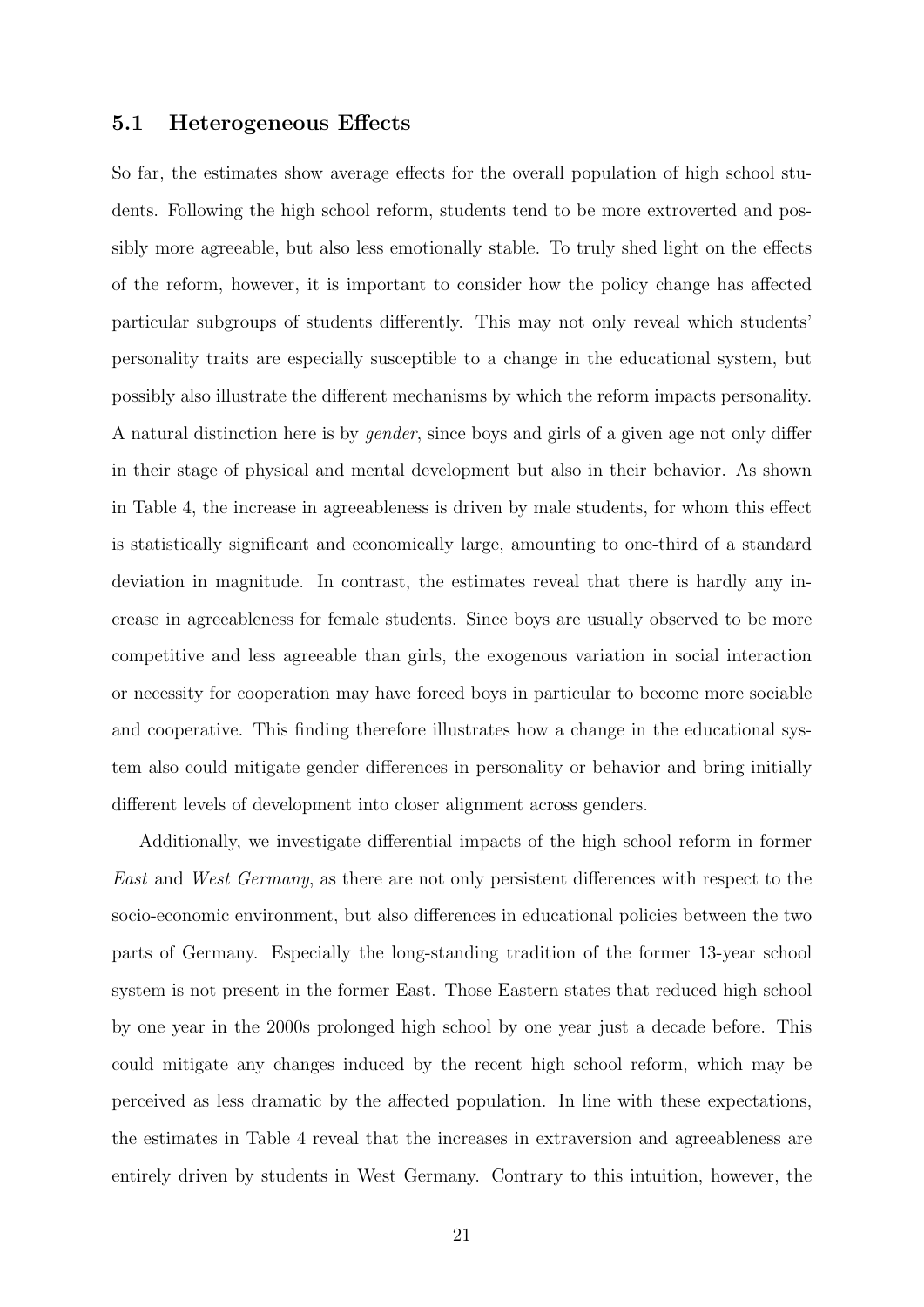|                             | Outcome Variables: Personality Traits |           |            |           |            |          |
|-----------------------------|---------------------------------------|-----------|------------|-----------|------------|----------|
|                             | Open.                                 | Consc.    | Extrav.    | Agree.    | Neurot.    | Loc      |
| Female                      |                                       |           |            |           |            |          |
| Reform                      | $-0.068$                              | $-0.063$  | 0.209      | $0.340*$  | $0.254*$   | 0.118    |
|                             | (0.170)                               | (0.188)   | (0.119)    | (0.165)   | (0.142)    | (0.137)  |
| Interaction                 | $-0.165$                              | $-0.110$  | $-0.002$   | $-0.276*$ | 0.060      | $-0.287$ |
|                             | (0.168)                               | (0.105)   | (0.176)    | (0.154)   | (0.078)    | (0.189)  |
| East                        |                                       |           |            |           |            |          |
| Reform                      | $-0.181$                              | $-0.011$  | $0.324**$  | $0.329**$ | 0.155      | $-0.040$ |
|                             | (0.192)                               | (0.201)   | (0.122)    | (0.141)   | (0.127)    | (0.126)  |
| Interaction                 | 0.111                                 | $-0.308$  | $-0.348$   | $-0.347*$ | $0.382***$ | 0.078    |
|                             | (0.140)                               | (0.256)   | (0.197)    | (0.161)   | (0.057)    | (0.148)  |
| Non-intact family           |                                       |           |            |           |            |          |
| Reform                      | $-0.229$                              | $-0.070$  | 0.074      | 0.184     | $0.282*$   | 0.024    |
|                             | (0.169)                               | (0.168)   | (0.104)    | (0.169)   | (0.144)    | (0.115)  |
| Interaction                 | $0.399***$                            | $-0.200$  | $0.630***$ | 0.138     | $-0.001$   | $-0.180$ |
|                             | (0.126)                               | (0.243)   | (0.180)    | (0.161)   | (0.208)    | (0.256)  |
| Working-class father        |                                       |           |            |           |            |          |
| Reform                      | $-0.176$                              | $-0.105$  | 0.177      | 0.211     | $0.315*$   | $-0.001$ |
|                             | (0.144)                               | (0.174)   | (0.115)    | (0.156)   | (0.148)    | (0.128)  |
| Interaction                 | 0.157                                 | $-0.041$  | 0.154      | 0.015     | $-0.164$   | $-0.063$ |
|                             | (0.205)                               | (0.161)   | (0.186)    | (0.132)   | (0.163)    | (0.255)  |
| High parental education     |                                       |           |            |           |            |          |
| Reform                      | $-0.100$                              | $-0.111$  | $0.320**$  | 0.109     | $0.290**$  | $-0.095$ |
|                             | (0.174)                               | (0.145)   | (0.139)    | (0.154)   | (0.122)    | (0.168)  |
| Interaction                 | $-0.078$                              | $-0.004$  | $-0.198$   | 0.185     | $-0.014$   | 0.148    |
|                             | (0.192)                               | (0.190)   | (0.150)    | (0.115)   | (0.115)    | (0.184)  |
| Working mother              |                                       |           |            |           |            |          |
| Reform                      | $-0.411***$                           | $-0.241$  | $0.275*$   | 0.262     | 0.258      | $-0.016$ |
|                             | (0.091)                               | (0.183)   | (0.150)    | (0.187)   | (0.203)    | (0.161)  |
| Interaction                 | $0.356*$                              | 0.171     | $-0.088$   | $-0.065$  | 0.032      | 0.003    |
|                             | (0.191)                               | (0.294)   | (0.164)    | (0.193)   | (0.127)    | (0.156)  |
| <b>Migration background</b> |                                       |           |            |           |            |          |
| Reform                      | $-0.170$                              | $-0.183$  | $0.219**$  | 0.227     | $0.262*$   | 0.012    |
|                             | (0.148)                               | (0.196)   | (0.084)    | (0.182)   | (0.145)    | (0.132)  |
| Interaction                 | 0.191                                 | $0.505**$ | $-0.077$   | $-0.095$  | 0.141      | $-0.184$ |
|                             | (0.120)                               | (0.215)   | (0.209)    | (0.323)   | (0.227)    | (0.230)  |

Table 4: Heterogeneous Effects of the Reform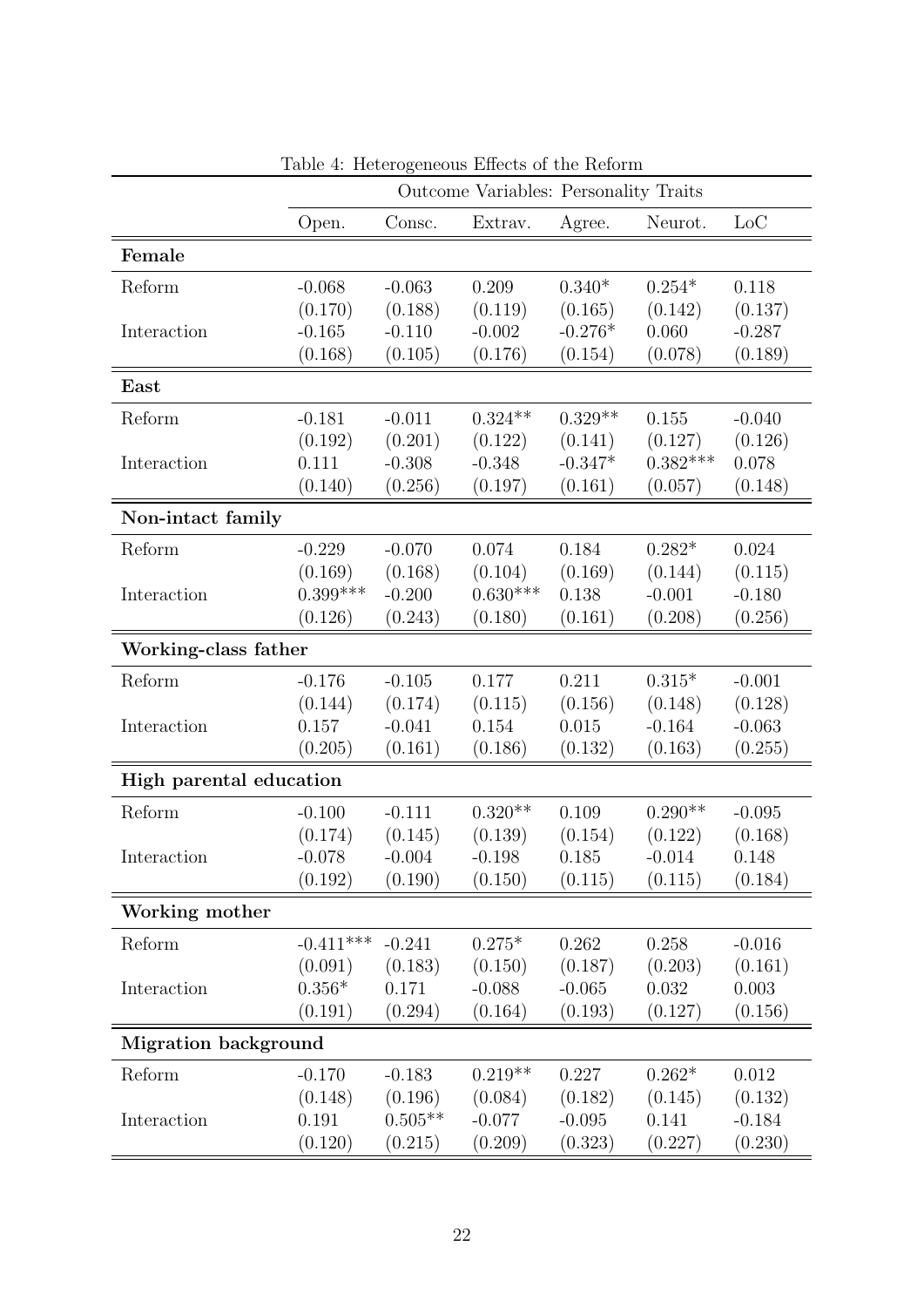| Low-performing student |          |          |          |         |         |          |
|------------------------|----------|----------|----------|---------|---------|----------|
| Reform                 | $-0.049$ | $-0.105$ | $0.232*$ | 0.197   | 0.223   | $-0.078$ |
|                        | (0.182)  | (0.187)  | (0.111)  | (0.152) | (0.138) | (0.169)  |
| Interaction            | $-0.307$ | $-0.026$ | $-0.078$ | 0.054   | 0.191   | 0.210    |
|                        | (0.193)  | (0.093)  | (0.242)  | (0.206) | (0.232) | (0.246)  |
| Observations           | 1047     | 1054     | 1055     | 1056    | 1052    | 1015     |

Notes: SOEPv29 waves 2005 to 2012. OLS regressions, separately for each interaction considered. Only the coefficients of  $REFORM$  and the respective interaction with  $REFORM$  are presented. Age, age squared, female, rural area, non-intact family, working-class father, high parental education, working mother, Christian parents, migration background, low-performing student and a maximum set of state dummies, year of school entry dummies, dummies for the different SOEP samples, and a constant are included. Standard errors, reported in parentheses, are clustered at the state level.\*  $p<0.1$ , \*\*  $p<0.05$ , \*\*\*  $p<0.01$ .

increase in neuroticism is significantly more pronounced among students in East Germany. The only reasonable explanation we can think of is that in Eastern states, where students normally attend elementary school for their first six years of schooling, seventh-grade students were confronted with the transition to high school and with a higher workload at the same time. In contrast, West German seventh-graders already had two years to acclimatize themselves to high school before being confronted with the higher workload. Hence, this finding may demonstrate the importance of gradually changing the learning environment of students who may feel stressed if several features are altered at the same time.

In the next step, we look into heterogeneous effects by family structure. For students from non-intact families, the increase in time spent at school may have created a more stable environment with stronger interactions with teachers as additional adult reference persons. In contrast, these students may also receive less support at home to cope with the increased learning. The estimates provide suggestive evidence for the former hypothesis; students who did not live with both parents during their entire childhood benefit from the educational change in terms of openness, and particularly drive the overall increase in extraversion. In contrast, there is no evidence to support the hypothesis that these students have an even higher increase in neuroticism due to a potential lack of support at home: the increase in neuroticism is identical for students of all family circumstances.<sup>29</sup>

<sup>&</sup>lt;sup>29</sup>It would, however, be interesting in a next step to compare the absolute levels of the score on neuroticism in both groups before and after the reform. Due to the censored structure of the Likert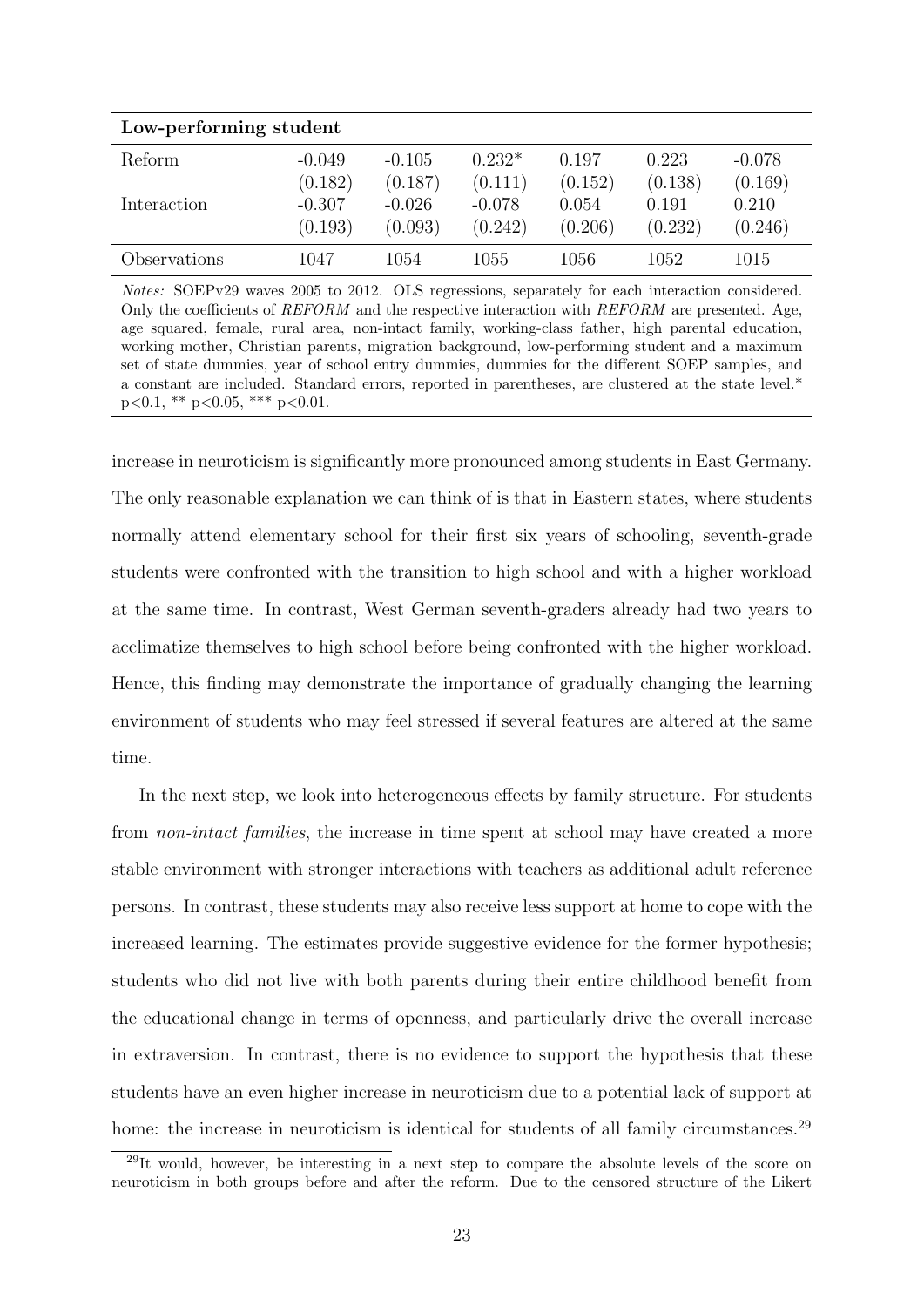We hypothesized that children with a large *number of siblings* and with a high *birth* order may have greater difficulties coping with the higher workload after the reform as they may not receive the same amount of parental support as a first child or only child. However, we do not find any significant differences between the respective groups in their responses to the reform.<sup>30</sup>

Furthermore, it is of interest how students from different socio-economic backgrounds respond to educational changes. To this end, we investigate heterogeneous effects by the occupational status of the father as well as by parental education. It is conceivable that students with a lower socio-economic status are less likely to receive (adequate) support from their parents to meet the increased demands at school. Hence, the higher workload induced by the reform may lead to a higher stress level for this group. However, we do not find any significant differences in the impact of the reform on neuroticism, neither by occupational status of the father nor by parental education. The estimates even indicate a smaller albeit insignificant increase in emotional instability for students with a working-class father.

Moreover, we investigate whether students with a *working mother* respond differently to the high school reform. Since the reform led to longer school days and thus to a better infrastructure for organized afternoon activities, students with working mothers may benefit from having improved supervision in the afternoon. However, we do not find such differences in the impact of the reform by the employment status of the mother, except for the effect on openness. While there is no clear impact of the educational change on openness of students with a working mother, the estimates reveal that students with a non-working mother showed a significant decrease in openness by more than 0.4 of a standard deviation. This may be a result of the reduction in time spent at home and in the time available for extracurricular or family activities after the reform.

Furthermore, students with a migration background may respond differently to the reform than students from non-migrant families. One could hypothesize that the former

scale, there is less scope for increases in individuals who already scored high on a personality trait before the reform.

<sup>30</sup>Results are available from the authors upon request.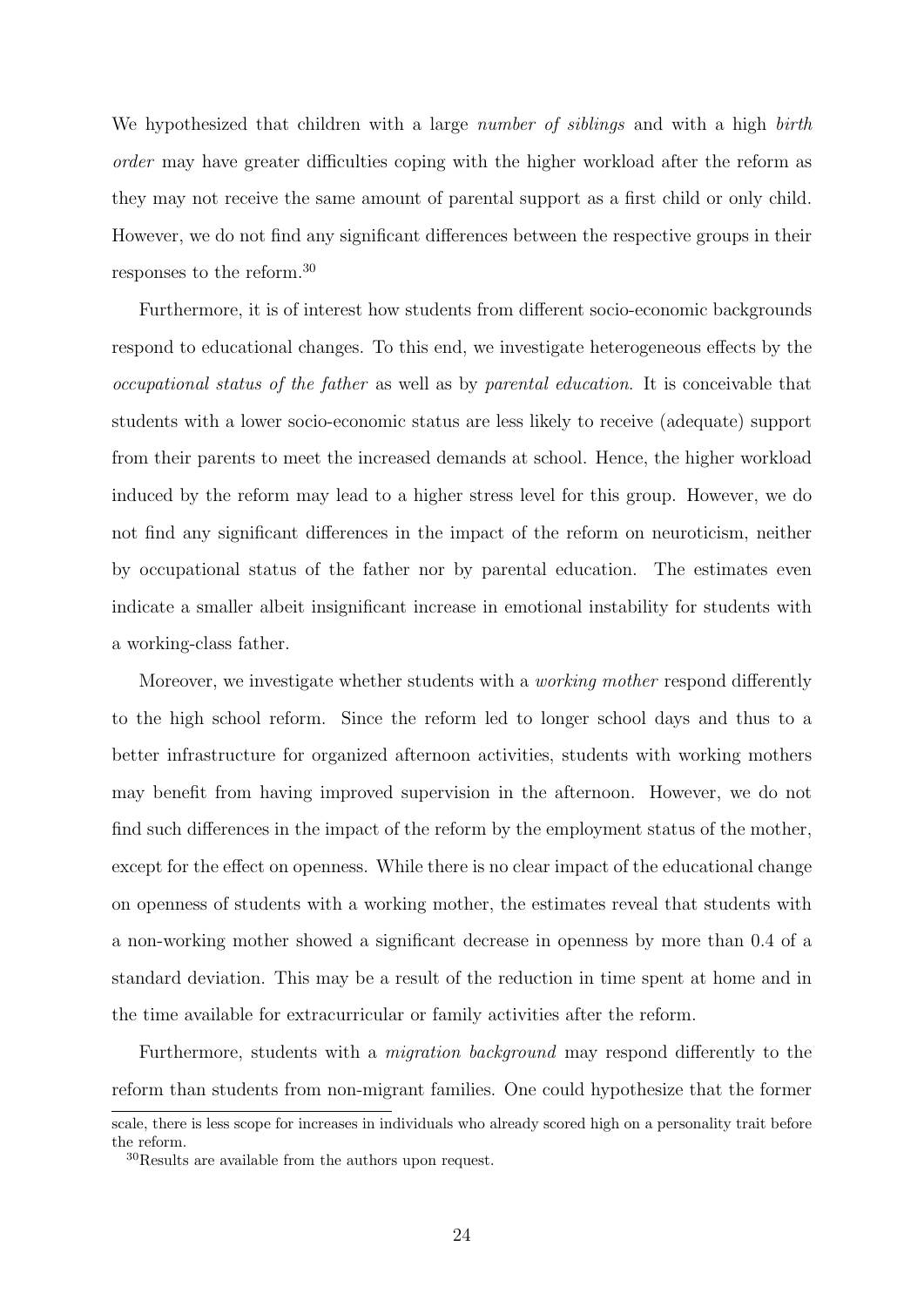benefit from longer school days by becoming better integrated into their peer groups and by improving their language skills. If so, this reform could help to reduce initial and persistent differences between these two groups and foster integration and educational performance of students from migrant families. However, we only find differential effects of the reform for one personality trait: students with a migration background appear to show increased conscientiousness. Migrant and non-migrant students appear to respond similarly to the reform in all other personality traits.

A general concern is that low-performing students are particularly vulnerable to the educational reform as they are most at risk of being 'the first to be left behind' by the higher requirements at school. Hence, we investigate whether students with low performance prior to high school show differential effects. Though the increase in neuroticism following the reform is indeed even higher for this group, we fail to find a statistically significant difference.<sup>31</sup>

#### 5.2 Potential Mechanisms

So far, we find evidence of a causal effect of the high school reform on adolescents' personality traits, in particular on emotional stability, extraversion, and agreeableness. However, the effect of the reform on students' personalities still remains largely a black box because the compression of schooling had a number of implications. Affected students faced a higher learning intensity especially between ages 13 and 16, spent more time per day in school, and were expected to achieve a higher level of learning achievement by age 17 due to the higher number of cumulative school hours. Hence, the reform could have impacted students' personalities through various distinct channels.

First, the increase in learning intensity due to the compressed curriculum may have led to higher pressure on students, leading to adverse health effects. Previous research on working conditions and health has shown that an increase in workload negatively affects health related outcomes (Proctor et al., 1996), which may be related to an individual's

<sup>&</sup>lt;sup>31</sup>Note, however, that the share of low-performing students, identified through the teacher's recommendation at the end of elementary school, is naturally very low among high school students, making it difficult to clearly interpret our results.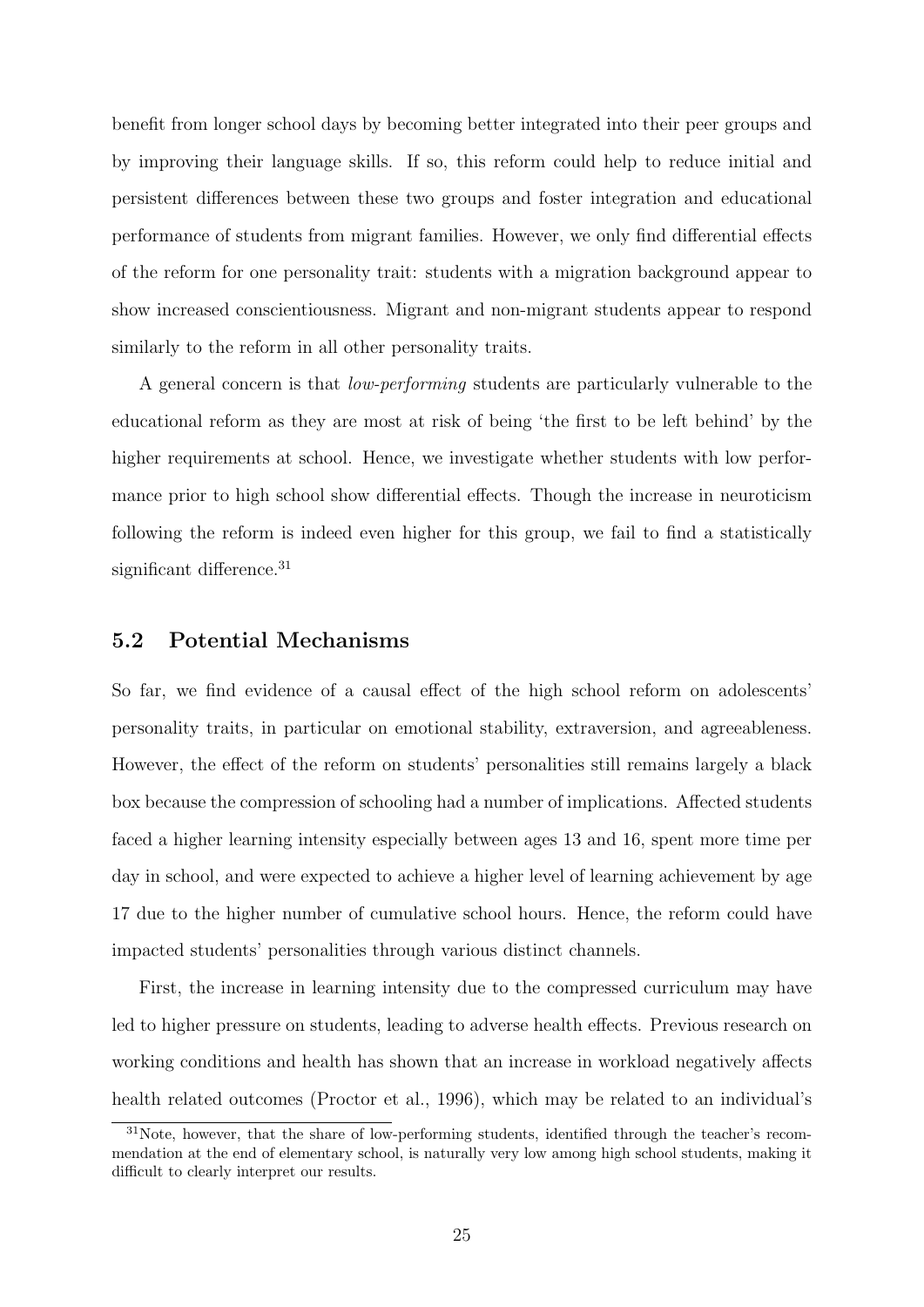emotional stability.<sup>32</sup> To shed more light on this potential mechanism, we investigate whether the reform has impacted students' health related characteristics. We find that the reform had no adverse effects on the perceived health status of the students (see Table 5). This holds true regardless of whether we investigate a change in the binary variable (very good or good health, as opposed to satisfactory, not so good, or bad health), or a change in the categorical variable by means of an ordered probit model. We find, however, that shortening the high school track increases feelings of sadness. Following the reform, the probability of being sad at least sometimes (as opposed to seldom or very seldom) rose by ten percentage points among affected students. The lack of statistical significance may be at least in part attributable to the small number of observations.<sup>33</sup> We take this result as suggestive evidence that emotions are a relevant transmission channel.

Moreover, the high learning intensity may have directly affected students' performance. As shown by Proctor et al. (1996), an increase in workload is in some cases significantly associated with impaired performance on tests of attention and executive function. In the educational context, an increase in learning intensity may therefore also decrease attention and cognitive functioning among students, resulting in inferior school performance. Buttner and Thomsen  $(2014)$  show for the double cohort in the state of Saxony-Anhalt that an increase in learning intensity indeed negatively affected students' grades in Mathematics and English. $34$  This in turn may have increased the feeling of pressure and stress due to fear of failure among students who were affected by the reform. In additional regressions, we actually find that the high school reform decreased students' satisfaction with their school performance. The share of students who were very satisfied with their performance in the subjects German literature and first foreign language decreased by about eight percentage points (see Table 5), although the latter

<sup>&</sup>lt;sup>32</sup>Taking automotive workers as an example, Proctor et al. (1996) find overtime work to be associated with increased feelings of depression, fatigue, and confusion.

<sup>&</sup>lt;sup>33</sup>The information of the frequency of being sad in the past four weeks is only available for half of our original sample, as the question was not part of the survey every year.

<sup>34</sup>Unfortunately, we cannot investigate reform effects on school performance, as the students' school grades are not comparable across our sample. While the grades of students in our control group only counted on their annual school report card, the grades of students in our treatment group were already counted into their final high school grades and hence were much more relevant.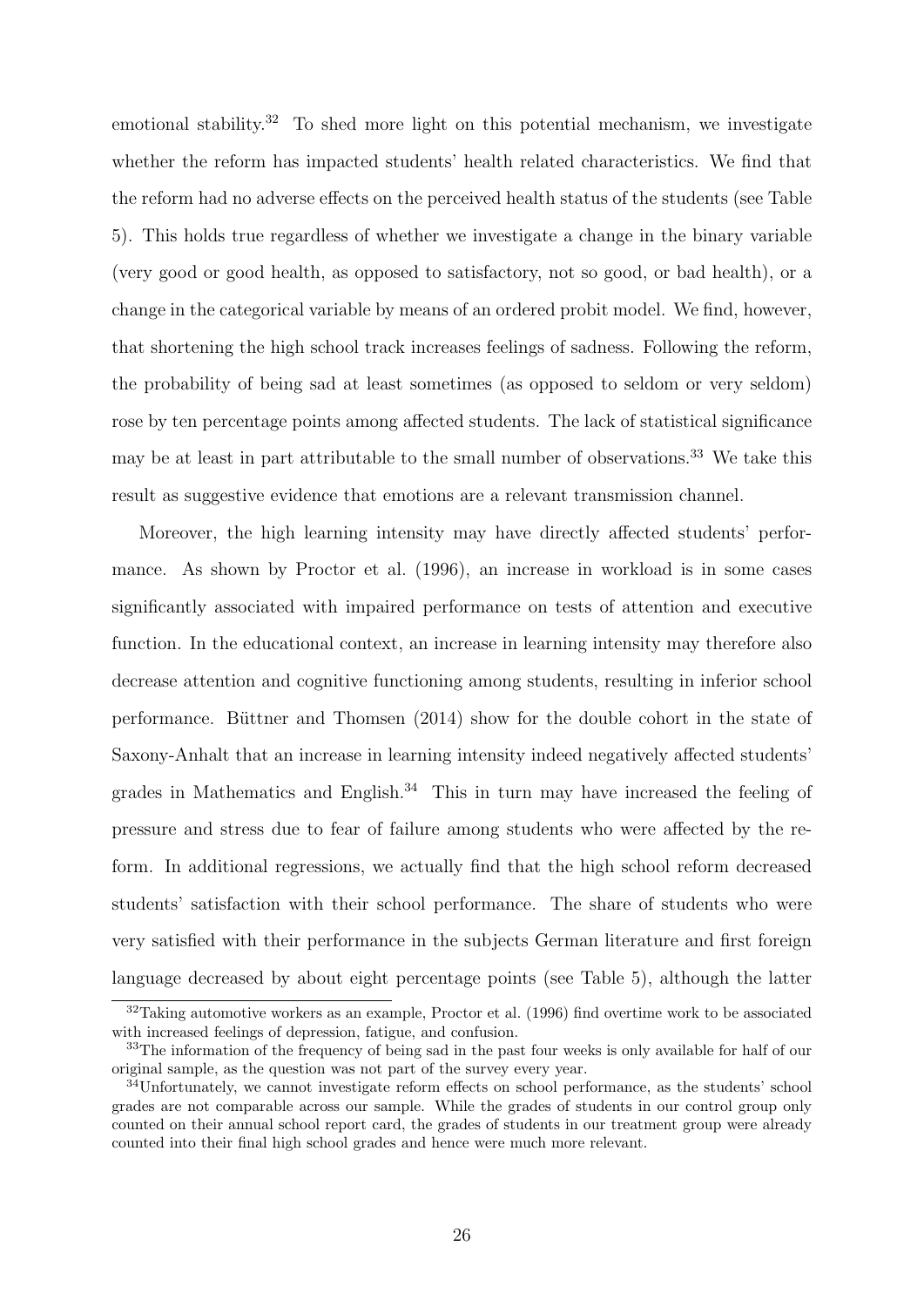|                     | <b>Outcome Variables</b> |            |            |                                         |             |                            |  |
|---------------------|--------------------------|------------|------------|-----------------------------------------|-------------|----------------------------|--|
|                     | Health & Emotions        |            |            | Satisfaction with<br>School performance |             | Leisure-time<br>Activities |  |
|                     | Health                   | Sadness    |            | Literature Language                     | Music       | Sport                      |  |
| Reform              | 0.008                    | 0.107      | $-0.087*$  | $-0.077$                                | 0.013       | 0.012                      |  |
|                     | (0.051)                  | (0.089)    | (0.048)    | (0.046)                                 | (0.065)     | (0.035)                    |  |
| Female              | $-0.040**$               | $0.198***$ | $0.116***$ | 0.063                                   | 0.045       | $-0.052**$                 |  |
|                     | (0.014)                  | (0.045)    | (0.030)    | (0.060)                                 | (0.032)     | (0.020)                    |  |
| Rural area          | 0.034                    | $0.056*$   | 0.028      | 0.049                                   | $-0.037$    | 0.029                      |  |
|                     | (0.028)                  | (0.026)    | (0.027)    | (0.052)                                 | (0.052)     | (0.039)                    |  |
| Non-intact family   | $-0.002$                 | 0.021      | $-0.030$   | $-0.016$                                | 0.023       | 0.059                      |  |
|                     | (0.014)                  | (0.058)    | (0.048)    | (0.042)                                 | (0.044)     | (0.044)                    |  |
| Work.-class father  | $-0.003$                 | 0.043      | $-0.087$   | 0.018                                   | $-0.077$    | $-0.059$                   |  |
|                     | (0.028)                  | (0.038)    | (0.050)    | (0.046)                                 | (0.051)     | (0.061)                    |  |
| High parental educ. | 0.007                    | 0.043      | $-0.026$   | $-0.046$                                | $0.135***$  | $0.049*$                   |  |
|                     | (0.036)                  | (0.035)    | (0.034)    | (0.043)                                 | (0.037)     | (0.023)                    |  |
| Working mother      | $-0.033*$                | 0.043      | $-0.029$   | $-0.054$                                | 0.026       | $0.053*$                   |  |
|                     | (0.015)                  | (0.044)    | (0.030)    | (0.069)                                 | (0.034)     | (0.029)                    |  |
| Christian parents   | $-0.004$                 | $-0.015$   | 0.008      | 0.035                                   | 0.046       | $-0.013$                   |  |
|                     | (0.022)                  | (0.077)    | (0.048)    | (0.054)                                 | (0.048)     | (0.040)                    |  |
| Migration backgr.   | 0.009                    | 0.034      | 0.021      | 0.084                                   | $-0.106***$ | 0.029                      |  |
|                     | (0.032)                  | (0.044)    | (0.056)    | (0.050)                                 | (0.033)     | (0.045)                    |  |
| Low-perf. student   | 0.008                    | $-0.004$   | $-0.097$   | $-0.131***$                             | $-0.077**$  | $-0.081*$                  |  |
|                     | (0.018)                  | (0.059)    | (0.055)    | (0.042)                                 | (0.029)     | (0.039)                    |  |
| Observations        | 1059                     | 565        | 592        | 590                                     | 705         | 704                        |  |

Table 5: Effects of the Reform: Mechanisms

Notes: SOEPv29 waves 2005 to 2012. OLS regressions. A maximum set of state dummies, year of school entry dummies, dummies for the different SOEP samples, and a constant are included. Standard errors, reported in parentheses, are clustered at the state level.\*  $p<0.1$ , \*\*  $p<0.05$ , \*\*\* p<0.01.

effect barely fails to attain statistical significance at conventional levels.<sup>35</sup> Unreported regressions show that this decrease is considerably larger in East Germany, which is in line with the decrease in emotional stability being much more pronounced in the East. In addition, we find suggestive evidence that the high school reform increased students' need for paid tutor lessons (not reported).<sup>36</sup> Overall, we conclude that the increase in

 $35$ We define students as being very satisfied with their educational performance if they rate their satisfaction either 9 or 10 on a scale from 0 (low) to 10 (high). Among the control group, 23 percent reported very high satisfaction with literature and 26 percent with the first foreign language. Levels of satisfaction with the subject Maths was not significantly affected by the reform.

<sup>&</sup>lt;sup>36</sup>Following the reform, the percentage of students attending paid tutor lessons in addition to their regular school attendance increased by almost six percentage points, though we fail to prove statistical significance at conventional levels.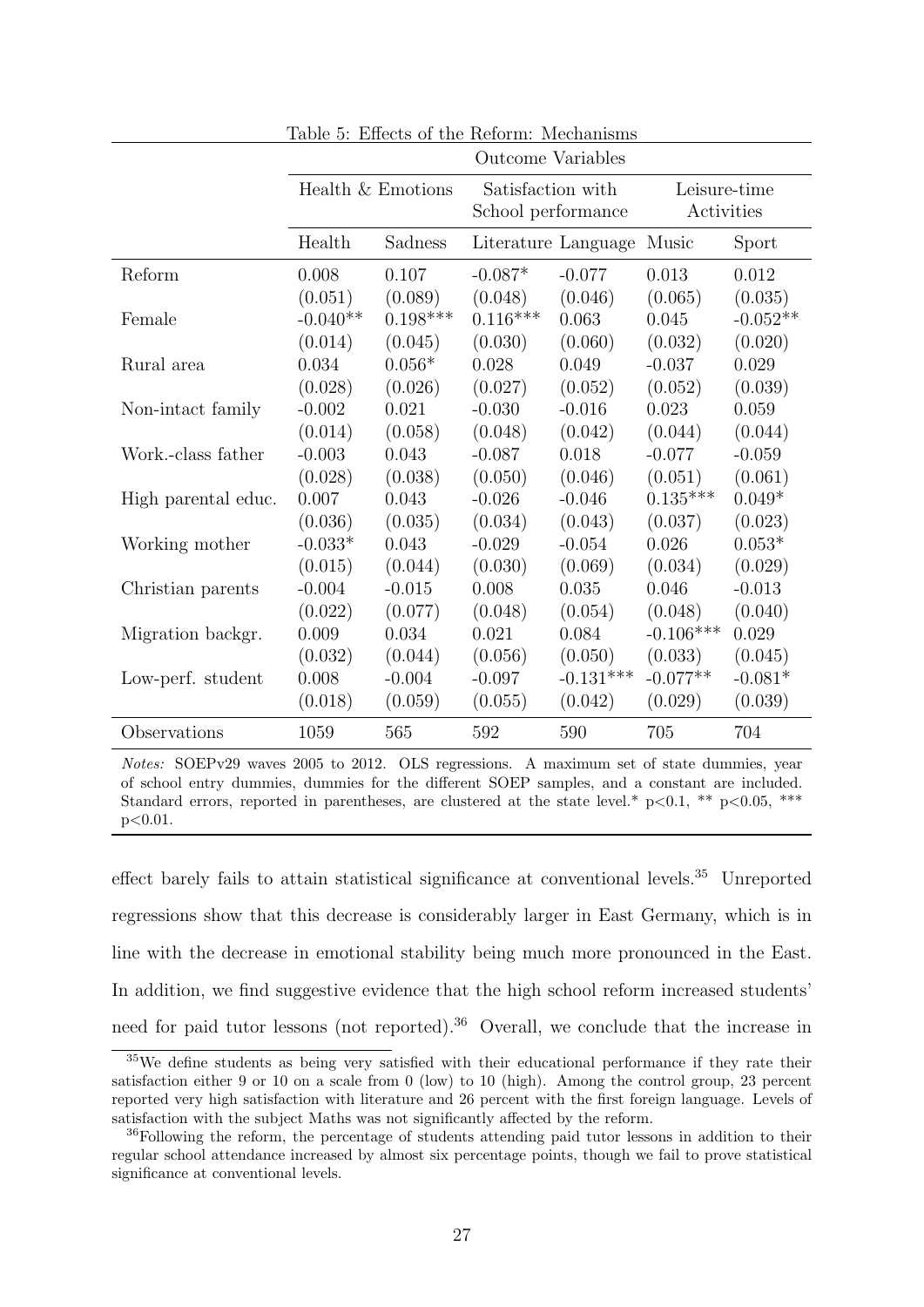workload following the high school reform caused lower school performance and emotional difficulties among students, which explains the decrease in emotional stability particularly among East German students.

Second, the change in the institutional framework may have affected students through the change in time allocation, as those who were affected by the reform spent more time per week in school. They not only attended additional classes, which often took place in the afternoon, but also spent lunch together, which in most schools was introduced with the reform. Hence, the reform led to more social interactions with teachers and other students and fostered independence from the parents. This stimulation of interpersonal behavior may positively affect extraversion and agreeableness. At the same time, however, students have less leisure-time, which could adversely affect personality traits related to social behavior. Furthermore, openness could be reduced through less diversity in the activities students engage in. To examine whether and how students' time allocation was affected by the reform, we investigate their participation in two leisure-time activities: music and sports (see Table 5). We do not find any evidence of the reform having affected participation in either of these activities.<sup>37</sup> Both the treatment and the control group seem to engage equally in both. These findings suggest that our results are more likely driven by the stronger student-teacher or student-student interactions as a result of longer school days and not by the change in time allocation away from non-academic activities.

Third, the higher level of learning achievement by age 17 due to more cumulative school hours may have impacted personality traits through changes in cognition. Since the great majority of schools increased hours between grades seven and nine (ages 13- 16), the adolescents in our treatment group have typically accumulated a full year of additional learning over the control group. The earlier learning may increase cognitive skills at a younger age. This in turn may improve non-cognitive skills through the dynamic complementarity and the cross-effects suggested by Cunha and Heckman (2007) in their skill formation model. It would therefore be of high interest in further research to investigate this reform's effects on cognitive skills.

<sup>&</sup>lt;sup>37</sup>This holds true not only for *whether* students participate in these activities at all, but also for the frequency of participating in these activities.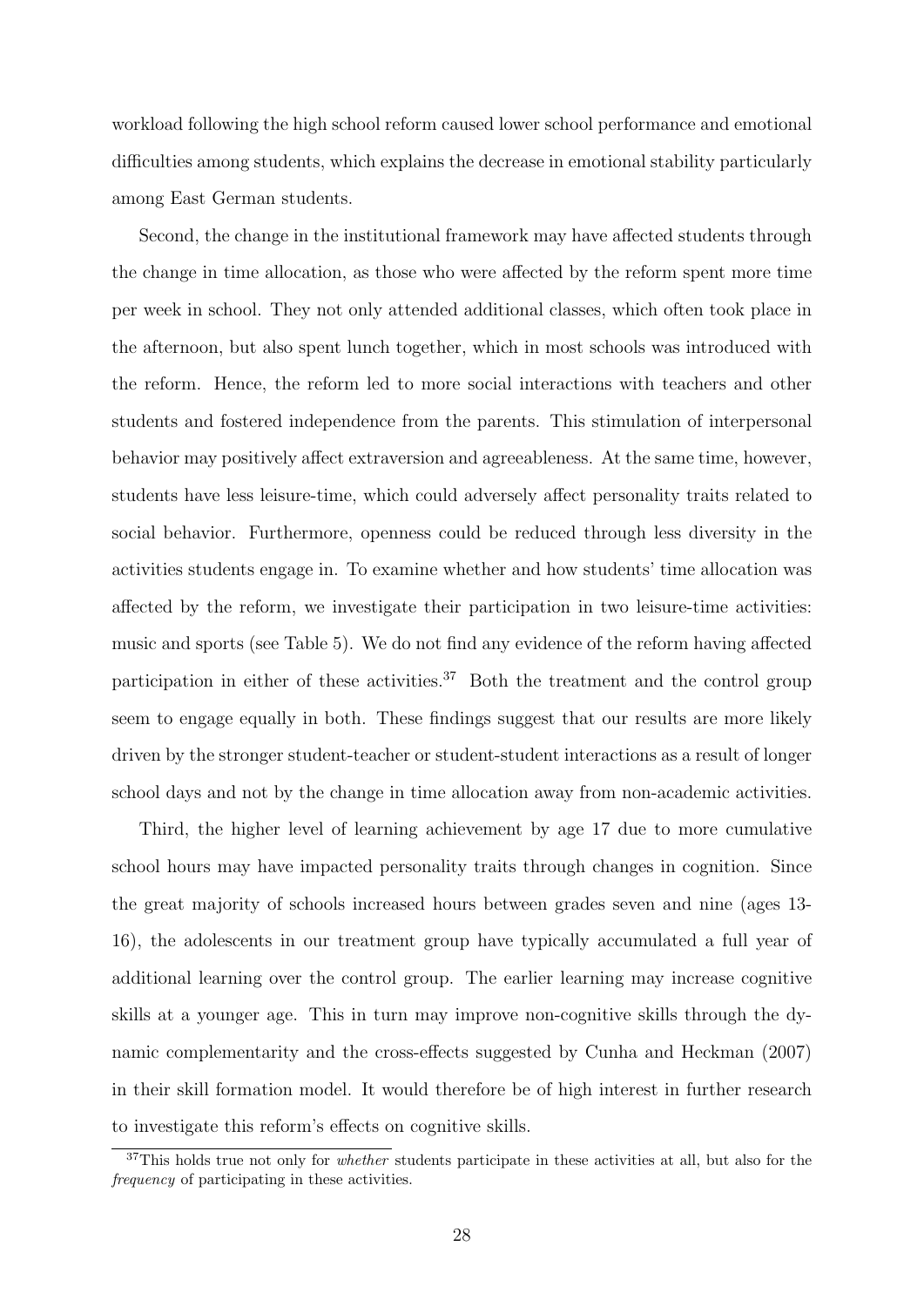### 6 Sensitivity Analyses

For a causal interpretation of the high school reform effect we have to rule out that any other factors than the ones considered might drive our estimates. This section discusses several sensitivity analyses that we carried out. The corresponding tables are provided in the Appendix.

#### 6.1 Age Effects

To account for potential age effects in personality, we so far include age and age squared in all estimations. An alternative way is to regress the original score of each personality trait (without standardization) on age and age squared, next to gender (Nyhus and Pons, 2005). The resulting residuals are then age-free and can be used in the second stage as outcome measures. Our results are robust to this procedure (see Table 13). To completely rule out potential age effects, we additionally restrict our sample to adolescents aged 17. The increase in neuroticism is slightly reduced (see Table 13) but the other relevant coefficients are not altered much. Due to the substantial loss of observations, the precision of the estimates largely decreases.

#### 6.2 Measurement Issues

A major concern when analyzing personality traits is potential measurement error. In particular when including personality traits as independent variables, estimated coefficients are biased if the measure of personality traits suffers from a lack of precision. Therefore, existing studies usually correct for potential measurement error (see for example, Heckman et al., 2013; Heineck and Anger, 2010; Zumbühl et al., 2013). However, in this study the dependent variable may suffer from measurement error. In this case, estimates are still unbiased as long as the error occurs randomly, but the variance may increase. We argue that in our study it is reasonable to assume that potential measurement error is random and hence uncorrelated with the assignment of students to the treatment or control group. We do not expect students who are affected by the reform to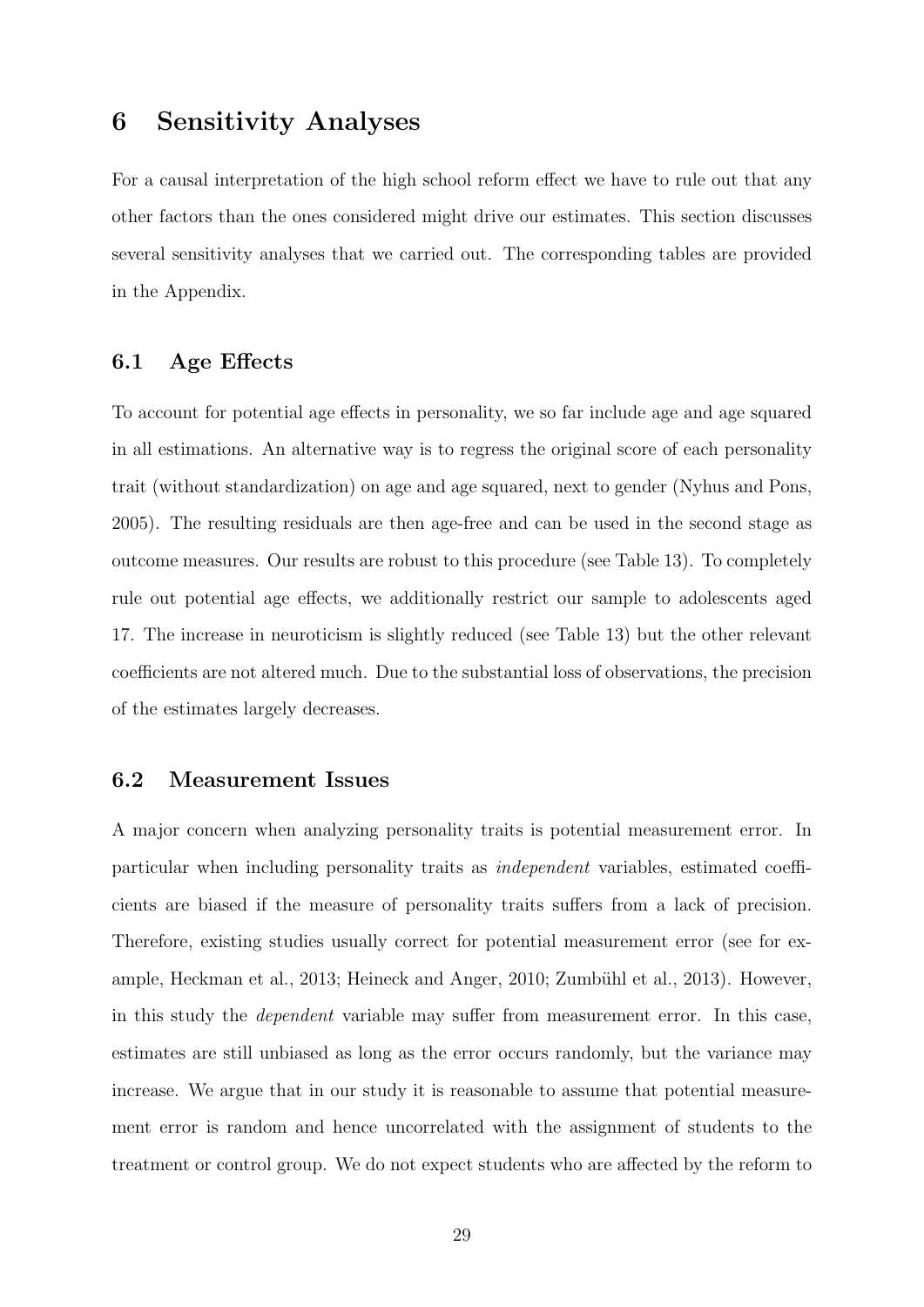systematically differ in their self-reporting of personality other than differences induced by true reform effects.

One objection may be that after shortening the high school track, students face a closer proximity to the date of graduation when being interviewed at age 17. At the time of the interview students affected by the reform may hence face more temporary stress compared to their counterparts of the control group, which would bias our estimates. However, Bleidorn (2012) shows based on German data that the Big Five personality traits are stable over the two ultimate years of high school, and change only after graduation. Using our sample of adolescents, we investigate whether proximity to the date of graduation may be a source of non-random measurement error by including the time of the interview (measured in quarters of the year) interacted with the reform effect (see Table 14).<sup>38</sup> Some of the reform effects are reduced after the inclusion of the interview quarter dummies and interaction variables. However, we attribute this to the small sample size and to the large number of covariates. Most important, we find no differential effects of the interview timing on personality for the control group and the treatment group. Furthermore, the coefficients of the quarter dummies are mostly insignificant and do not follow a clear pattern. Hence, we conclude that there is no measurement error induced by the timing of the interview.

To take into account changes in personality after graduation, we re-estimate the impact of the reform while controlling for individuals having graduated or not (see Table 14).<sup>39</sup> While the coefficients point to changes in personality after high school graduation, these effects are not precisely estimated. The effects of the high school reform on the personality traits do not differ from the baseline specification.

Another measurement issue is that adolescents in the SOEP are interviewed via a youth questionnaire, which differs from the adult questionnaire. The youth questionnaire has a much larger focus on (current) secondary education and conditions with respect to school, effort and parents' involvement. The presence of these questions in the youth

<sup>&</sup>lt;sup>38</sup>Including the time of the interview in a larger sample of adults (who already graduated from school) shows hardly any effects and no systematic pattern of the interview month. Hence, we can exclude seasonal variation in personality self-ratings

<sup>39</sup>Only 20 percent of the individuals in our sample have already graduated.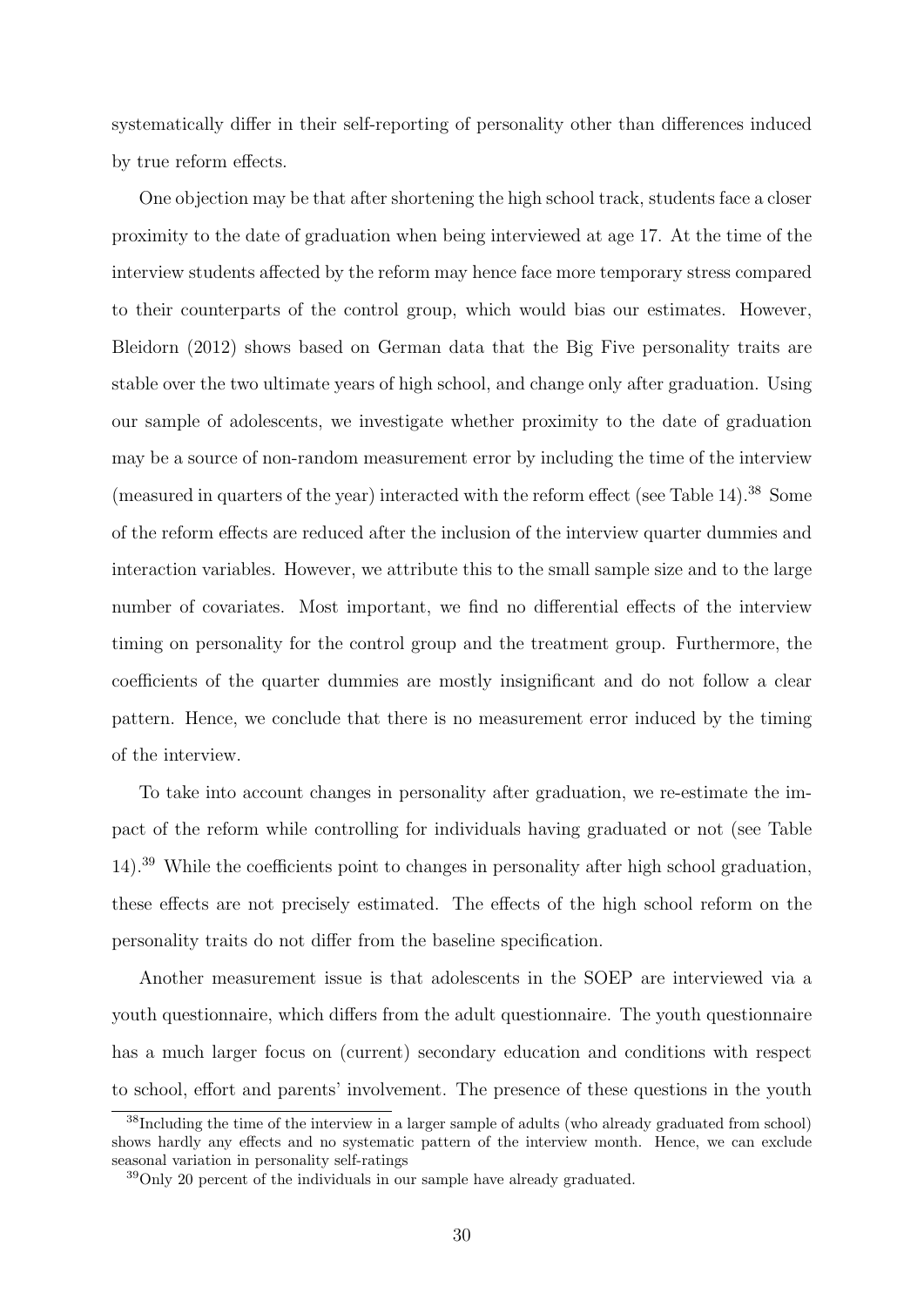questionnaire should be kept in mind as a potential source of bias when constructing a sample of adolescents and adults from the SOEP. To purge our estimates from potential survey-related effects, we restrict our subsample to adolescents. Indeed, the estimation results are comparable to the results from the entire sample, although precision and statistical significance decrease due to the substantial loss of observations (see Table 14).

Finally, the construction of personality measures by simply averaging item scores along each dimension may imply measurement error. Although we do not expect that this is correlated with the assignment of students to the treatment or control group, we conduct a factor analysis to validate this approach. We in fact find that the items which we use to measure personality in our analysis load on specific factors, which correspond to the dimensions of the Five Factor model and to locus of control.<sup>40</sup>

In sum, we conclude that our study does not suffer from bias due to measurement error. Even in the presence of measurement error, the reform effects we find are unbiased and inference is still valid, as the estimated standard errors provide an upper bound in this case.

#### 6.3 Stability of Personality

Another concern is that the personality measures of the students in our sample may be a mere snapshot and not persist over time. To investigate this, we exploit the panel character of the dataset and use a subsample of students for whom a second self-rating of personality is available in the  $2013$  survey<sup>41</sup> to compare the two measurements: the rankorder correlation coefficients range from  $0.41$  to  $0.59$  for the Big Five dimensions.<sup>42</sup> These results are perfectly in line with Specht et al. (2011) for this age group, and only slightly below the rank-order correlations found for adults between 0.64 and 0.75 depending on the trait (Specht et al., 2011). Hence, we have no reason to suspect that the personality of our sample of high school students is exceptionally unstable.

<sup>40</sup>Results are available from the authors upon request.

<sup>41</sup>This is the case for half of our original sample.

<sup>42</sup>These computations are based on the SOEP waves 2005 to 2013 (forthcoming as SOEPv30) and use the non-standardized measures of personality. Rank-order correlation coefficients are measured by Spearman's Rho. Note that information on locus of control is not surveyed in the wave 2013.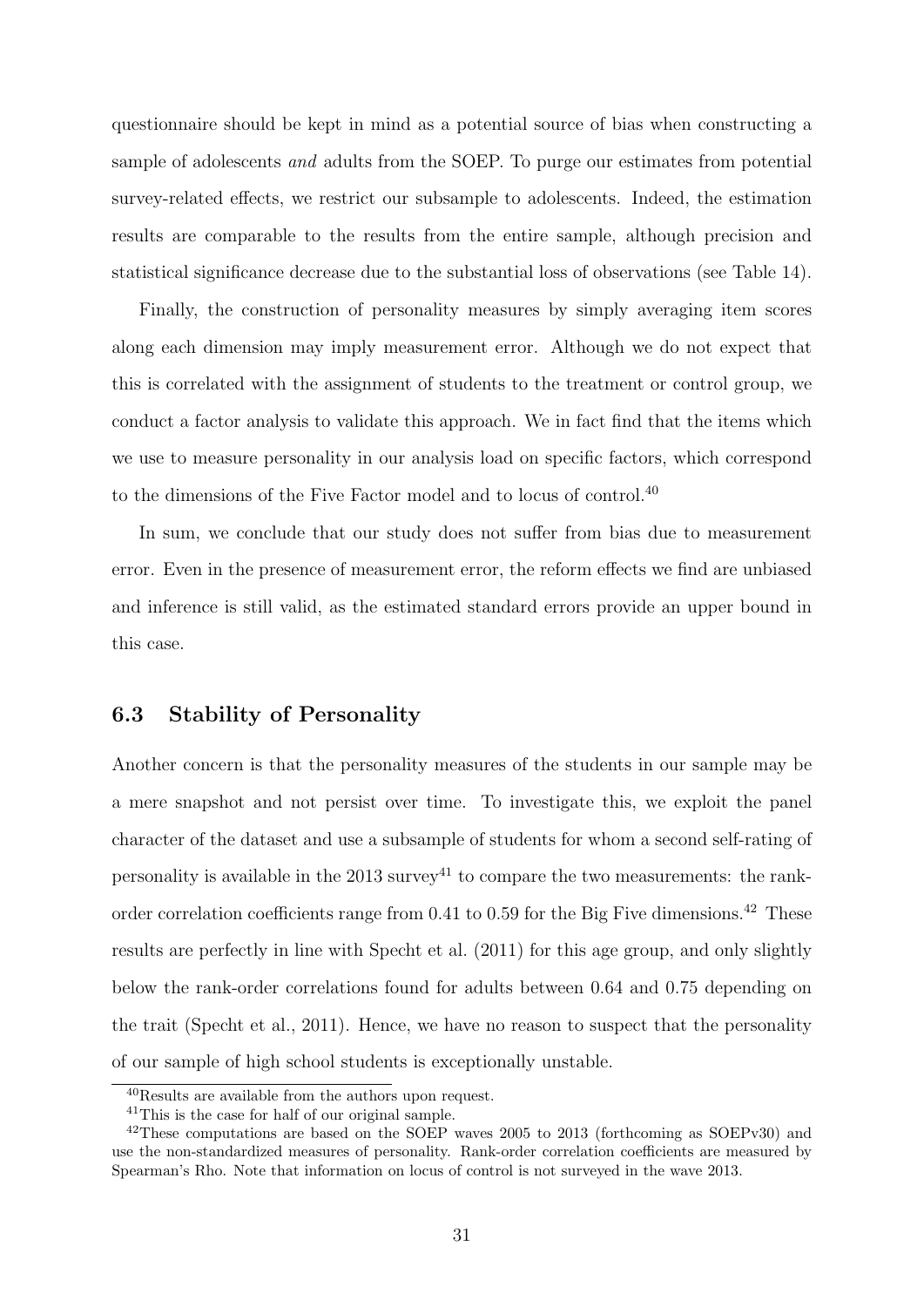#### 6.4 Estimation Model

As the Likert-type scale for the assessment of personality is an ordinal scale, an ordered probit model may be more appropriate than OLS regressions. This is true if changes of one unit have different implications depending on their location on the scale, that is, if the scale is non-linear. Therefore, we run an ordered probit regression, with the outcome categories being the standardized measures of each personality trait (see Table 14). This yields very similar results, confirming our earlier findings.

#### 6.5 Selectivity

As outlined in Section 4.2, we consider selection from the treatment into the control group or vice versa highly unlikely due to relatively high moving costs involved. Indeed, for more than 92.3% of the individuals in our sample, we know that they have not changed residence since their childhood.

Still, we consider the possibility that individuals living close to a state border choose to attend school in a different state to avoid the reform. Hence, we define a subset of late-adopter states whose neighboring states have all adopted the reform already.<sup>43</sup> In these states, any self-selection from the treatment into the control group by moving to a neighboring state (or by attending school in the neighboring state if living at the border) to avoid the reform is thus ruled out. We still find positive coefficients on agreeableness, extraversion, and neuroticism (see Table 15), which are not, however, statistically significant, as can be expected given the sharp reduction of the sample size.

A more severe concern of selectivity is self-selection out of the sample, that is, students who would have originally attended high school but because of the reform chose to follow a different secondary school track.<sup>44</sup> This type of selection may occur in two distinct ways:

<sup>&</sup>lt;sup>43</sup>This group contains all states where the first students affected by the reform graduate in 2012 or later: Baden-Wuerttemberg, Bremen, Hesse, North Rhine-Westphalia, Berlin, Schleswig-Holstein, and Brandenburg.

<sup>44</sup>Note, however, that if self-selection out of high school based on personality traits were an issue, we would expect especially those students to leave or not enter high school who are most worried about the increase in the pace of learning and who fear not being able to cope with the higher workload after the reform. This implies that we would underestimate the true negative effects of the reform in terms of stress and emotional instability among high school students, given that the least emotionally stable students have left the treatment group. Our finding of an increase in neuroticism as depicted in Section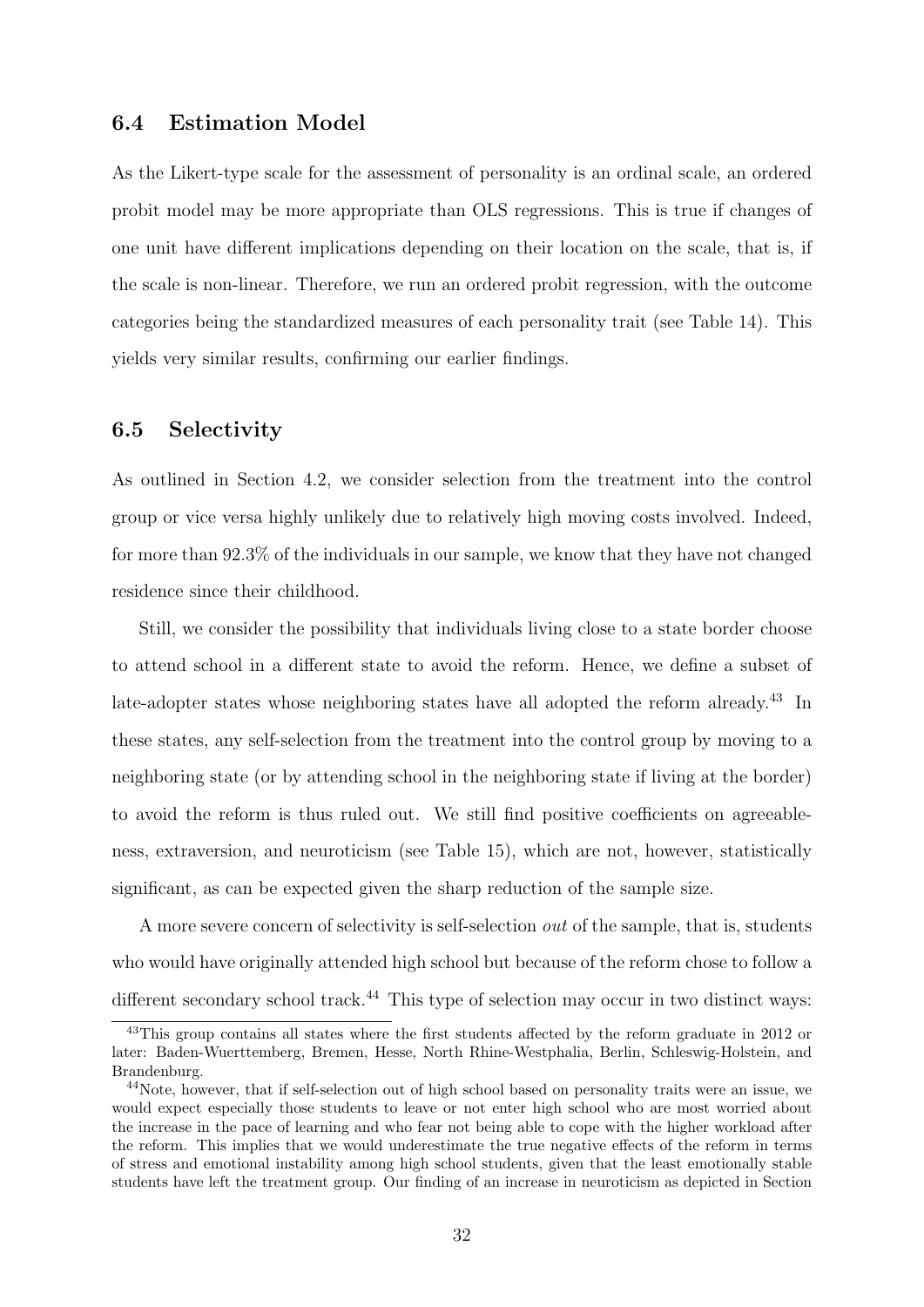either directly through a different school choice after elementary school, or through a change in high school dropout rates at a later stage. The former in particular concerns attendance of the comprehensive school (Gesamtschule) instead, as this allows students to still obtain the same university entrance qualification. However, the restriction of our sample to states where comprehensive schools typically do not exist<sup>45</sup> reveal virtually the same coefficients (see Table 15). There is no significant difference between the increase in neuroticism in states with and without comprehensive schools. However, the increases in extraversion and agreeableness are even stronger in the states without comprehensive schools than the average effects, which points to a weakening of the reform effects if students find a way to avoid the new system.

Lastly, both possible channels of self-selection, either through a change in school choice or a change in high school dropout rates, would not only change the composition of high school students, but also the composition of students enrolled in the other types of secondary schools, which these students would have to attend when opting out of high school. However, findings in Section 6.9 on reform effects for students from other school types support the assumption that there are no such changes in the composition of students.

#### 6.6 Announcement Effects and Double Cohort

Since in some states the high school reform was a subject of public discussion prior to its implementation and was hence anticipated, one may raise concerns about announcement effects among cohorts of students around the date of implementation. Post-reform students may have tried to skip one grade to switch to the control group. However, this is highly unlikely as skipping a grade is nearly impossible and students would end up graduating in the same year as they would have originally. Likewise, it is very unlikely that pre-reform students repeat a grade on purpose and switch to the treatment group just to catch up with their original cohort at the time of the high school diploma. In turn,

<sup>5</sup> may in this case represent only a lower bound and a conservative estimate of the true impact of the educational reform on personality.

<sup>45</sup>States where comprehensive schools typically do not exist are Baden-Wuerttemberg, Bavaria, Mecklenburg-West Pomerania, Saarland, and Saxony-Anhalt.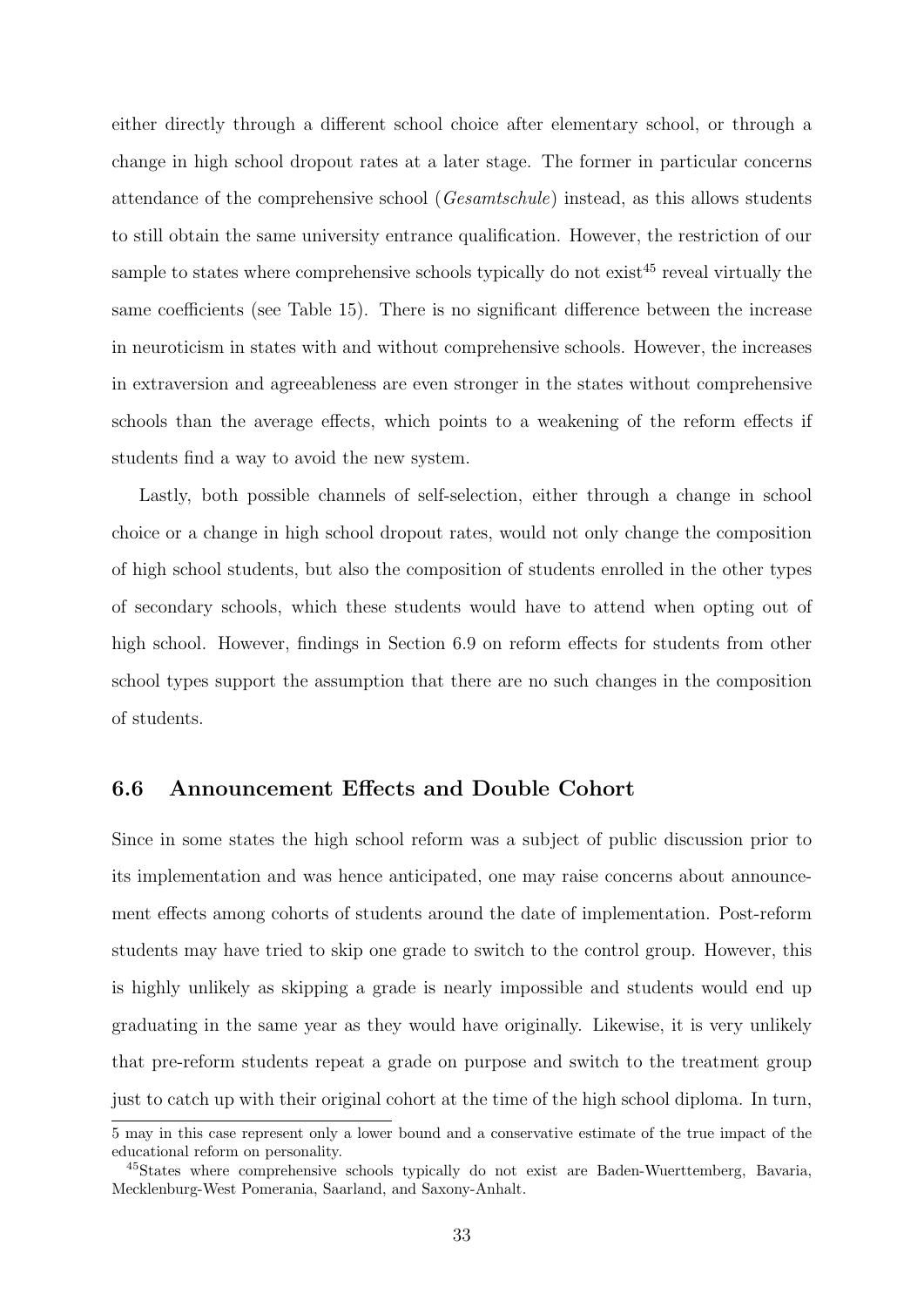it is more plausible that pre-reform high school students who were at risk of repeating a grade may have tried to evade the reform by putting more effort in staying in their original grade, that is, to remain in the control group.

However, these concerns only apply to the last cohort graduating from high school with 13 total years of schooling and the first cohort graduating with 12 years. This double cohort could feature further peculiarities that may lead to confounding effects or may offset true effects of the reform. Therefore, we exclude this double cohort of graduates in an additional model (see Table 15). This estimation reveals an even stronger increase in extraversion and a comparable increase in neuroticism, and hence supports the notion that reform effects are to some extent offset in the double cohort of graduates.<sup>46</sup>

#### 6.7 Implementation Effects

For the evaluation of the new high school regulation, it is of interest whether the effects are persistent even among cohorts entering high school several years after the implementation of the reform. In many states, the reform has been implemented ad-hoc, for example, relevant books and subject matter were not yet adapted to the increased pace of learning. Any effects on students' personality traits could therefore also stem from the chaotic implementation of the reform.<sup>47</sup> To investigate whether the effects vanish with time that elapsed since the implementation of the reform, we add dummies for the second cohort affected by the reform, and for cohorts three and higher (see Table 15). The results reveal that for both groups – the second cohort affected, as well as students affected even three or more years after the implementation of the reform – the effects of the reform are not significantly different from those for students in the first cohort affected, which serve as the reference category in this estimation. Still, it seems that extraversion increased by more among the later cohorts, while there is tentative evidence that the magnitude of the increase in neuroticism decreased slightly with the time that elapsed since the introduction of the reform. Note that these results should be handled with

 $^{46}$ This finding provides a possible explanation why Büttner et al. (2011) do not find any effects in their analysis, which is only based on the double cohort of graduates.

 $47$ Note however, that this would not contradict our findings that personality traits are malleable in adolescence and that secondary schooling plays a role in shaping them.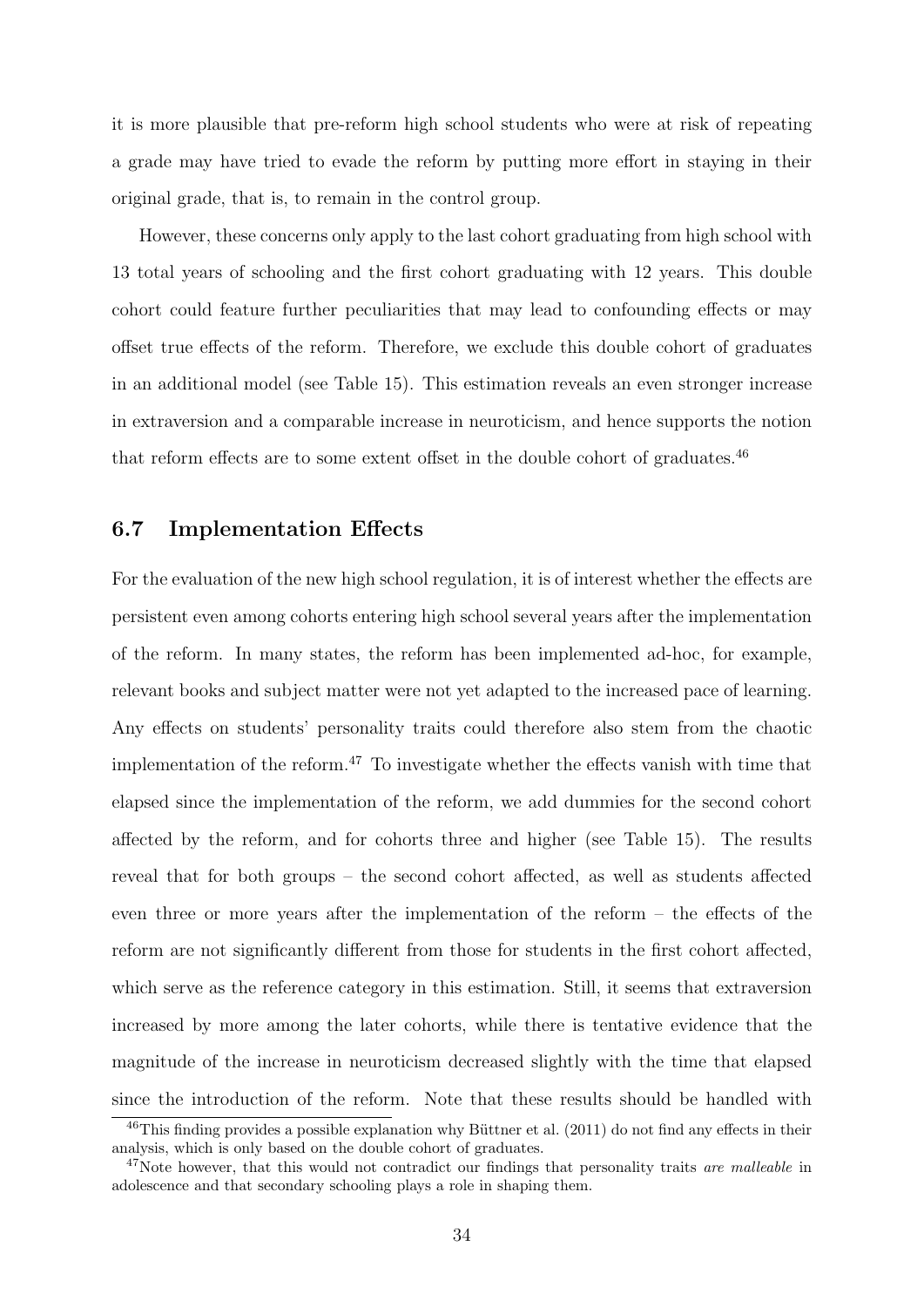caution due to the small sample size,<sup>48</sup> which makes it difficult to clearly interpret our results. However, they illustrate that the reform effects we find are not driven solely by the cohorts immediately affected by the reform but instead can be expected to persist.

#### 6.8 Other Institutional Changes

Another aspect of the German high school system that has been the subject of substantial recent interest is the existence of standardized exit examinations (Zentralabitur). While these examinations have been in place in some federal states since the 1990s or even earlier, most of the remaining states introduced these standardized exams between 2005 and 2008. Since our empirical strategy exploits the variation over time and region, the effects of the high school reform should be isolated from any other policy changes that occur at different times, which is the case for the introduction of central exit examinations. Furthermore, central exit examinations, if newly introduced, affected both earlier cohorts and the later cohorts that were affected by the high school reform. As a consequence, almost the entire sample under consideration has been subjected to central exit examinations. Nonetheless, it may be that the introduction of standardized exit examinations affects students exposed to the high school reform and those not affected by the reform differently. To rule out that this is driving our results, we consider a subsample of states with standardized exit examinations that have been in place for some time.<sup> $49$ </sup> The results (see Table 16) confirm that the increase in extraversion, agreeableness, and neuroticism as a consequence of the reform are indeed not driven by the introduction of central exit examinations, as the respective coefficients are very similar in magnitude.

<sup>48</sup>There are only few individuals in each cell, and as such gender balance, for example, is not guaranteed anymore, neither is the East-West distribution similar among the different years elapsed since implementation of the reform.

<sup>&</sup>lt;sup>49</sup>States with standardized exit examinations in place for some time are Baden-Wuerttemberg, Bavaria, Mecklenburg-West Pomerania, Saarland, and Saxony-Anhalt (and Saxony and Thuringia, which are excluded from our entire analysis, however).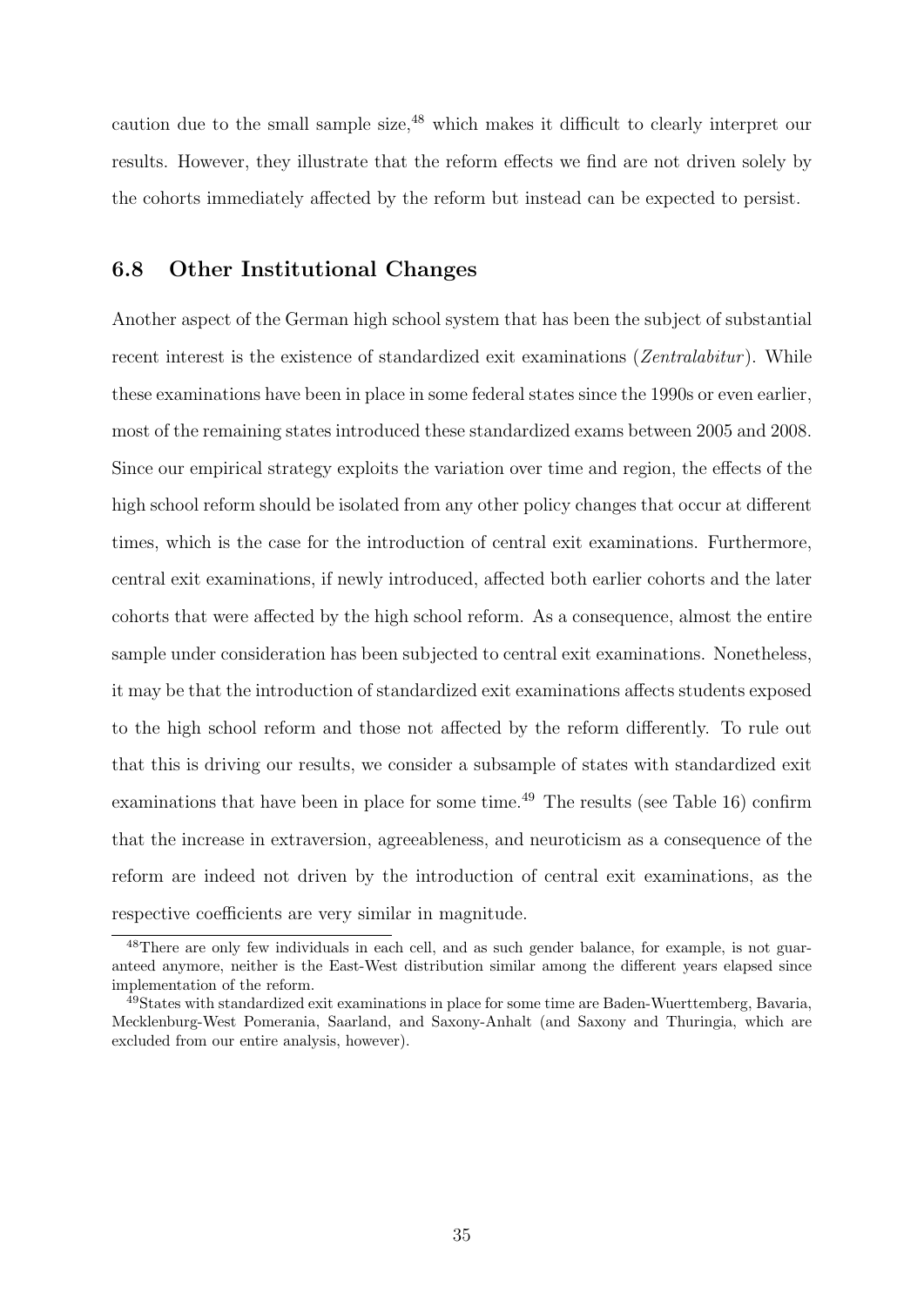#### 6.9 Placebo Estimation

Finally, we run a Placebo regression to rule out that our results are driven by any other factors influencing students' personalities that are unrelated to the high school reform. Hence, we estimate the effect of the high school reform on the personality measures of students of other school types in the exact same manner. As students who attend the lower secondary school (*Hauptschule*) or the intermediate secondary school (*Realschule*) were not exposed to the high school reform, there should not be any measurable effects of the reform on these students' personality traits.<sup>50</sup> Perfectly in line with this expectation, our Placebo estimation shows no reform effects (see Table 17). Not only are the estimated effects clearly negligible in terms of magnitude, but they are also estimated quite precisely.

Furthermore, these findings refute the concern of out-of-sample selectivity following the reform: If there was selectivity out of the sample of high school students based on personality after the reform, we would expect to find a change in average personality among students of other school types. As this is clearly not the case, we can rule out that students who were originally aiming to attend high school selected themselves into alternative school types due to the reform.

### 7 Conclusion

There is a growing body of literature on the importance of personality traits as determinants of diverse economic and social outcomes. In studies dealing with the development of personality, there exists a consensus that the interaction of nature and nurture determines skill formation and that skills are shaped early in life. Nevertheless, little evidence exists on the impact of important nurturing factors such as education beyond pre-school age.

We provide first evidence on the malleability of personality traits in adolescence through schooling in Germany, and thus add to the scarce and mostly US-focused lit-

<sup>50</sup>Of course, these students could be indirectly affected by the reform, e.g., by facing increased competition for apprenticeship positions as their age advantage over the more highly qualified high school graduates was reduced substantially after the reform. However, these effects should not be as strong as direct effects.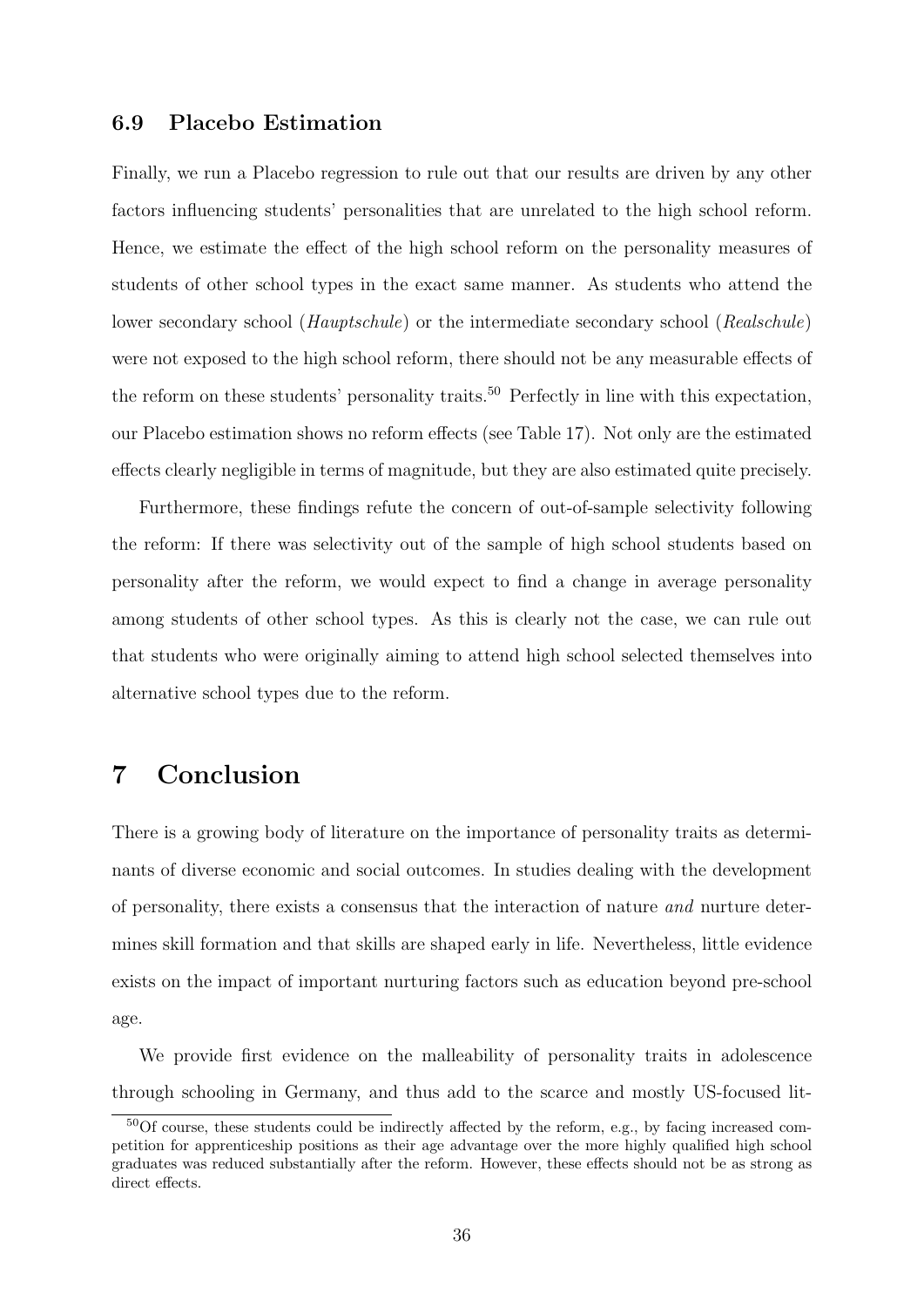erature on the impact of education on non-cognitive skills. Using data on adolescents and young adults from the SOEP, we exploit the German high school reform as a quasinatural experiment and use the variation over time and across states to establish a causal effect of the compression of the curriculum on the Big Five personality measures and on the locus of control.

Our estimates show that shortening the high school track, which was associated with a compression of the curriculum, caused students on average to be more extroverted and less emotionally stable. These effects were not only statistically significant but also economically meaningful, as extraversion increased by a fifth of a standard deviation and neuroticism even by more than a quarter of a standard deviation following the reform. The latter effect corresponds to an increase of roughly 0.3 points on the seven-point Likert scale and is robust across model specifications and different groups of students, though it is significantly more pronounced among students in East Germany. The increase in extraversion was in turn particularly driven by students from non-intact families. Moreover, our estimates point to additional heterogeneous effects of the change in the educational system on other personality traits. The results suggest a significant increase in openness among students from disrupted families. Additionally, male students and students in the West German states in particular experience a significant increase in agreeableness of more than one-third of a standard deviation, again corresponding to about 0.3 points on the seven-point Likert scale. Children whose mother is not working face a decline in openness, while the conscientiousness of students from migrant families increases.

Generally speaking, however, it should be noted that the treatment is restricted to students enrolled in academic-track high school. Those in this school track may be assumed to possess more favorable personality traits than others. While this calls the external validity of the precise estimated effects into question, it does not alter our conclusion that personality traits are malleable through schooling in adolescence. The recent introduction of the reform however, has only allowed us to investigate short-term effects so far.<sup>51</sup>

<sup>&</sup>lt;sup>51</sup>These personality traits have proven to be rather stable once entering adulthood. However, it would be an interesting topic for future research to see if the impact of the increase in learning intensity indeed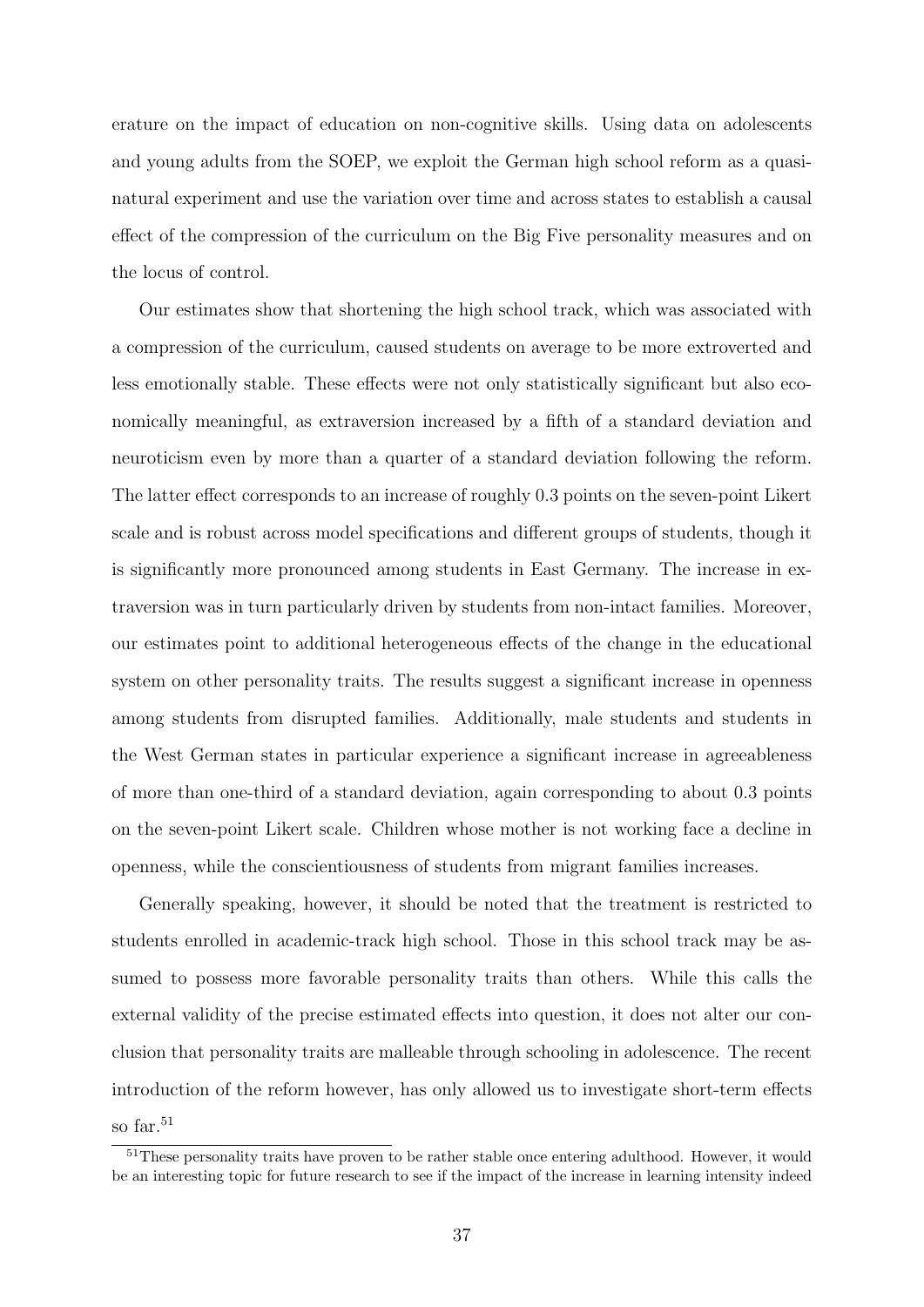Nevertheless, our findings indicate that, at least in the short-run, the educational system plays a role in shaping adolescents' personality traits. Since the high school reform was designed in a way that did not affect the overall curriculum, potential mechanisms underlying this influence could include the higher annual workload and increased learning intensity of students, the higher accumulated knowledge at the same age, stronger student-teacher or student-student interactions as a result of longer school days, or the change in time allocation away from non-academic activities. We investigated which of these potential mechanisms were at work in shaping adolescents' personalities through schooling by comparing how further outcomes changed with the reform. Our results point to no effects on health following the reform, but to adverse effects on school performance and emotions. We find tentative evidence that the higher workload and the stronger student-teacher or student-student interactions due to longer schools days are the driving forces, as there appears to be no effect on leisure-time activities.

We conclude that personality traits remain malleable in adolescence and that their formation is affected by the educational system, most likely through various channels. Hence, despite different institutional frameworks in the US and Germany, which may imply different skill formation processes, the educational setting is important for noncognitive skills in both countries. The German high school reform was intended to improve students' competitiveness in the international labor market. The deterioration of some non-cognitive skills and the improvement of others may constitute a potentially substantial source of hidden costs and additional benefits. Put differently, our findings may therefore point to the necessity for educational policies to take the impact of educational changes on personality traits into consideration.

leads to persistent differences in personality of students affected and students not affected by the reform in later life.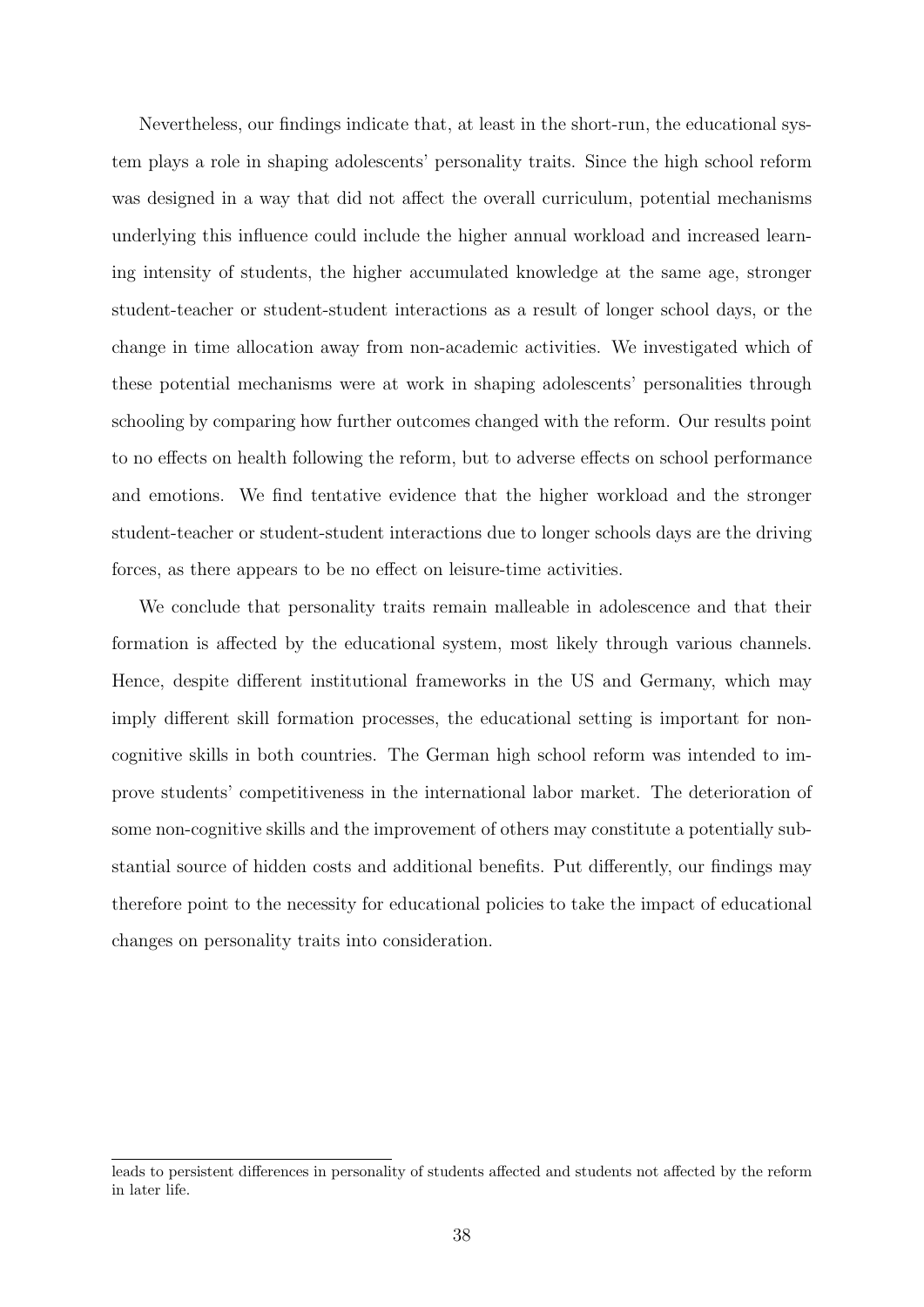### References

- Almlund, M., Duckworth, A. L., Heckman, J., and Kautz, T. (2011). Chapter 1 Personality Psychology and Economics. In Handbook of The Economics of Education, volume 4, pages  $1 - 181$ . Elsevier.
- Anger, S. (2012). Intergenerational transmission of cognitive and noncognitive skills. In Ermisch, J., Jäntti, M., and Smeeding, T. M., editors, From parents to children. The intergenerational transmission of advantage, pages 393–421. New York: Russell Sage Foundation.
- Autorengruppe Bildungsberichterstattung (2010). Bildung in Deutschland 2010. W. Bertelsmann Verlag GmbH & Co, Bielefeld.
- Autorengruppe Bildungsberichterstattung (2012). Bildung in Deutschland 2012. W. Bertelsmann Verlag GmbH & Co, Bielefeld.
- Bierman, K., Coie, J., Dodge, K., Greenberg, M., Lochman, J., McMahon, R., and Pinderhughes, E. (2010). The effects of a multiyear universal social-emotional program: The role of student and school characteristics. Journal of Consulting and Clinical Psychology, 78:156–168.
- Black, S. E., Devereux, P. J., and Salvanes, K. G. (2005). Why the Apple Doesn't Fall Far: Understanding Intergenerational Transmission of Human Capital. American Economic Review, 95(1):437–449.
- Bleidorn, W. (2012). Hitting the road to adulthood: short-term personality development during a major life transition. Personality and social psychology bulletin, 38(12):1594– 1608.
- Bloom, D., Gardenhire-Crooks, A., and Mandsager, C. (2009). Reengaging High School Dropouts: Early Results of the National Guard Youth ChalleNGe Program Evaluation. New York: MDRC.
- Büttner, B., Thiel, H., and Thomsen, S. L. (2011). Variation of learning intensity in late adolescence and the impact on noncognitive skills. ZEW Discussion Papers 11-007, Center for European Economic Research (ZEW).
- Büttner, B. and Thomsen, S. L. (2014). Are we spending too many years in school? Causal evidence of the impact of shortening secondary school duration. German Economic Review, forthcoming.
- Caliendo, M., Cobb-Clark, D. A., and Uhlendorff, A. (2014). Locus of Control and Job Search Strategies. Review of Economics and Statistics, forthcoming.
- Cameron, A. C., Gelbach, J. B., and Miller, D. L. (2008). Bootstrap-Based Improvements for Inference with Clustered Errors. The Review of Economics and Statistics, 90(3):414– 427.
- Coneus, K., Gernandt, J., and Saam, M. (2011). Noncognitive Skills, School Achievements and Educational Dropout. Schmollers Jahrbuch : Journal of Applied Social Science Studies / Zeitschrift für Wirtschafts- und Sozialwissenschaften,  $131(4):547-568$ .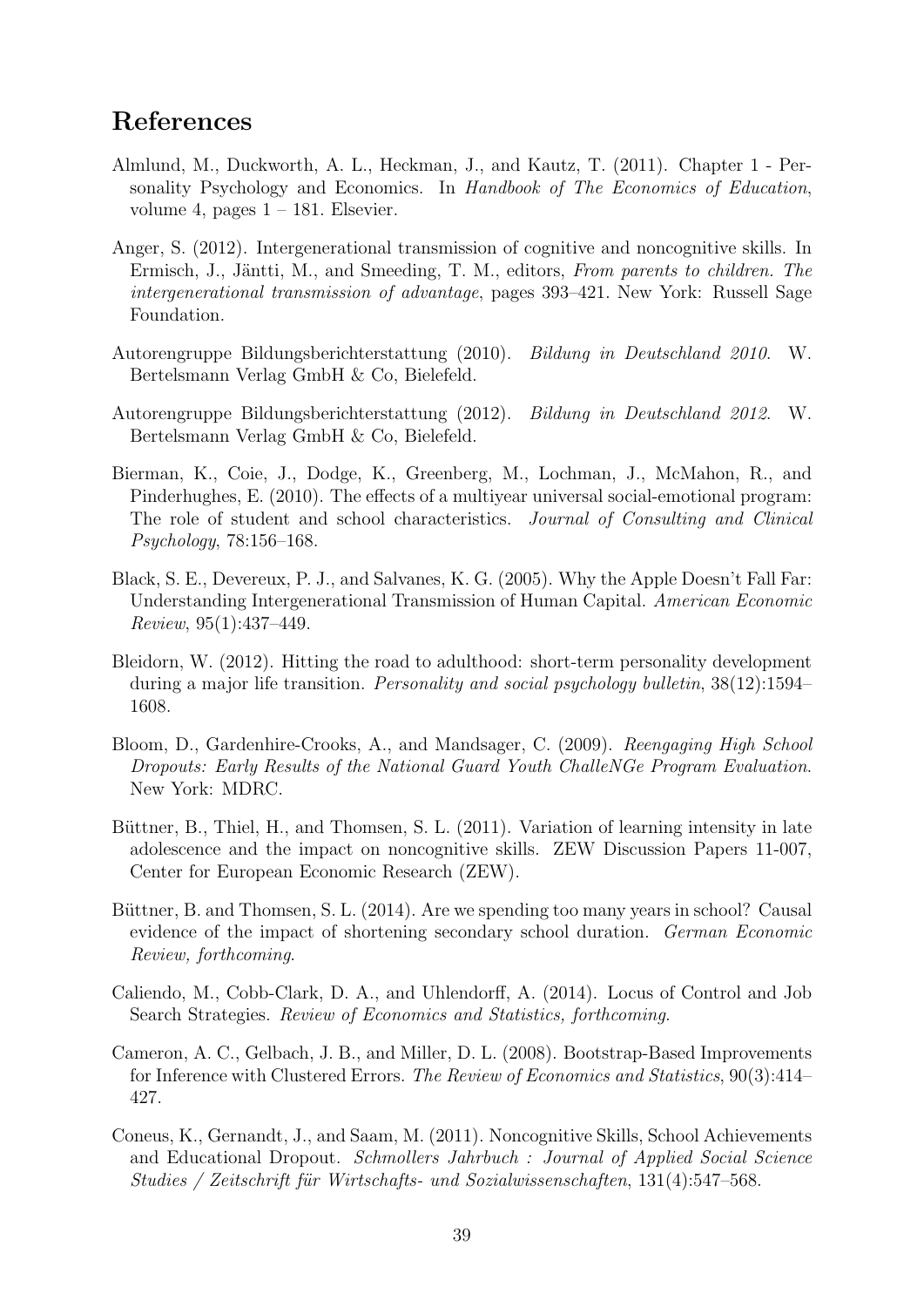- Costa, P. T. and McCrae, R. R. (1994). Stability and change in personality from adolescence through adulthood. In Halverson, C., Kohnstamm, G., and Martin, R., editors, The developing structure of temperament and personality from infancy to adulthood, pages 139–150. Hillsdale, NJ: Erlbaum.
- Cunha, F. and Heckman, J. J. (2007). The Technology of Skill Formation. American Economic Review, 97(2):31–47.
- Cunha, F. and Heckman, J. J. (2008). Formulating, Identifying and Estimating the Technology of Cognitive and Noncognitive Skill Formation. Journal of Human Resources, 43(4).
- Dee, T. and West, M. (2008). The Non-Cognitive Returns to Class Size. NBER Working Papers 13994, National Bureau of Economic Research, Inc.
- Duckworth, A. L. and Seligman, M. E. P. (2005). Self-Discipline Outdoes IQ in Predicting Academic Performance of Adolescents. Psychological Science, 16(12):939–944.
- Gerlitz, J. and Schupp, J. (2005). Zur Erhebung der Big-Five-basierten Persönlichkeitsmerkmale im SOEP. Research Notes 4, DIW Berlin.
- Heckman, J. J., Pinto, R., and Savelyev, P. (2013). Understanding the Mechanisms through Which an Influential Early Childhood Program Boosted Adult Outcomes. American Economic Review, 103(6):2052–86.
- Heckman, J. J., Stixrud, J., and Urzua, S. (2006). The Effects of Cognitive and Noncognitive Abilities on Labor Market Outcomes and Social Behavior. Journal of Labor Economics, 24(3):411–482.
- Heineck, G. and Anger, S. (2010). The returns to cognitive abilities and personality traits in Germany. Labour Economics, 17(3):535–546.
- John, K. and Thomsen, S. L. (2014). Heterogeneous Returns to Personality The Role of Occupational Choice. Empirical Economics, forthcoming.
- KMK (2013). Vereinbarung zur Gestaltung der gymnasialen Oberstufe in der Sekundarstufe II. Beschluss der Kultusministerkonferenz (Secretariat of the Standing Conference of the Ministers of Education and Cultural Affairs of the Länder in the Federal Republic of Germany). Original July 7, 1972, revised February 7, 2013.
- Li, J. and Powdthavee, N. (2014). Does Increasing Schooling Improve Later Health Habits? Evidence from the School Reforms in Australia. Melbourne Institute Working Paper Series wp2014n01, Melbourne Institute of Applied Economic and Social Research, The University of Melbourne.
- Martins, P. S. (2010). Can Targeted, Non-Cognitive Skills Programs Improve Achievement? Evidence from EPIS. IZA Discussion Papers 5266, Institute for the Study of Labor (IZA).
- McCrae, R. R. and Costa, P. T. (1999). A Five-Factor Theory of Personality. In Pervin, L. A. and John, O. P., editors, *Handbook of personality: Theory and research*, volume 2, pages 139–154. Guilford Press, New York.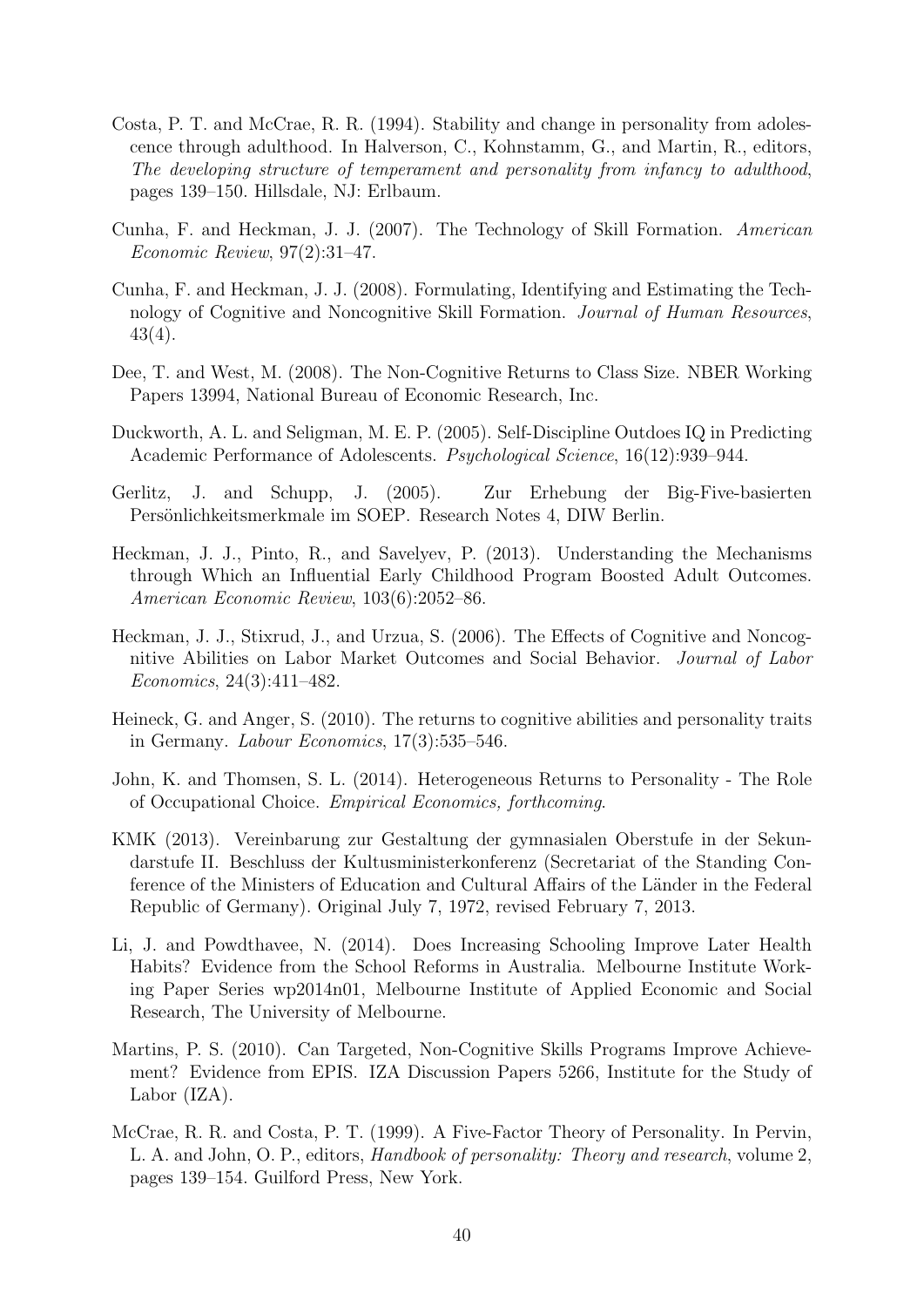- Nyhus, E. K. and Pons, E. (2005). The effects of personality on earnings. Journal of Economic Psychology, 26(3):363–384.
- Piatek, R. and Pinger, P. (2010). Maintaining (Locus of) Control? Assessing the Impact of Locus of Control on Education Decisions and Wages. IZA Discussion Papers 5289, Institute for the Study of Labor (IZA).
- Pischke, J.-S. (2007). The Impact of Length of the School Year on Student Performance and Earnings: Evidence From the German Short School Years. Economic Journal, 117(523):1216–1242.
- Proctor, S. P., White, R. F., Robins, T. G., Echeverria, D., and Rocskay, A. Z. (1996). Effect of overtime work on cognitive function in automotive workers. Scandinavian Journal of Work, Environment & Health,  $22$  (2):124–132.
- Roberts, B. W., Kuncel, N. R., Shiner, R., Caspi, A., and Goldberg, L. R. (2007). The Power of Personality: The Comparative Validity of Personality Traits, Socioeconomic Status, and Cognitive Ability for Predicting Important Life Outcomes. Perspectives on Psychological Science, 2(4):313–345.
- Rotter, J. B. (1966). Generalized expectancies for internal versus external control of reinforcement. Psychological monographs, 80(1):1–28.
- Schweinhart, L., Montie, J., Xiang, Z., Barnett, W. S., Belfield, C. R., and Nores, M. (2005). Lifetime effects: The High/Scope Perry Preschool study through age 40. Ypsilanti: High/Scope Press.
- Specht, J., Egloff, B., and Schmukle, S. C. (2011). Stability and change of personality across the life course: The impact of age and major life events on mean-level and rank-order stability of the Big Five. Journal of Personality and Social Psychology, 101(4):862–882.
- Specht, J., Egloff, B., and Schmukle, S. C. (2013). Everything Under Control? The Effects of Age, Gender, and Education on Trajectories of Perceived Control in a Nationally Representative German Sample. Developmental Psychology, 49:353–364.
- Wagner, G. G., Frick, J. R., and Schupp, J. (2007). The German Socio-Economic Panel Study (SOEP): Scope, Evolution and Enhancements. SOEPpapers on Multidisciplinary Panel Data Research 1, DIW Berlin, The German Socio-Economic Panel (SOEP).
- Zumbühl, M., Dohmen, T., and Pfann, G. A. (2013). Parental Investment and the Intergenerational Transmission of Economic Preferences and Attitudes. IZA Discussion Papers 7476, Institute for the Study of Labor (IZA).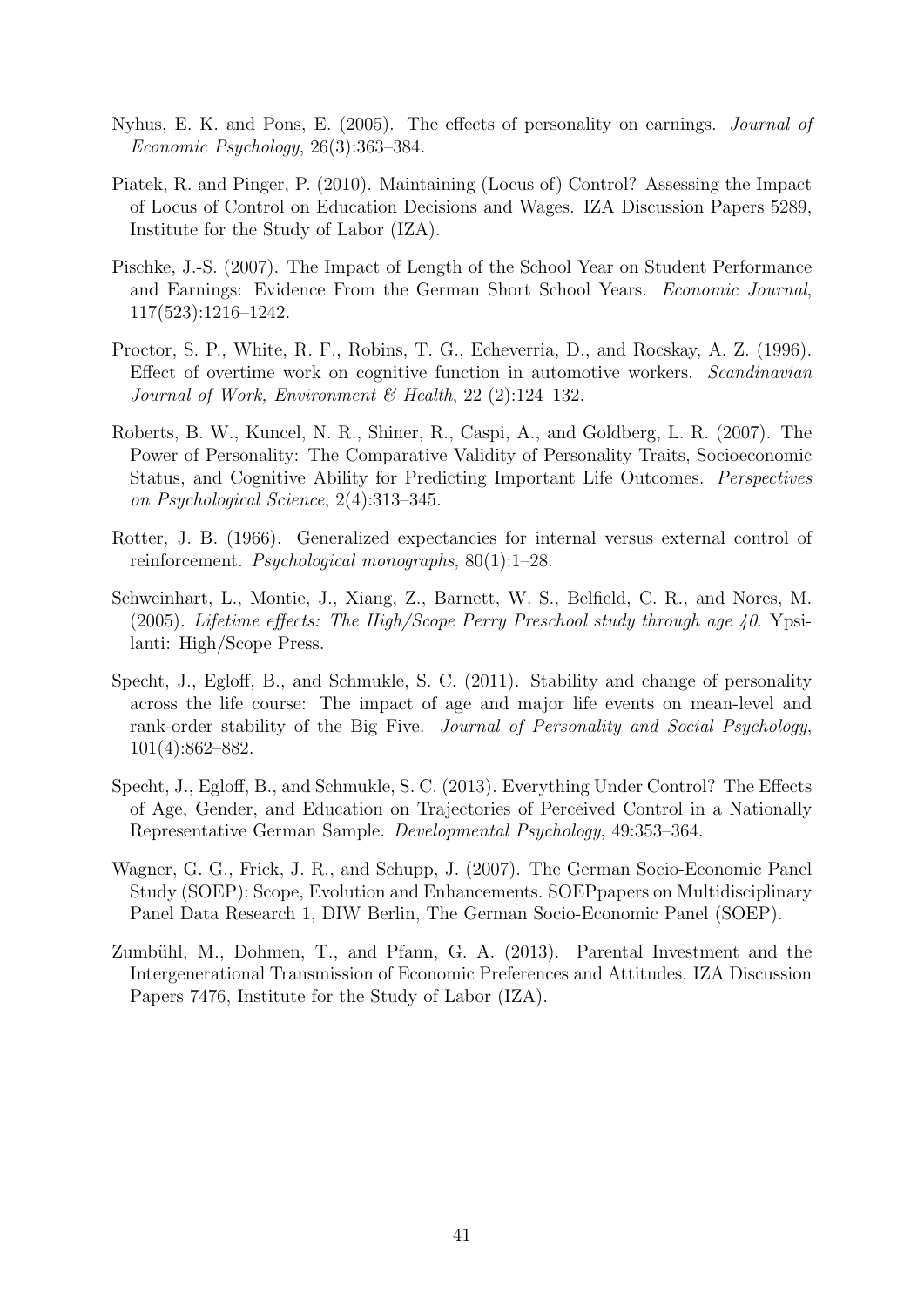# A Variables

| Variable                           | Lable 0. Description of variables<br>Description            |  |  |  |  |
|------------------------------------|-------------------------------------------------------------|--|--|--|--|
| Openness                           | Standardized Big Five measure for openness to experi-       |  |  |  |  |
|                                    | ence                                                        |  |  |  |  |
| Conscientiousness                  | Standardized Big Five measure for conscientiousness         |  |  |  |  |
| Extraversion                       | Standardized Big Five measure for extraversion              |  |  |  |  |
| Agreeableness                      | Standardized Big Five measure for agreeableness             |  |  |  |  |
| Neuroticism                        | Standardized Big Five measure for neuroticism               |  |  |  |  |
| Locus of control                   | Standardized measure for internal locus of control          |  |  |  |  |
| Age                                | Age (in years)                                              |  |  |  |  |
| Female                             | Dummy for female                                            |  |  |  |  |
| East                               | Dummy for East German states                                |  |  |  |  |
| Rural area                         | Dummy for having lived most of the childhood until age      |  |  |  |  |
|                                    | 15 in rural area                                            |  |  |  |  |
| Non-intact family                  | Dummy for not having lived with <i>both</i> parents for the |  |  |  |  |
|                                    | entire time up to age 15                                    |  |  |  |  |
| Working-class father               | Dummy for father having blue-collar occupation when         |  |  |  |  |
|                                    | student is aged 15, reference category encompasses all      |  |  |  |  |
|                                    | others                                                      |  |  |  |  |
| High parental education            | Dummy for at least one of an individual's parents having    |  |  |  |  |
|                                    | an upper secondary school degree or higher                  |  |  |  |  |
| Working mother                     | Dummy for working mother (both full-time and part-          |  |  |  |  |
|                                    | time) when student is aged 10                               |  |  |  |  |
| Christian parents                  | Dummy for at least one of the parents being either          |  |  |  |  |
|                                    | catholic or protestant                                      |  |  |  |  |
| Migration background               | Dummy for student with migration background                 |  |  |  |  |
| Low-performing student             | Dummy for not having received a recommendation for          |  |  |  |  |
|                                    | high school after the fourth grade                          |  |  |  |  |
| Only child                         | Dummy for being only child (of the mother)                  |  |  |  |  |
| Oldest child                       | Dummy for being oldest child (of the mother)                |  |  |  |  |
| High school diploma                | Dummy for having graduated from high school                 |  |  |  |  |
| Health                             | Dummy for health status being good or very good (as         |  |  |  |  |
|                                    | opposed to satisfactory, not so good, bad)                  |  |  |  |  |
| Sadness                            | Dummy for frequency of being sad in the past 4 weeks        |  |  |  |  |
|                                    | being sometimes, often, or very often (as opposed to        |  |  |  |  |
|                                    | seldom or very seldom)                                      |  |  |  |  |
| Satisfaction<br>Literature/        | Dummy for satisfaction with school performance in the       |  |  |  |  |
| Language                           | subjects German literature and first foreign language,      |  |  |  |  |
|                                    | respectively, of at least $9$ (on scale from 0, low, to 10, |  |  |  |  |
|                                    | high)                                                       |  |  |  |  |
| Music                              | Dummy for being musically active                            |  |  |  |  |
| Sport                              | Dummy for doing sports                                      |  |  |  |  |
| Notes: SOEPv29 waves 2005 to 2012. |                                                             |  |  |  |  |

Table 6: Description of Variables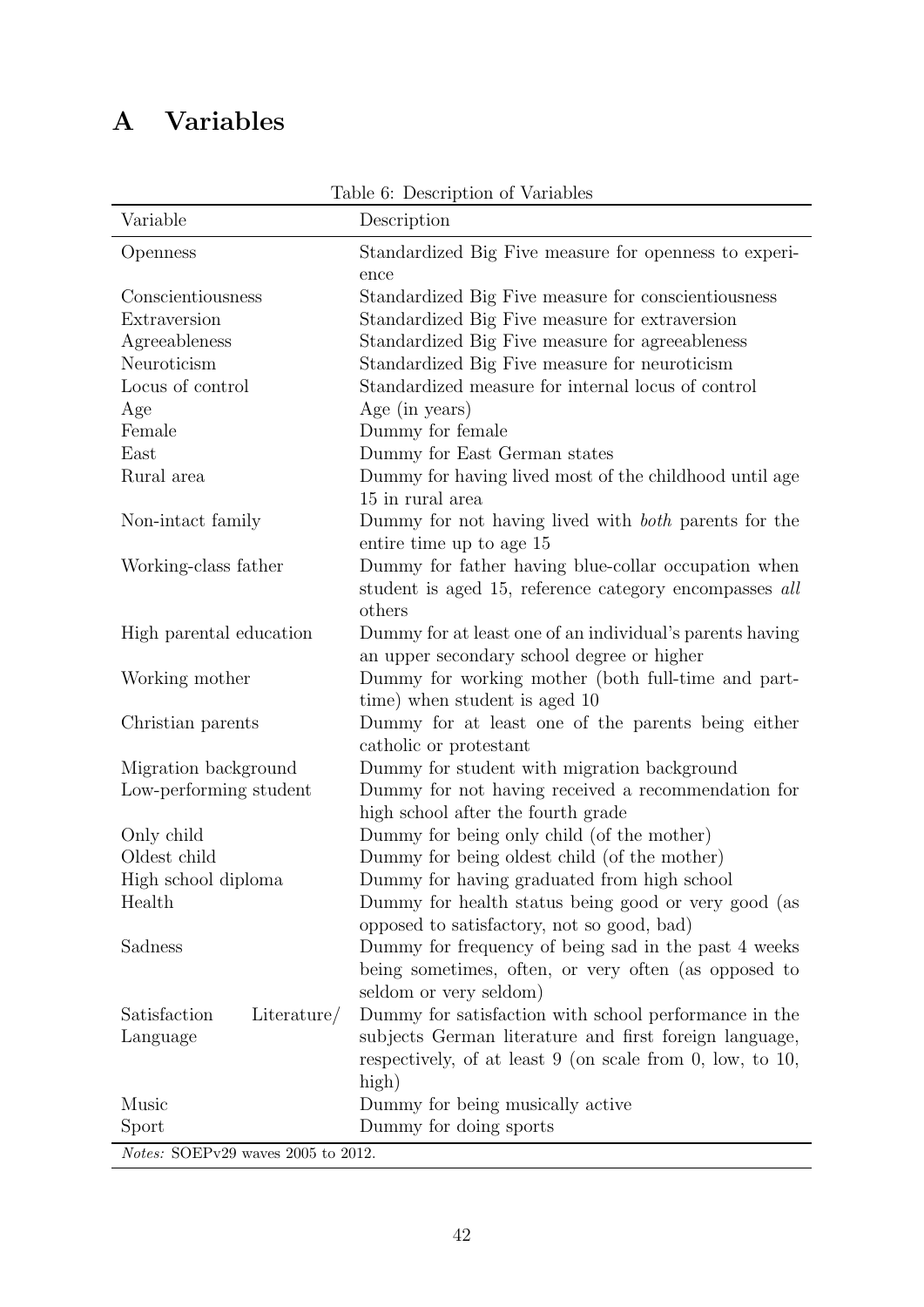| I see myself as someone who                                               |                        |
|---------------------------------------------------------------------------|------------------------|
| is original, comes up with new ideas                                      | Openness to experience |
| values artistic experiences                                               | Openness to experience |
| has an active imagination                                                 | Openness to experience |
| does a thorough job                                                       | Conscientiousness      |
| does things effectively and efficiently                                   | Conscientiousness      |
| tends to be lazy (reversed)                                               | Conscientiousness      |
| is communicative, talkative                                               | Extraversion           |
| is outgoing, sociable                                                     | Extraversion           |
| is reserved (reversed)                                                    | Extraversion           |
| is sometimes somewhat rude to others (reversed)                           | Agreeableness          |
| has a forgiving nature                                                    | Agreeableness          |
| is considerate and kind to others                                         | Agreeableness          |
| worries a lot                                                             | Neuroticism            |
| gets nervous easily                                                       | Neuroticism            |
| is relaxed, handles stress well (reversed)                                | Neuroticism            |
| <i>Notes:</i> SOEPv29 waves 2005 to 2012, youth and adult questionnaires. |                        |

Table 7: Big Five Personality Traits

Table 8: Internal Locus of Control

How my life goes depends on me.

If I run up against difficulties in life, I often doubt my own abilities (reversed).

Compared to other people, I have not achieved what I deserve (reversed).

What a person achieves in life is above all a question of fate or luck (reversed).

I frequently have the experience that other people have a controlling influence over my life (reversed).

The opportunities that I have in life are determined by the social conditions (reversed). I have little control over the things that happen in my life (reversed).

Notes: SOEPv29 waves 2005 to 2012, youth and adult questionnaires.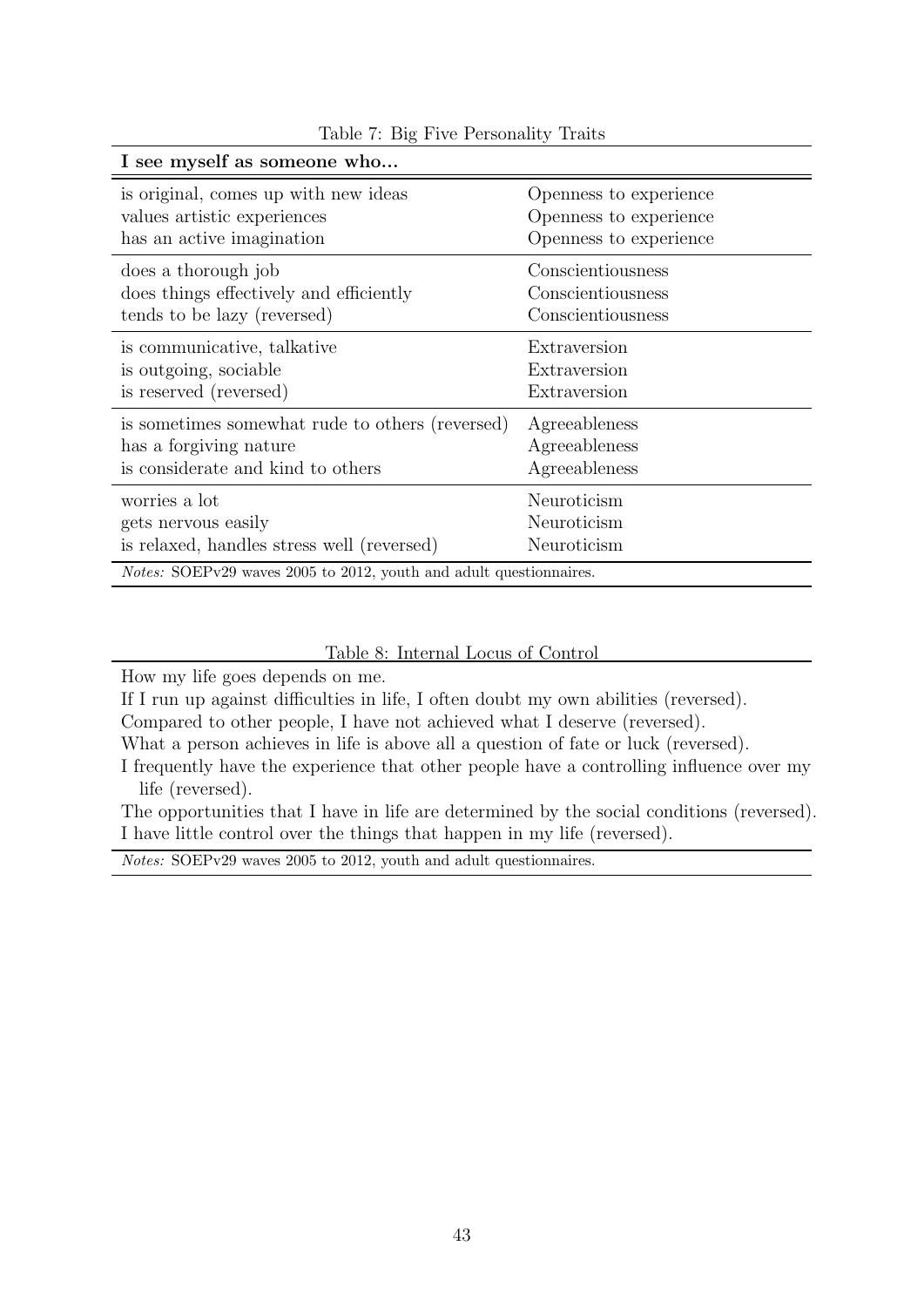## B Summary Statistics

| <i><b>Observations</b></i> |       |       |       | Maximum                |
|----------------------------|-------|-------|-------|------------------------|
| 1047                       | 4.886 | 1.103 |       |                        |
| 1054                       | 4.959 | 1.122 | 1.333 |                        |
| 1055                       | 5.009 | 1.209 |       |                        |
| 1056                       | 5.404 | 0.900 |       |                        |
| 1052                       | 3.731 | 1.191 |       |                        |
| 1015                       | 5.018 | 0.809 | 2.143 |                        |
|                            |       |       |       | Mean Std. Dev. Minimum |

Table 9: Summary Statistics of (non-standardized) Personality Traits

Notes: SOEPv29 waves 2005 to 2012, sample: adolescents and young adults aged 17 to 21 attending high school or with a high school diploma.

|                         | Mean    |           | Equality of Means |
|-------------------------|---------|-----------|-------------------|
|                         | Control | Treatment | t-stat            |
| Age                     | 18.030  | 17.090    | 9.271             |
| Female                  | 0.543   | 0.507     | 0.937             |
| East                    | 0.100   | 0.280     | $-6.941$          |
| Rural area              | 0.261   | 0.284     | $-0.689$          |
| Non-intact family       | 0.190   | 0.190     | 0.017             |
| Working-class father    | 0.198   | 0.175     | 0.756             |
| High parental education | 0.584   | 0.583     | 0.039             |
| Working mother          | 0.681   | 0.768     | $-2.456$          |
| Christian parents       | 0.645   | 0.687     | $-1.162$          |
| Migration background    | 0.175   | 0.175     | $-0.021$          |
| Low-performing student  | 0.313   | 0.218     | 2.713             |
| Only child*             | 0.130   | 0.146     | $-0.625$          |
| Oldest child*           | 0.390   | 0.390     | 0.005             |
| Observations            | 847     | 211       |                   |

Table 10: Summary Statistics of Individual Characteristics

Notes: SOEPv29 waves 2005 to 2012, sample: adolescents and young adults aged 17 to 21 attending high school or with a high school diploma. For variables marked with  $(*)$ , less observations than stated are available. For this reason these variables are excluded in the estimation; they are depicted here however to illustrate that they do not differ on average between treatment and control group and their exclusion should therefore not bias our estimates.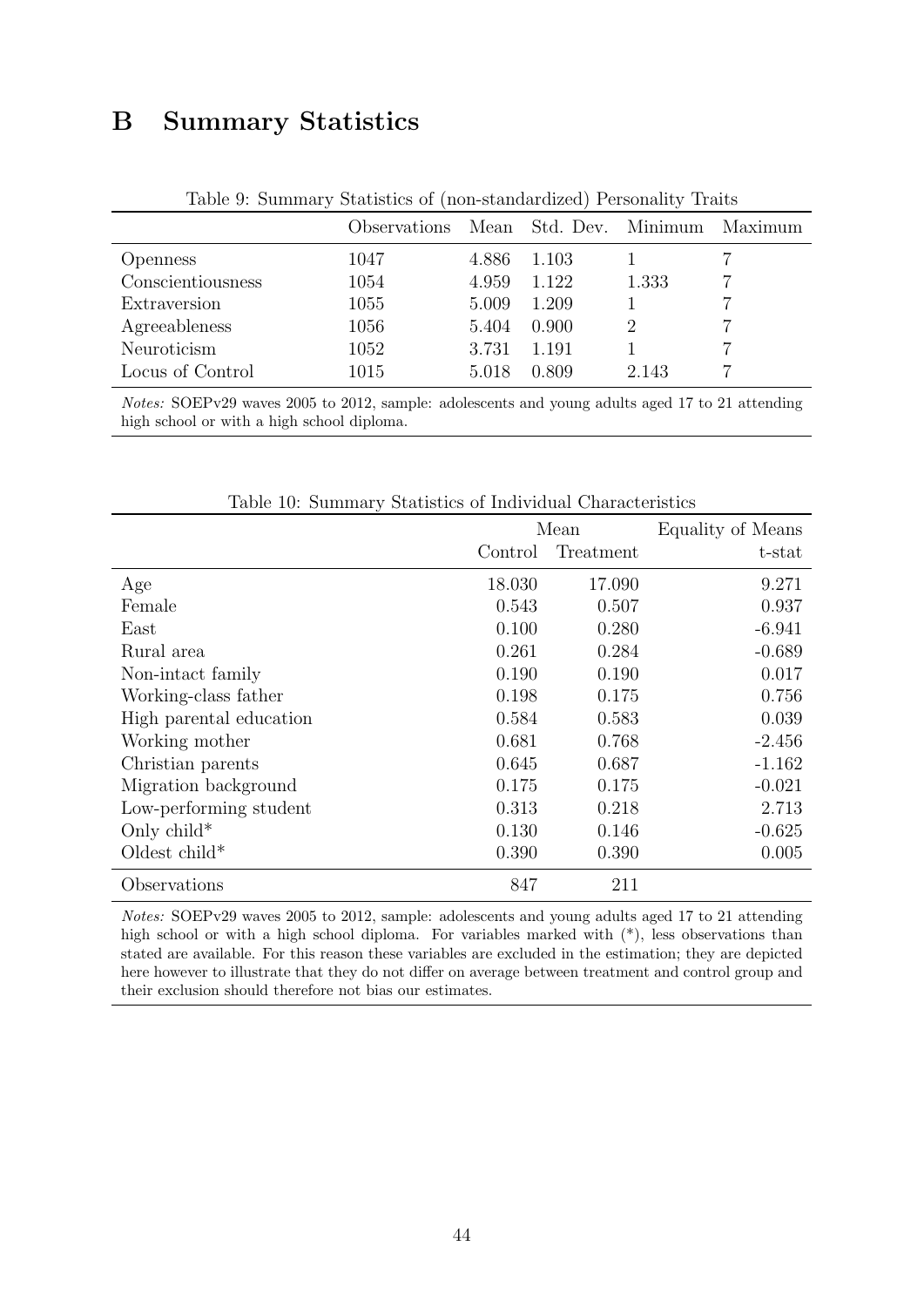# C Estimation Results

|                                    | Late<br>Implementation <sup>1</sup><br>(OLS) | Year of<br>Implementation <sup>2</sup><br>(Ordered Probit) |
|------------------------------------|----------------------------------------------|------------------------------------------------------------|
| Proportion of high school students | $-0.027$<br>(0.037)                          | $-0.051$<br>(0.066)                                        |
| Conservative government            | 0.164                                        | $-0.688$                                                   |
| Next Election in 2001 or 2002      | (0.392)<br>$-0.164$                          | (0.694)<br>$-0.603$                                        |
| Median population age              | (0.376)<br>$-0.037$                          | (0.667)<br>$-0.934**$                                      |
| GDP per capita                     | (0.213)<br>0.000                             | (0.452)<br>$-0.000$                                        |
|                                    | (0.000)                                      | (0.000)                                                    |
| Constant                           | 2.545<br>(8.824)                             |                                                            |
| $\mathbf{R}^2$                     | 0.132                                        |                                                            |
| Pseudo $R^2$                       |                                              | 0.173                                                      |
| Observations                       | 13                                           | 13                                                         |

#### Table 11: Timing of reform implementation and state characteristics

Notes: The regressors are pre-reform state characteristics in the year 2000 from administrative data sources. Proportion of high school students (in percentage points)/median population age (in years)/GDP per capita (in euros): Federal Statistical Office; governing party/election dates: www.election.de. OLS, respectively ordered probit regressions. The indicator variable conservative government equals one if a state's prime minister is from the Christian Democratic Union (CDU), and zero otherwise. Standard errors in parentheses. \* p<0.1, \*\* p<0.05, \*\*\* p<0.01.

<sup>1</sup>Dummy variable for late adopter state (as defined in Section 6.5), that is, first cohort affected graduating in 2011 or later.

 $2$ Year of implementation of the reform ranging from 1 (2001) to 7 (2007).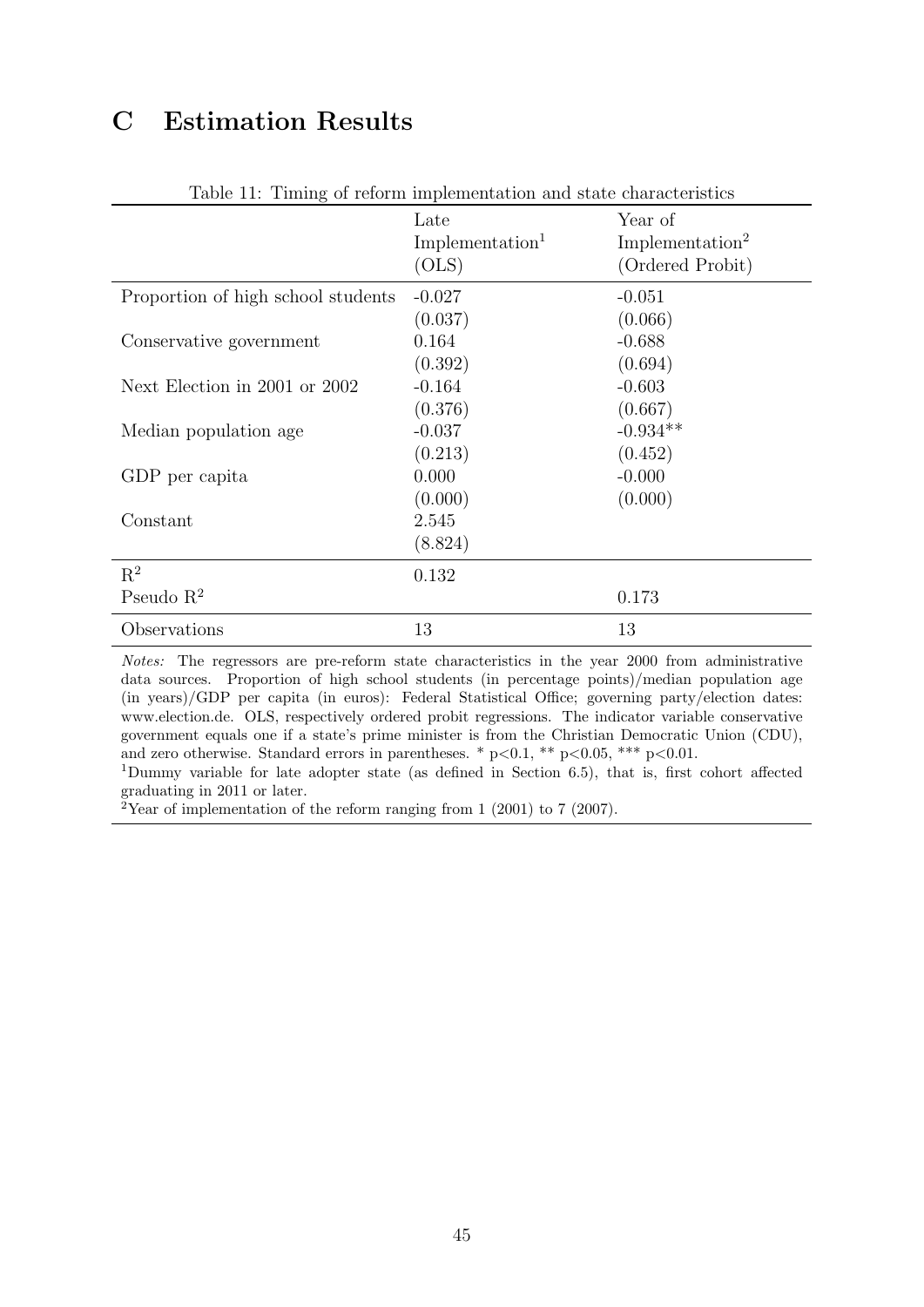|                     | Outcome Variables: Personality Traits |             |           |           |            |           |
|---------------------|---------------------------------------|-------------|-----------|-----------|------------|-----------|
|                     | Open.                                 | Consc.      | Extrav.   | Agree.    | Neurot.    | LoC       |
| Reform              | $-0.137$                              | $-0.105$    | $0.227**$ | $0.198\,$ | $0.235*$   | $-0.037$  |
|                     | (0.160)                               | (0.173)     | (0.090)   | (0.144)   | (0.121)    | (0.132)   |
| Female              | 0.032                                 | $-0.018$    | 0.009     | $-0.016$  | 0.036      | $-0.031$  |
|                     | (0.070)                               | (0.090)     | (0.078)   | (0.075)   | (0.063)    | (0.070)   |
| Rural area          | 0.004                                 | $-0.091$    | 0.058     | $-0.027$  | 0.072      | $-0.056$  |
|                     | (0.056)                               | (0.093)     | (0.079)   | (0.063)   | (0.064)    | (0.062)   |
| Non-intact family   | 0.059                                 | $-0.036$    | 0.065     | $-0.082$  | $0.133*$   | $-0.125*$ |
|                     | (0.051)                               | (0.110)     | (0.107)   | (0.067)   | (0.065)    | (0.069)   |
| Work.-class father  | $-0.270**$                            | 0.063       | $-0.064$  | $-0.019$  | 0.137      | $-0.012$  |
|                     | (0.091)                               | (0.098)     | (0.086)   | (0.058)   | (0.116)    | (0.070)   |
| High parental educ. | 0.006                                 | $-0.244***$ | $-0.145$  | $-0.084$  | $-0.026$   | 0.012     |
|                     | (0.064)                               | (0.057)     | (0.087)   | (0.064)   | (0.052)    | (0.049)   |
| Working mother      | 0.075                                 | $-0.089$    | $0.137*$  | 0.004     | $-0.138**$ | $-0.001$  |
|                     | (0.075)                               | (0.065)     | (0.074)   | (0.042)   | (0.049)    | (0.072)   |
| Christian parents   | 0.047                                 | 0.103       | $-0.039$  | $-0.060$  | 0.093      | $-0.012$  |
|                     | (0.071)                               | (0.071)     | (0.066)   | (0.050)   | (0.083)    | (0.055)   |
| Migration backgr.   | 0.091                                 | $-0.156**$  | $-0.026$  | $-0.141$  | $-0.040$   | 0.033     |
|                     | (0.104)                               | (0.056)     | (0.075)   | (0.114)   | (0.091)    | (0.065)   |
| Low-perf. student   | 0.008                                 | $-0.063$    | $-0.136$  | $-0.014$  | 0.061      | $-0.157*$ |
|                     | (0.044)                               | (0.050)     | (0.079)   | (0.067)   | (0.073)    | (0.080)   |
| Only child          | 0.100                                 | $-0.043$    | 0.144     | $-0.157*$ | 0.020      | 0.016     |
|                     | (0.093)                               | (0.046)     | (0.090)   | (0.078)   | (0.084)    | (0.085)   |
| Oldest child        | $0.111**$                             | $0.106**$   | 0.070     | $-0.049$  | 0.031      | $-0.059$  |
|                     | (0.039)                               | (0.047)     | (0.042)   | (0.051)   | (0.073)    | (0.051)   |
| $\mathbf{R}^2$      | 0.041                                 | 0.071       | 0.059     | 0.042     | 0.058      | 0.050     |
| Observations        | 1011                                  | 1018        | 1020      | 1020      | 1016       | 986       |

Table 12: Effects of the Reform (Extended Control Variables)

Notes: SOEPv29 waves 2005 to 2012. OLS regressions. Age, age squared and a maximum set of state dummies, year of school entry dummies, dummies for the different SOEP samples, and a constant are included. Standard errors, reported in parentheses, are clustered at the state level.\*  $p<0.1$ , \*\*  $p<0.05$ , \*\*\*  $p<0.01$ .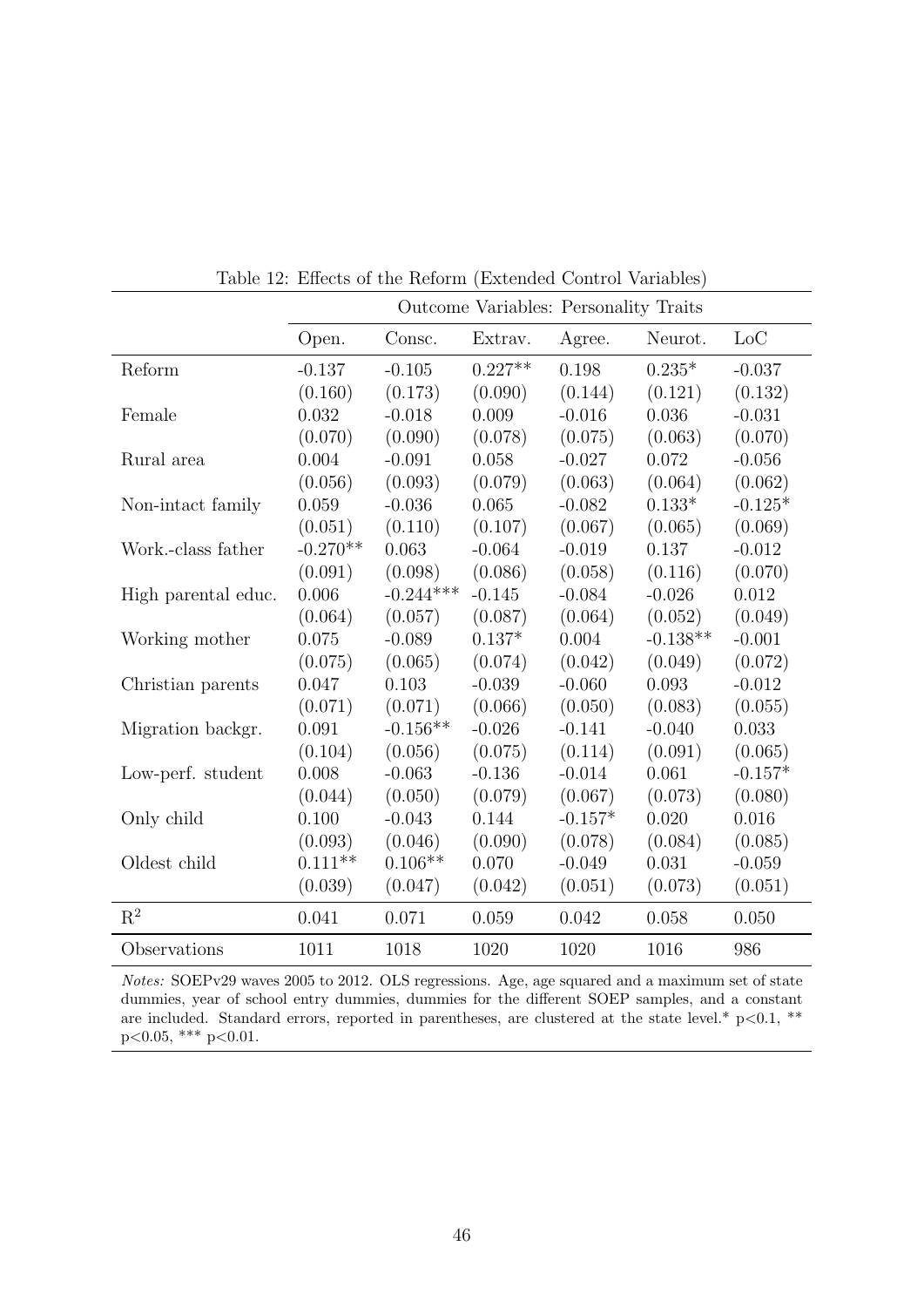| Table 13: Sensitivity Analyses 6.1: Age Effects             |                                       |          |          |           |          |          |  |
|-------------------------------------------------------------|---------------------------------------|----------|----------|-----------|----------|----------|--|
|                                                             | Outcome Variables: Personality Traits |          |          |           |          |          |  |
|                                                             | Open.                                 | Consc.   | Extrav.  | Agree.    | Neurot.  | LoC      |  |
| Outcome Variables: Age-free residuals of Personality Traits |                                       |          |          |           |          |          |  |
| Reform                                                      | $-0.157$                              | $-0.124$ | $0.252*$ | 0.194     | $0.329*$ | $-0.011$ |  |
|                                                             | (0.158)                               | (0.202)  | (0.120)  | (0.132)   | (0.156)  | (0.096)  |  |
| Observations                                                | 1047                                  | 1054     | 1055     | 1056      | 1052     | 1015     |  |
| Subsample: Age 17                                           |                                       |          |          |           |          |          |  |
| Reform                                                      | $-0.157$                              | 0.003    | $0.216*$ | $0.279**$ | 0.126    | $-0.046$ |  |
|                                                             | (0.168)                               | (0.173)  | (0.105)  | (0.113)   | (0.173)  | (0.154)  |  |
| Observations                                                | 693                                   | 698      | 697      | 699       | 697      | 684      |  |

Notes: SOEPv29 waves 2005 to 2012. OLS regressions. Only the coefficients of REFORM and the respective number of observations are presented. Age, age squared, female, rural area, non-intact family, working-class father, high parental education, working mother, Christian parents, migration background, low-performing student and a maximum set of state dummies, year of school entry dummies, dummies for the different SOEP samples, and a constant are included. Standard errors, reported in parentheses, are clustered at the state level.\*  $p<0.1$ , \*\*  $p<0.05$ , \*\*\*  $p<0.01$ .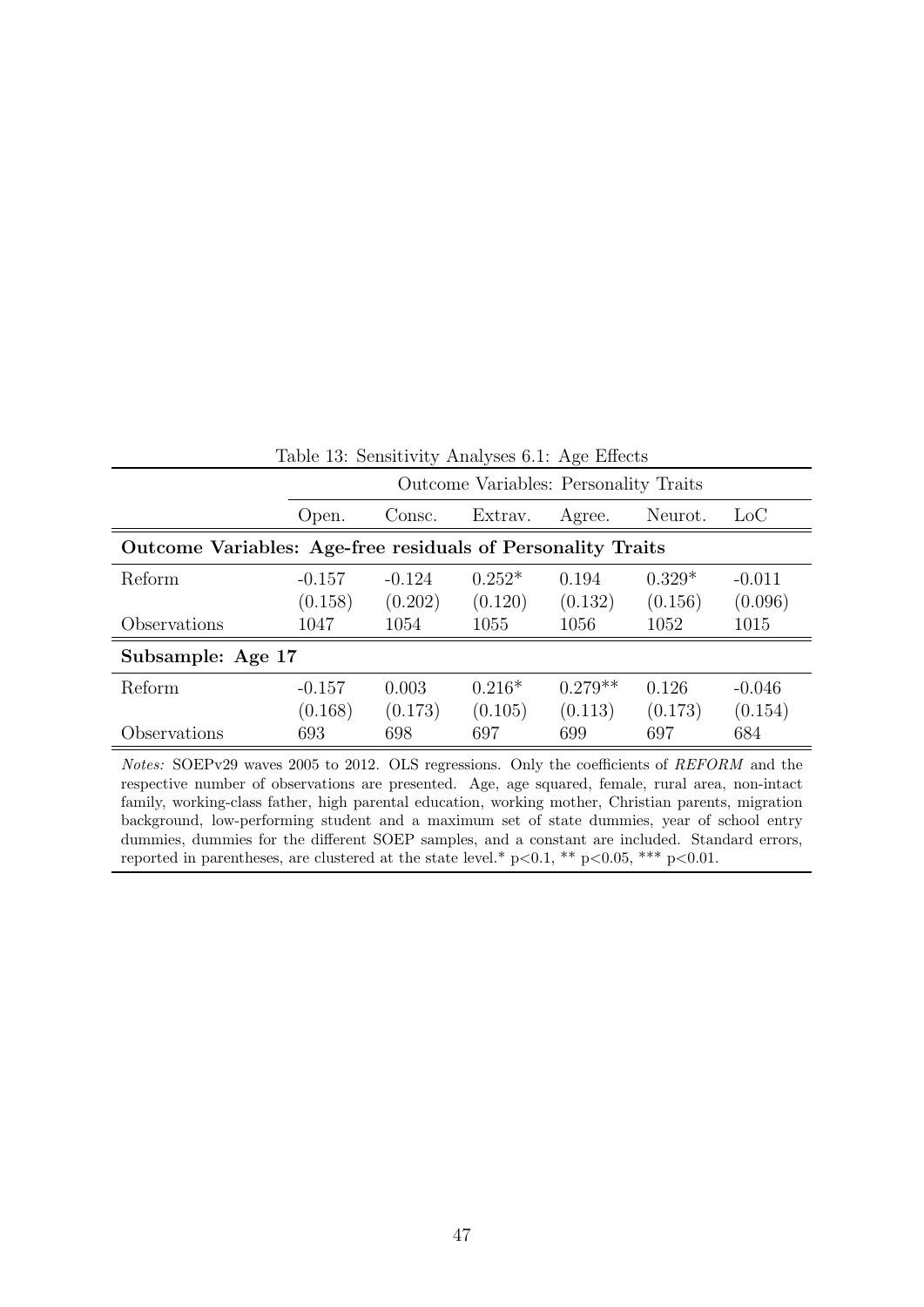|                                                                                | Outcome Variables: Personality Traits |          |           |          |           |          |
|--------------------------------------------------------------------------------|---------------------------------------|----------|-----------|----------|-----------|----------|
|                                                                                | Open.                                 | Consc.   | Extrav.   | Agree.   | Neurot.   | Loc      |
| Subsample: Age 17, Heterogeneous Effects by time of the interview <sup>1</sup> |                                       |          |           |          |           |          |
| Reform                                                                         | $-0.186$                              | 0.048    | $0.273*$  | 0.196    | 0.035     | $-0.004$ |
|                                                                                | (0.164)                               | (0.170)  | (0.132)   | (0.139)  | (0.224)   | (0.163)  |
| Reform*Quarter 2                                                               | 0.038                                 | $-0.132$ | $-0.134$  | 0.139    | 0.214     | $-0.138$ |
|                                                                                | (0.231)                               | (0.168)  | (0.217)   | (0.138)  | (0.193)   | (0.213)  |
| Reform*Quarter 3                                                               | $-0.103$                              | 0.242    | $-0.000$  | 0.277    | 0.044     | $-0.122$ |
|                                                                                | (0.297)                               | (0.279)  | (0.273)   | (0.418)  | (0.350)   | (0.180)  |
| Reform*Quarter 4                                                               | $-0.065$                              | $-0.391$ | $-0.847$  | 0.644    | 0.401     | 0.587    |
|                                                                                | (0.419)                               | (1.627)  | (1.073)   | (1.219)  | (1.114)   | (0.330)  |
| Observations                                                                   | 693                                   | 698      | 697       | 699      | 697       | 684      |
| Including dummy for having graduated as further control <sup>1</sup>           |                                       |          |           |          |           |          |
| Reform                                                                         | $-0.140$                              | $-0.111$ | $0.213**$ | 0.212    | $0.284*$  | $-0.011$ |
|                                                                                | (0.149)                               | (0.188)  | (0.094)   | (0.148)  | (0.133)   | (0.119)  |
| High school diploma                                                            | $-0.231$                              | $-0.087$ | $-0.284$  | 0.089    | $-0.117$  | $-0.158$ |
|                                                                                | (0.427)                               | (0.317)  | (0.328)   | (0.323)  | (0.401)   | (0.324)  |
| Observations                                                                   | 1047                                  | 1054     | 1055      | 1056     | 1052      | 1015     |
| Subsample: Youth Questionnaire <sup>1</sup>                                    |                                       |          |           |          |           |          |
| Reform                                                                         | $-0.186$                              | 0.048    | 0.224     | $0.292*$ | 0.197     | $-0.089$ |
|                                                                                | (0.178)                               | (0.203)  | (0.130)   | (0.143)  | (0.179)   | (0.194)  |
| Observations                                                                   | 577                                   | 582      | 582       | 583      | 582       | 572      |
| Ordered Probit Estimation <sup>2</sup>                                         |                                       |          |           |          |           |          |
| Reform                                                                         | $-0.158$                              | $-0.126$ | $0.228**$ | 0.207    | $0.298**$ | $-0.003$ |
|                                                                                | (0.144)                               | (0.190)  | (0.101)   | (0.133)  | (0.132)   | (0.125)  |
| Observations                                                                   | 1047                                  | 1054     | 1055      | 1056     | 1052      | 1015     |
|                                                                                |                                       |          |           |          |           |          |

Table 14: Sensitivity Analyses 6.2 - 6.4: Measurement Issues and Estimation Model

*Notes:* SOEPv29 waves 2005 to 2012. <sup>1</sup>OLS regressions. <sup>2</sup>Ordered Probit estimation with the standardized personality measures as categorical outcomes. In addition to the displayed coefficients, age, age squared, female, rural area, non-intact family, working-class father, high parental education, working mother, Christian parents, migration background, low-performing student and a maximum set of state dummies, year of school entry dummies, dummies for the different SOEP samples, and a constant are included (as well as quarter dummies for the time of the interview in the first estimation). Standard errors, reported in parentheses, are clustered at the state level.\*  $p<0.1$ , \*\*  $p<0.05$ , \*\*\* p<0.01.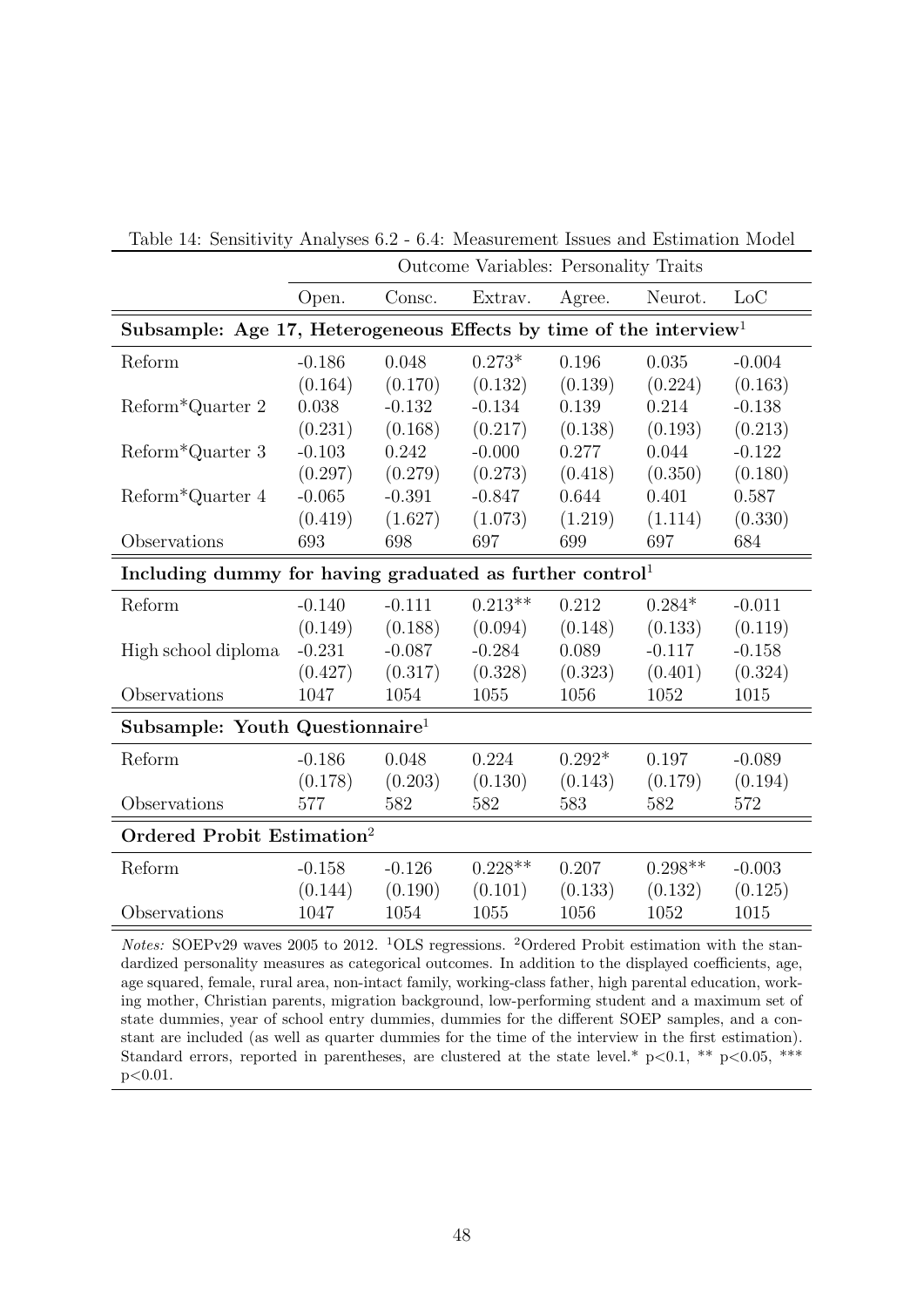|                                                                           | Outcome Variables: Personality Traits |          |          |          |           |           |  |
|---------------------------------------------------------------------------|---------------------------------------|----------|----------|----------|-----------|-----------|--|
|                                                                           | Open.                                 | Consc.   | Extrav.  | Agree.   | Neurot.   | Loc       |  |
| Subsample: Lateadopter states <sup>1</sup>                                |                                       |          |          |          |           |           |  |
| Reform                                                                    | $-0.266*$                             | 0.098    | 0.072    | 0.153    | 0.182     | $0.520**$ |  |
|                                                                           | (0.113)                               | (0.143)  | (0.161)  | (0.288)  | (0.179)   | (0.160)   |  |
| Observations                                                              | 661                                   | 666      | 667      | 668      | 665       | 644       |  |
| Subsample: States without comprehensive schools <sup>2</sup>              |                                       |          |          |          |           |           |  |
| Reform                                                                    | 0.537                                 | 0.158    | $0.287*$ | $0.342*$ | 0.134     | 0.190     |  |
|                                                                           | (0.414)                               | (0.138)  | (0.109)  | (0.136)  | (0.099)   | (0.338)   |  |
| Observations                                                              | 410                                   | 412      | 412      | 412      | 411       | 398       |  |
| Subsample: Exclusion of double graduating cohort                          |                                       |          |          |          |           |           |  |
| Reform                                                                    | $-0.139$                              | $-0.148$ | $0.399*$ | $-0.070$ | $0.256*$  | 0.032     |  |
|                                                                           | (0.121)                               | (0.126)  | (0.191)  | (0.170)  | (0.135)   | (0.310)   |  |
| Observations                                                              | 863                                   | 869      | 870      | 871      | 867       | 835       |  |
| Heterogeneous Effects by Time since Implementation of Reform <sup>3</sup> |                                       |          |          |          |           |           |  |
| Reform                                                                    | $-0.120$                              | $-0.099$ | 0.106    | 0.193    | $0.302**$ | $-0.009$  |  |
|                                                                           | (0.190)                               | (0.177)  | (0.134)  | (0.122)  | (0.137)   | (0.103)   |  |
| $\text{Cohort}=2$                                                         | $-0.098$                              | $-0.038$ | 0.356    | 0.112    | $-0.056$  | $-0.078$  |  |
|                                                                           | (0.201)                               | (0.160)  | (0.226)  | (0.090)  | (0.089)   | (0.149)   |  |
| $\text{Cohort}\geq3$                                                      | $-0.004$                              | $-0.105$ | 0.360    | $-0.169$ | $-0.152$  | 0.310     |  |
|                                                                           | (0.192)                               | (0.119)  | (0.242)  | (0.153)  | (0.126)   | (0.191)   |  |
| Observations                                                              | 1047                                  | 1054     | 1055     | 1056     | 1052      | 1015      |  |

Table 15: Sensitivity Analyses 6.5 - 6.7: Selectivity, Double Cohort, and Implementation Effects

Notes: SOEPv29 waves 2005 to 2012. OLS regressions. Only the coefficients of REFORM and the respective number of observations are presented. Age, age squared, female, rural area, non-intact family, working-class father, high parental education, working mother, Christian parents, migration background, low-performing student and a maximum set of state dummies, year of school entry dummies, dummies for the different SOEP samples, and a constant are included. Standard errors, reported in parentheses, are clustered at the state level.\* p<0.1, \*\* p<0.05, \*\*\* p<0.01.

<sup>1</sup>These are states where the first students affected by the reform graduate in 2012 or later, that is, Baden-Wuerttemberg, Bremen, Hesse, North Rhine-Westphalia, Berlin, Schleswig-Holstein, and Brandenburg.

<sup>2</sup>States where comprehensive schools typically do not exist are Baden-Wuerttemberg, Bavaria, Mecklenburg-West Pomerania, Saarland, and Saxony-Anhalt.

<sup>3</sup>Next to REFORM, dummies for the second cohort affected by the reform and for cohorts three and higher are included in the estimation and presented.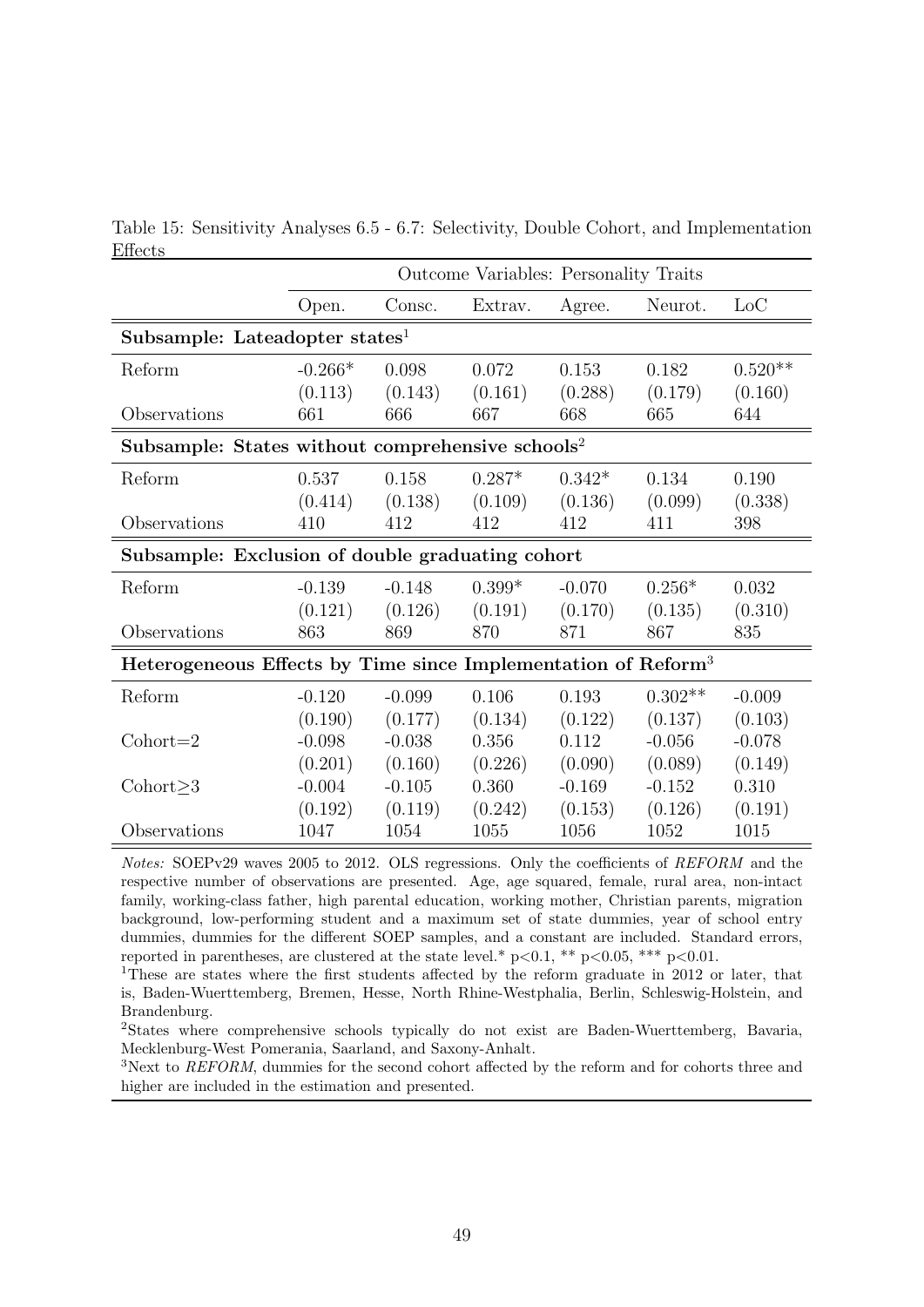|                                                                                                                                                                                                                                                                                                                                                                                                                                                                                                                 | Outcome Variables: Personality Traits |                     |                     |                  |                  |                       |  |
|-----------------------------------------------------------------------------------------------------------------------------------------------------------------------------------------------------------------------------------------------------------------------------------------------------------------------------------------------------------------------------------------------------------------------------------------------------------------------------------------------------------------|---------------------------------------|---------------------|---------------------|------------------|------------------|-----------------------|--|
|                                                                                                                                                                                                                                                                                                                                                                                                                                                                                                                 | Open.                                 | Consc.              | Extrav.             | Agree.           | Neurot.          | $_{\rm Loc}$          |  |
| Subsample: States with standardized exit examinations established $\mathbf{d}^{\perp}$                                                                                                                                                                                                                                                                                                                                                                                                                          |                                       |                     |                     |                  |                  |                       |  |
| Reform                                                                                                                                                                                                                                                                                                                                                                                                                                                                                                          | 0.107<br>(0.355)                      | $-0.158$<br>(0.191) | $0.295*$<br>(0.113) | 0.349<br>(0.198) | 0.323<br>(0.206) | $-0.191**$<br>(0.042) |  |
| Observations                                                                                                                                                                                                                                                                                                                                                                                                                                                                                                    | 401                                   | 403                 | 402                 | 403              | 403              | 386                   |  |
| <i>Notes:</i> SOEPv29 waves 2005 to 2012. OLS regressions. Only the coefficients of REFORM and the<br>respective number of observations are presented. Age, age squared, female, rural area, non-intact<br>family, working-class father, high parental education, working mother, Christian parents, migration<br>background, low-performing student and a maximum set of state dummies, year of school entry<br>dummies, dummies for the different SOEP samples, and a constant are included. Standard errors, |                                       |                     |                     |                  |                  |                       |  |

Table 16: Sensitivity Analyses 6.8: Other Institutional Changes

<sup>1</sup>These states with central exit examinations long in place are Baden-Wuerttemberg, Bavaria, Mecklenburg-West Pomerania, Saarland, and Saxony-Anhalt.

reported in parentheses, are clustered at the state level.\*  $p<0.1$ , \*\*  $p<0.05$ , \*\*\*  $p<0.01$ .